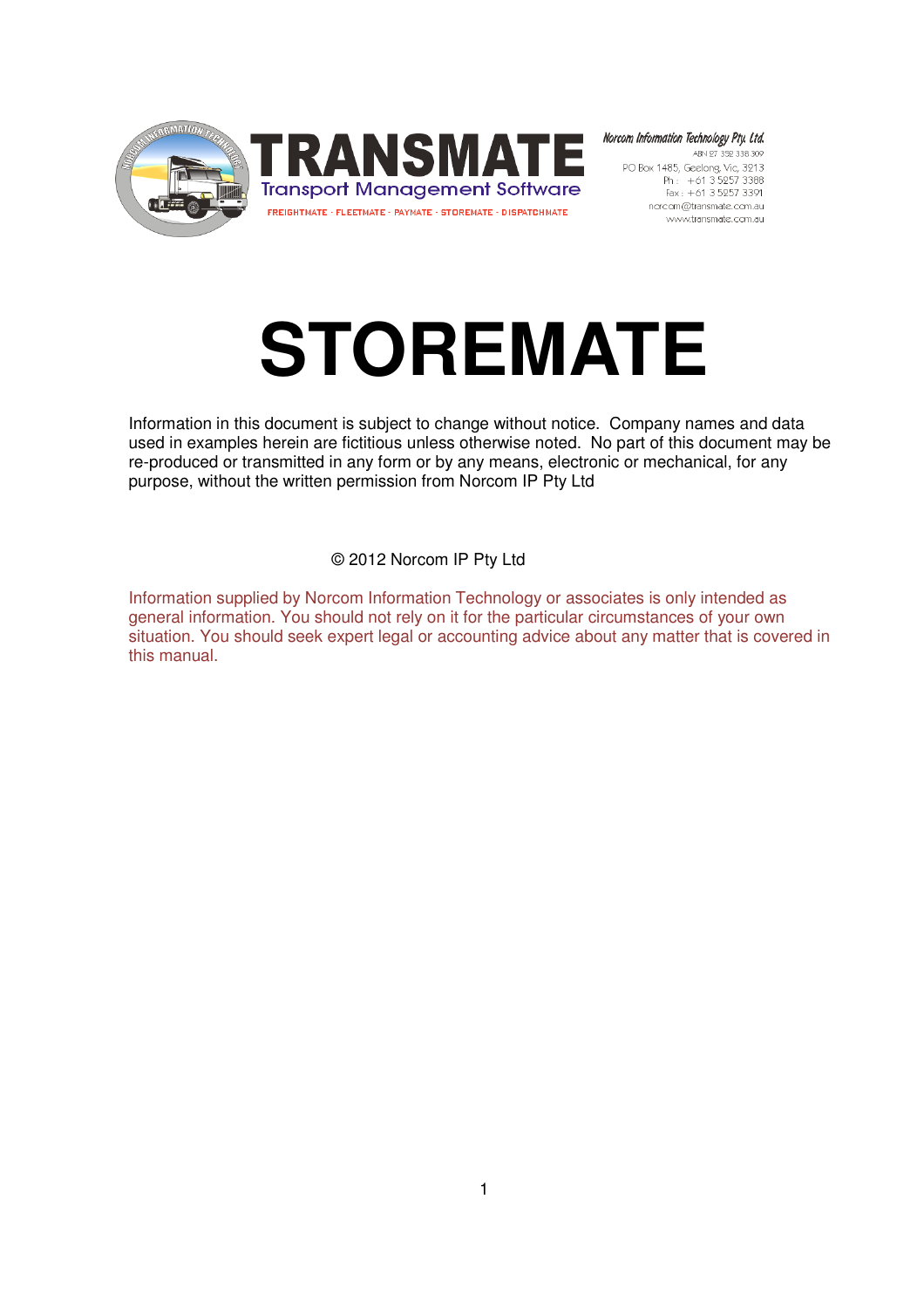## **Contents**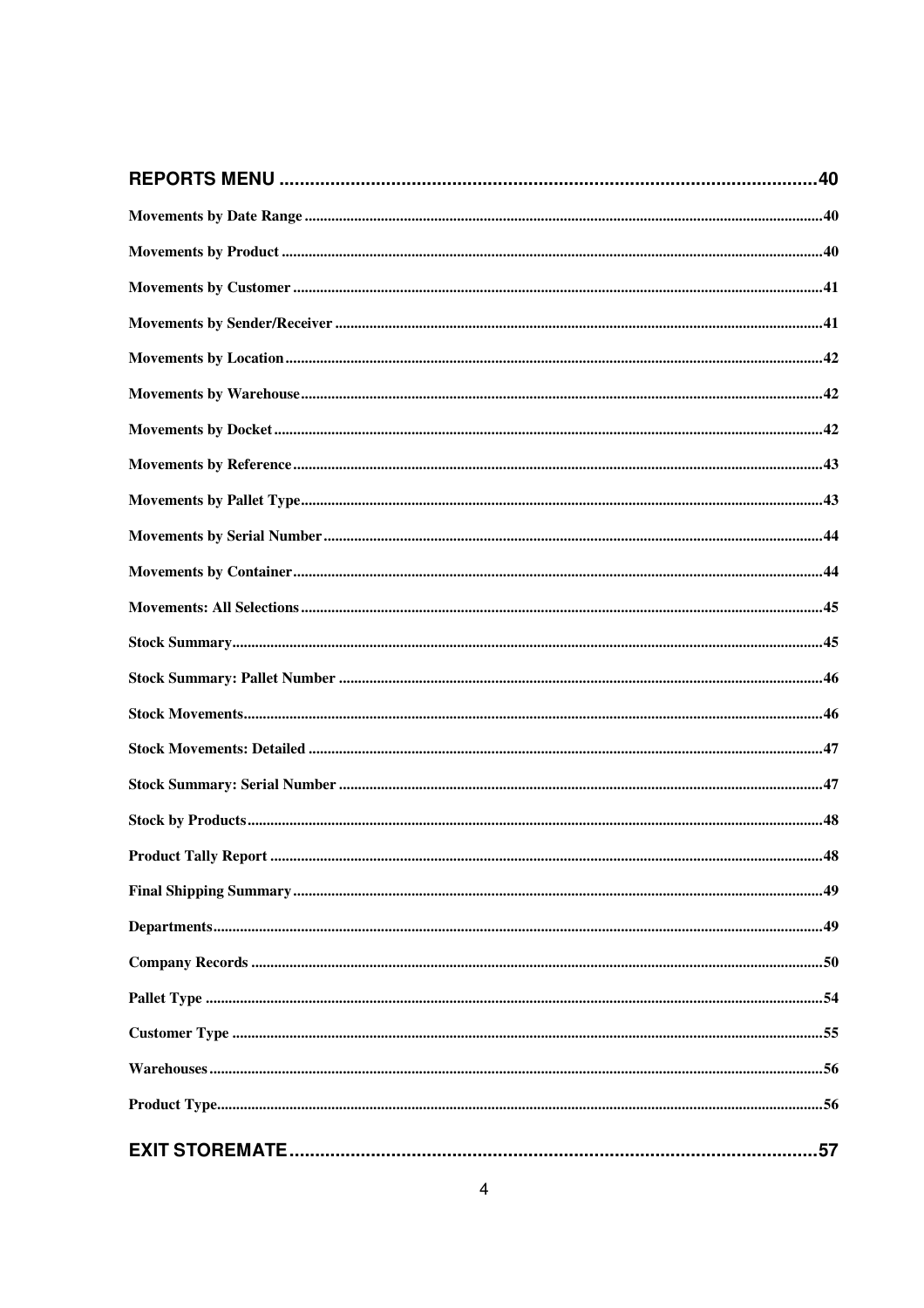## **Overview**

Storemate is a simple to use contract warehouse management system allowing for the recording inward and outward movements for a storage facility and the resultant charging for the storage and handling of the product.

The system can cater for the storage of multiple products for customer, with different customers storing the same product. Charges are automatically calculated by date range allowing for the storage charges to be calculated for any period. Additional charges can be added to the storage invoice.

Stock reporting is available for the tracking of product through the store.

Storemate can operate stand-alone or can integrate into Accountmate for debtors, creditors and general ledger reporting.

To set up the system for usage you must firstly setup the master files in the file and utilities menus. This include customers, products, pricing for storage and handling charges, general ledger chart of accounts, route codes, sender/receiver locations and locations within the store. In the utilities menu you will need to enter details on your company, departments within the company, charge codes for identifying the unit of measure for charging, pallet types and customer types for identifying different customer categories.

Once you have setup your basic information in the master files, you are ready to enter you product movements.

From here you must follow the procedure to enter movements, invoice them in the invoice section and produce stock reports.

Once you have entered all inward and outward movements for the period and you are ready to invoice, go to the invoicing menu and select the option to "Calculate Charge" enter the date range to calculate charges for printing on the invoice. If you need to add additional charges or alter a charge, select the next option in the invoicing menu "Add/Alter Charges". Follow the prompts as described. You are than ready to print your invoices. Select the option to "Print/reprint" invoices. Follow the prompts to select the invoices to print. Once printed you may reprint the invoice at any time. If necessary you can cancel the invoice, alter any charges and print it again. Once you are happy with the invoices you must select the option to "Update to debtors" to clear the charges from the current period. You need to do this even if you are not using Accountmate.

The reporting menu enables you to print/preview stock movement information by date range. All movements are held historically for reporting.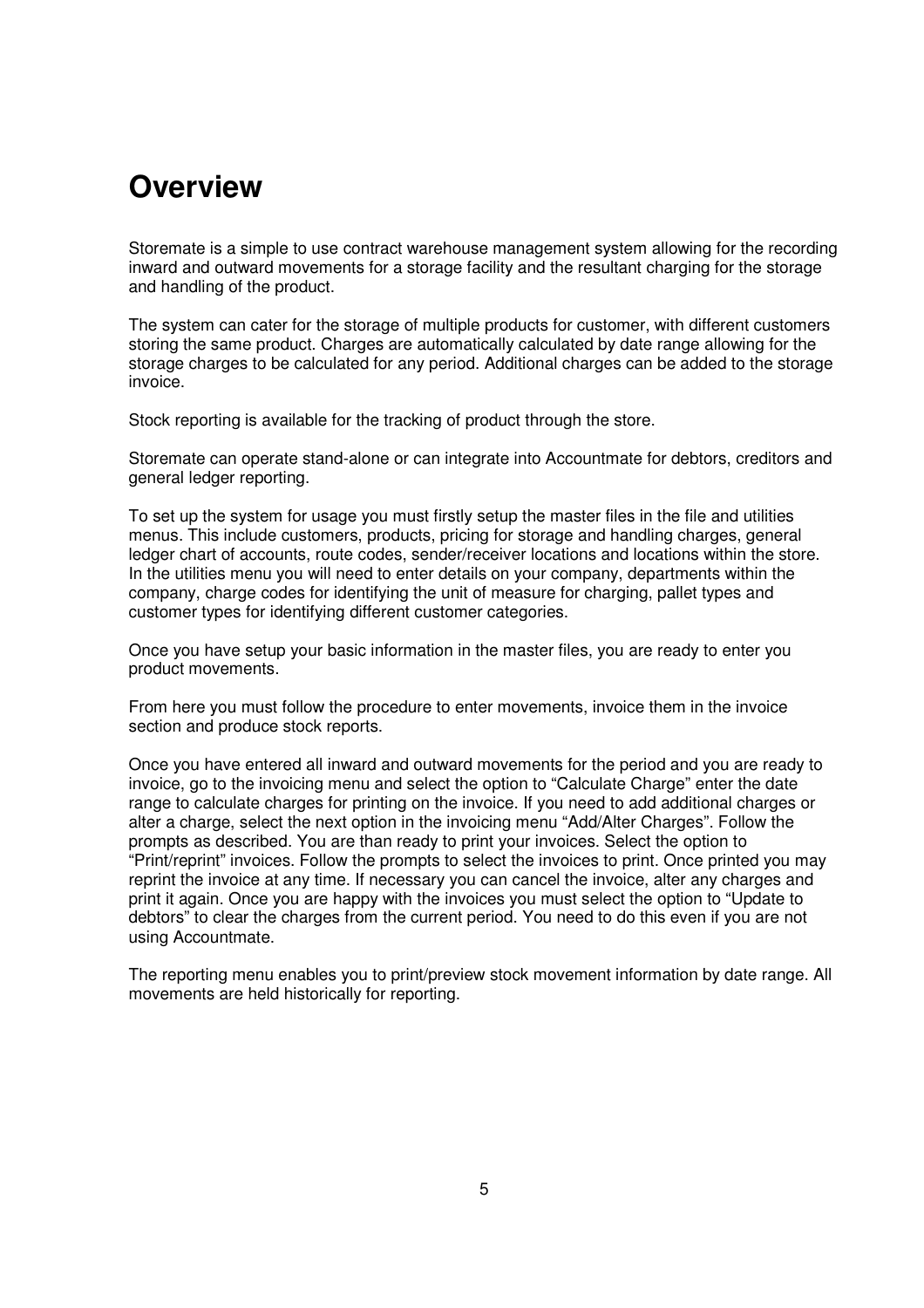## **Operator Prompts**

### **Add Button**



The add button enables you to add new records into a file. To add a record, select the add button, this will give you a clear data screen to enter your new information. Use the TAB key to enter through the fields. Select the save button to save your record.

### **Edit Button**



The edit button enables you to edit existing records. To edit an existing record, select the record, make the necessary changes and select save. You cannot alter any codes that have been set up, you can only alter the information relating to the code.

#### **Browse Button**



The browse button will allow you view all of the information entered into the current option. The browse button will open the browse screen, you can then use the mouse to scroll through the records that are displayed on entry of this option. To view an entry, highlight it using the mouse and then click on display.

In most browse screens, you also have the ability to sort your information. To do this, click on the headings of the grid, these are usually shown in blue. The heading will change colour to red and the information will then be sorted by the selection you have made, eg. Date, customer, invoice number.

#### **Browse Popup Menu**



The above popup is accessed by right mouse clicking on the grid in the browse options. These functions of these options are the same as selecting the buttons.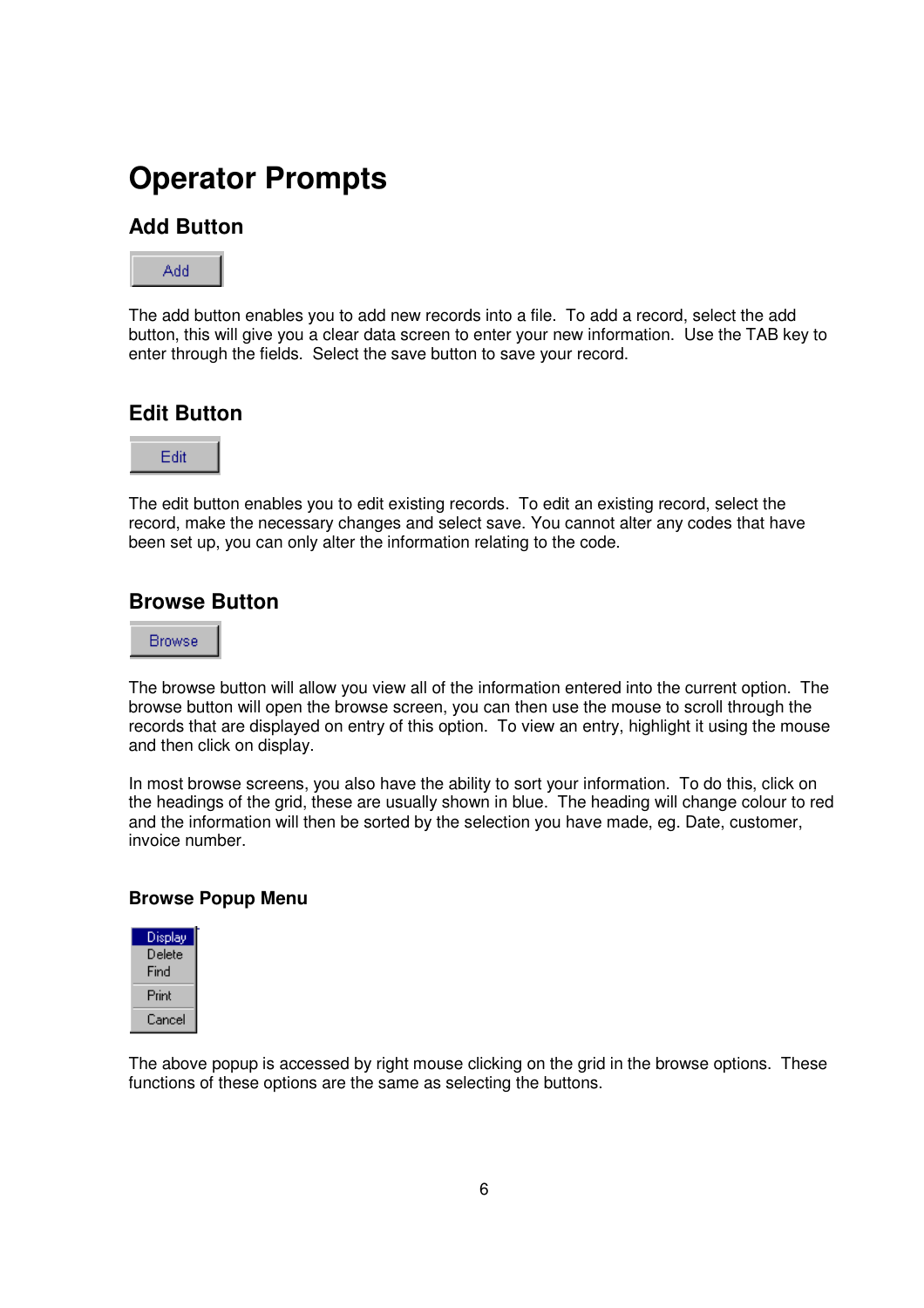## **GoTo Button**

Goto

The goto button allows you to jump from record to record without using the browse screen and is a quick way to display the record that you are looking for. To display a record using the goto button, select the goto button, type in a code or description of the record you wish to display and select the goto button. Your record will now show on the screen.

#### **Save**



The save button will save the information you are entering. You can only save if all of the required information has been entered. Some master files require mandatory information to be entered before you can save the record.

#### **Cancel**



The cancel button enables you to terminate an entry you are adding or editing. If you are adding a record the information will not be saved, and if you are editing a record the original information will be saved.

#### **Delete**



The delete button allows you to delete existing records that are not updated to general ledger. For Master records this option will only allow you to delete if there are no records attached to the file. For data entry records, you can only delete entries that have not been updated to general ledger. To delete a record, select on the record that you wish to delete and select the delete button. You can also delete a record by using the "right mouse clicking" method.

#### **Exit**



The **exit** button will close the option you are in.





This button will open online help.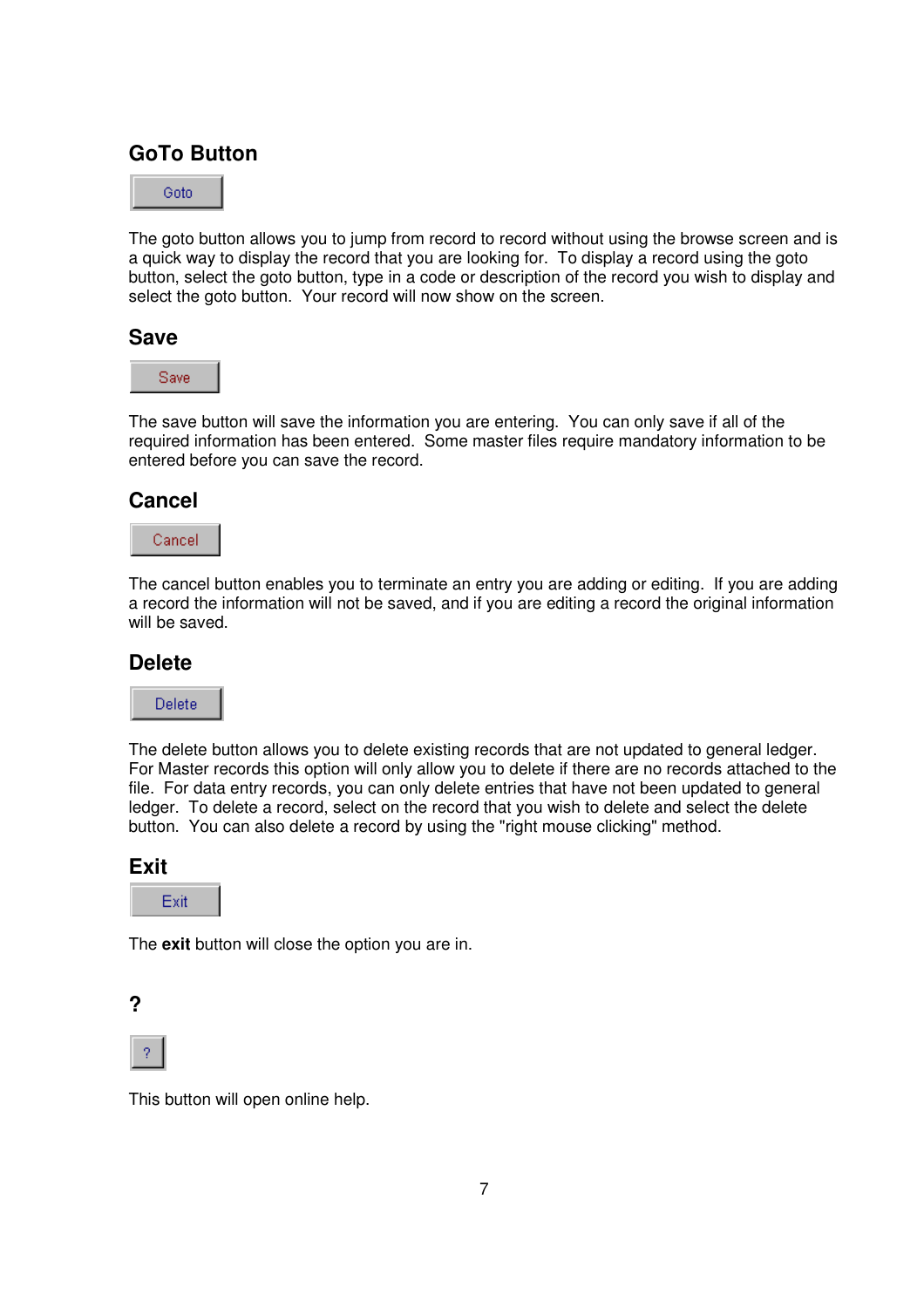#### **Display**

**Display** 

The Display button will open the data entry screen at the record that was highlighted on selecting the display button. You can also display a record by using the "right mouse clicking" option on the record to bring up a popup menu.

#### **Print**



The print button allows you to print reports from the options such as you master file information reports. The print option will only print the selection criteria displayed on the screen. For example, if you have used the find button to search for a particular group of records and that information is still displayed on the screen at the time of selecting the print button, only that information will print.

### **Update**

#### Update

The update button will update the transactions entered to relevant parts of the system. It will update invoices to customers and contractors, vehicle revenue to your fleet cost reports and customer, creditor and cashbook transations to general ledger.

### **Find**

## Find

The find button enables you to search for records via a key word or characters in the browse screens. To find a record, select the find button and type in a relevant key word, select the search button. To view the search results select view. Highlight the record you wish to view and select display.

### **Next Page Buttons**



The next page button allows you to go to the next or previous page in multiple page options. You can also go to the next page by selecting the tab at the top of the page.

### **Select All**

Select All

The **select all** button will select all of the information in the list box.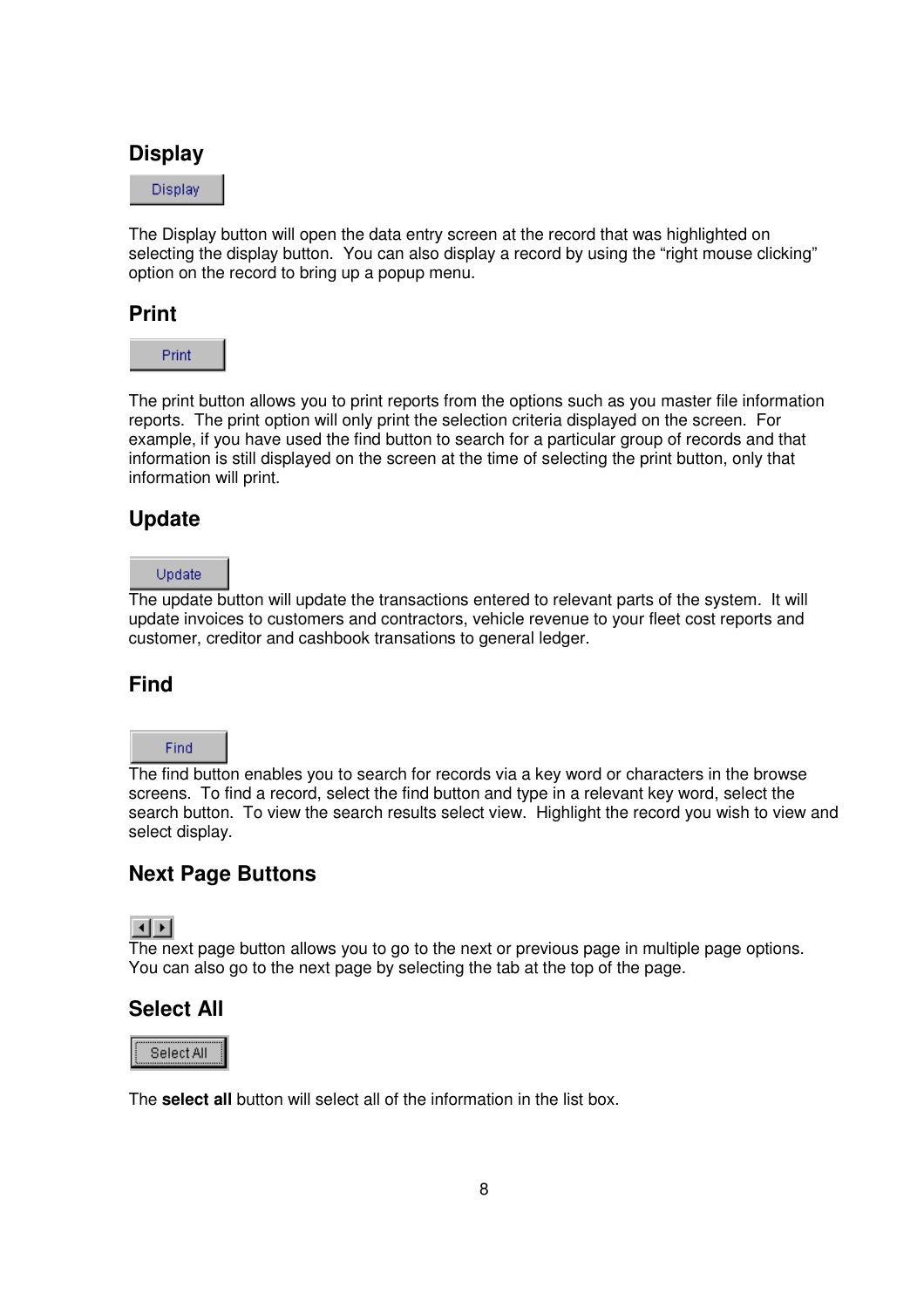## **Multi Selecting**

In some areas of the system it is possible to multi select records. There are three ways of multi selecting.

#### **a) Select blocks of data.**

To select a block of data, use the mouse to select the first record in the block, hold down the shift key and use the mouse to select the last record in the block that you wish to select.

#### **b) Select individual records to create a block of information.**

To select individual records to create a block, hold down the shift key and use the mouse to select the records.

#### **c) Select all and deselect unwanted records**

Choose select all option, then holding shift key down and with the mosue click on entries that you wish to delete from the list.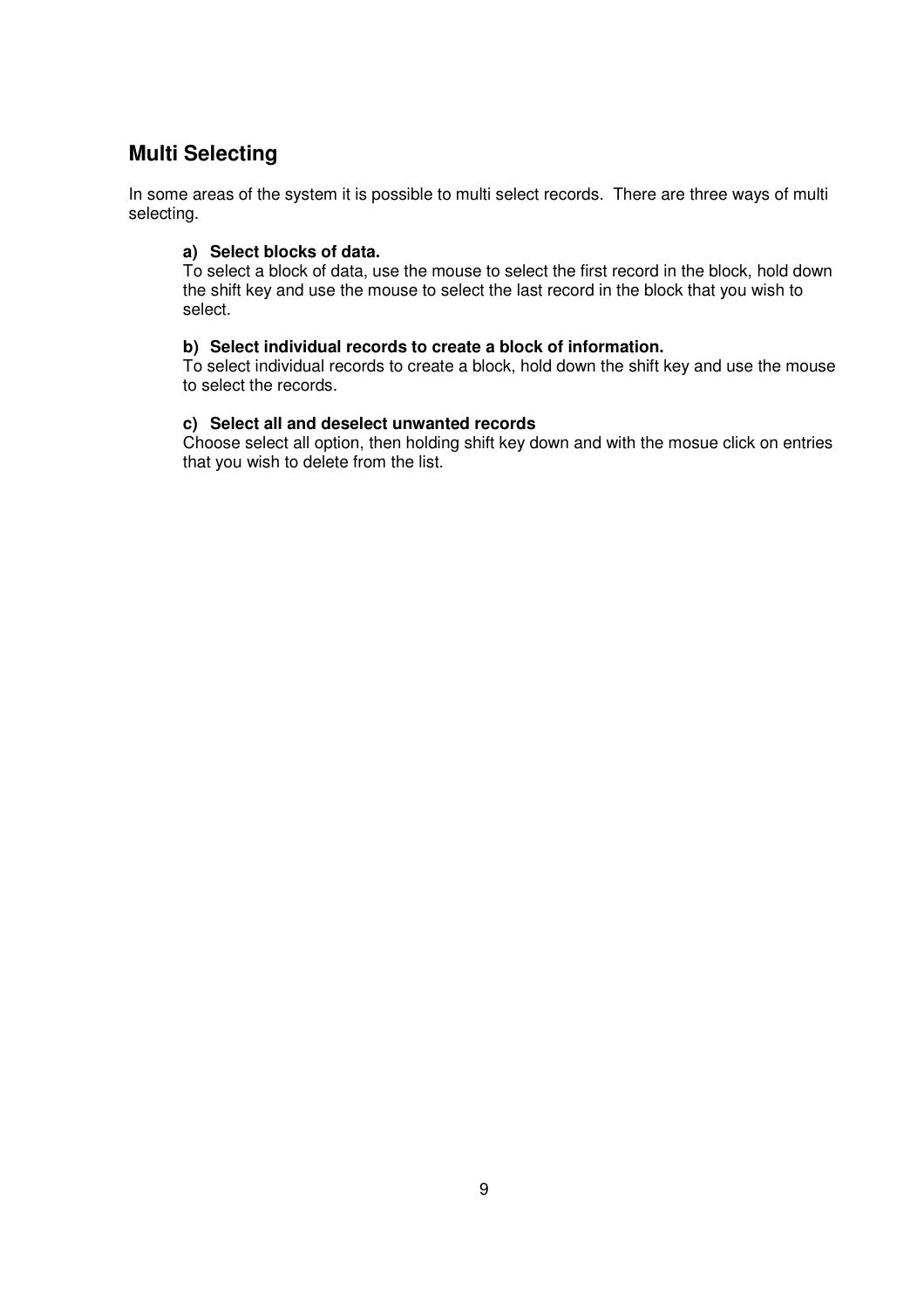## **Log On Screen**

| I Log On              |    |      |   |
|-----------------------|----|------|---|
| User Name<br>Password |    |      |   |
| Administration        | ОK | Quit | 2 |

The Log On screen is activated on entry of the applications. A user needs to be set up for each person using Storemate. You must only log on with your own user name that is assigned to you. If you have a password this must also be entered. Once you have entered your user name and password select 'OK' to continue or 'Quit' to exit out of the program. The Administration button gives you access to enter user information. You must have a password to access this section.

The security is accessed from the "Administration" button. By going into the security section you are able to select the options and assign passwords for each user. The system administrator holds the "Administration" password.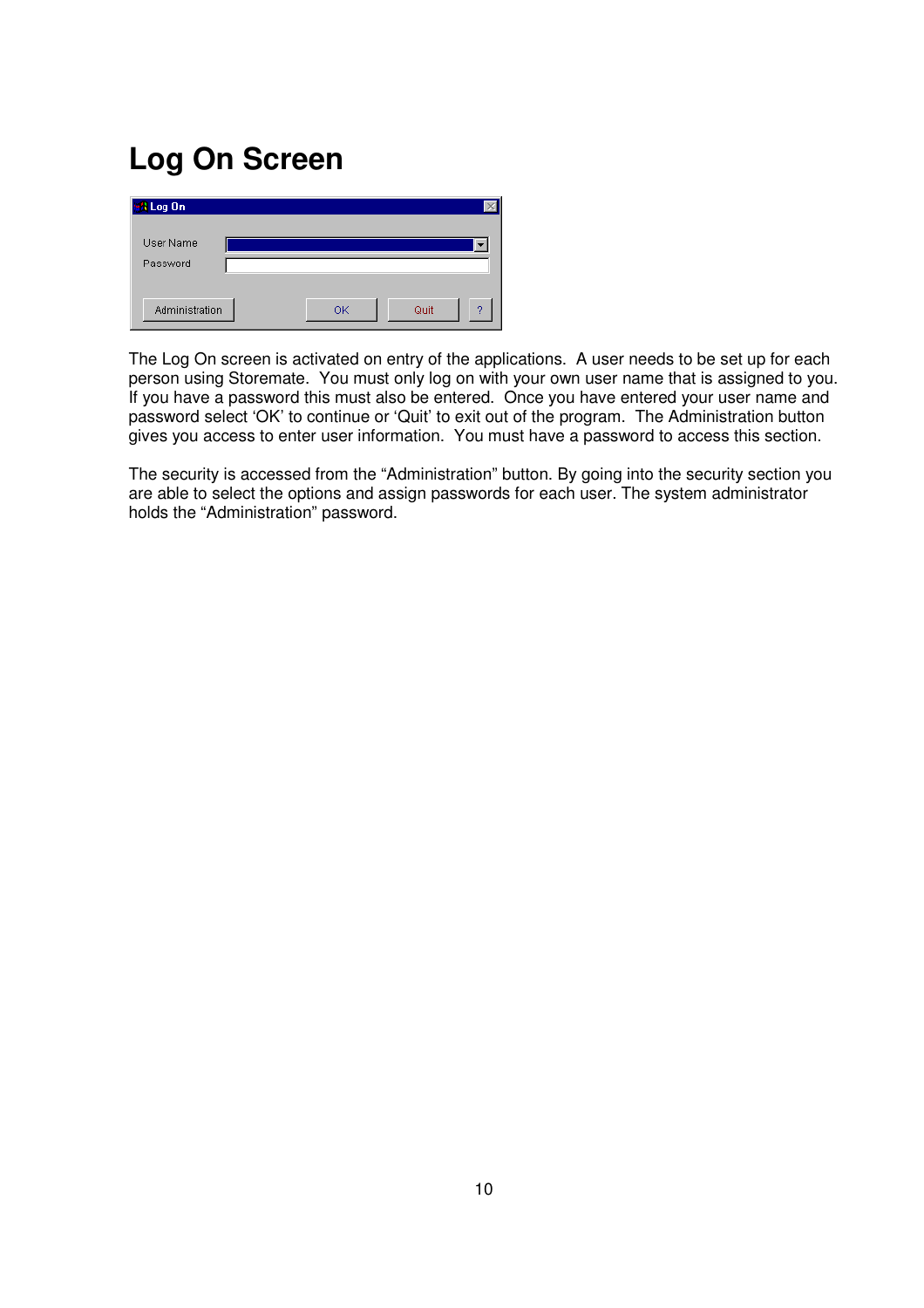## **User Setup**

| User Name                                                                                                         |
|-------------------------------------------------------------------------------------------------------------------|
| Password                                                                                                          |
| Application                                                                                                       |
|                                                                                                                   |
| This User will not have access to add, alter or delete information in the master files for the above application. |
| This User will not have access to add, edit or delete information in the Debtors Maintain Accounts option.        |
| This User will not have access to add, edit or delete information in the Creditors Maintain Accounts option.      |
| This User will not have access to add, edit or delete information in the Contractors Maintain Accounts option.    |

This option allows you to setup your employees as users. You must have a password provided by Norcom to access this section of the system. Users must have a unique alpha/numeric user name for a application. Users must be setup to access the program. You can use the same user name for different applications. Eg. If you have a person using Fleetmate and Freightmate you can have the same user name for both. Passwords are optional for users. They are case sensitive. On entry of a user and once you select an application, you will have access to select what options in the system that they an have access to. To give a user access to an option, the check box must be ticked. If the check box is not ticked they will not be able to access that option form the menu. Before editing and deleting an existing user, ensure that they are not using the application that you are about to make changes to in there user file.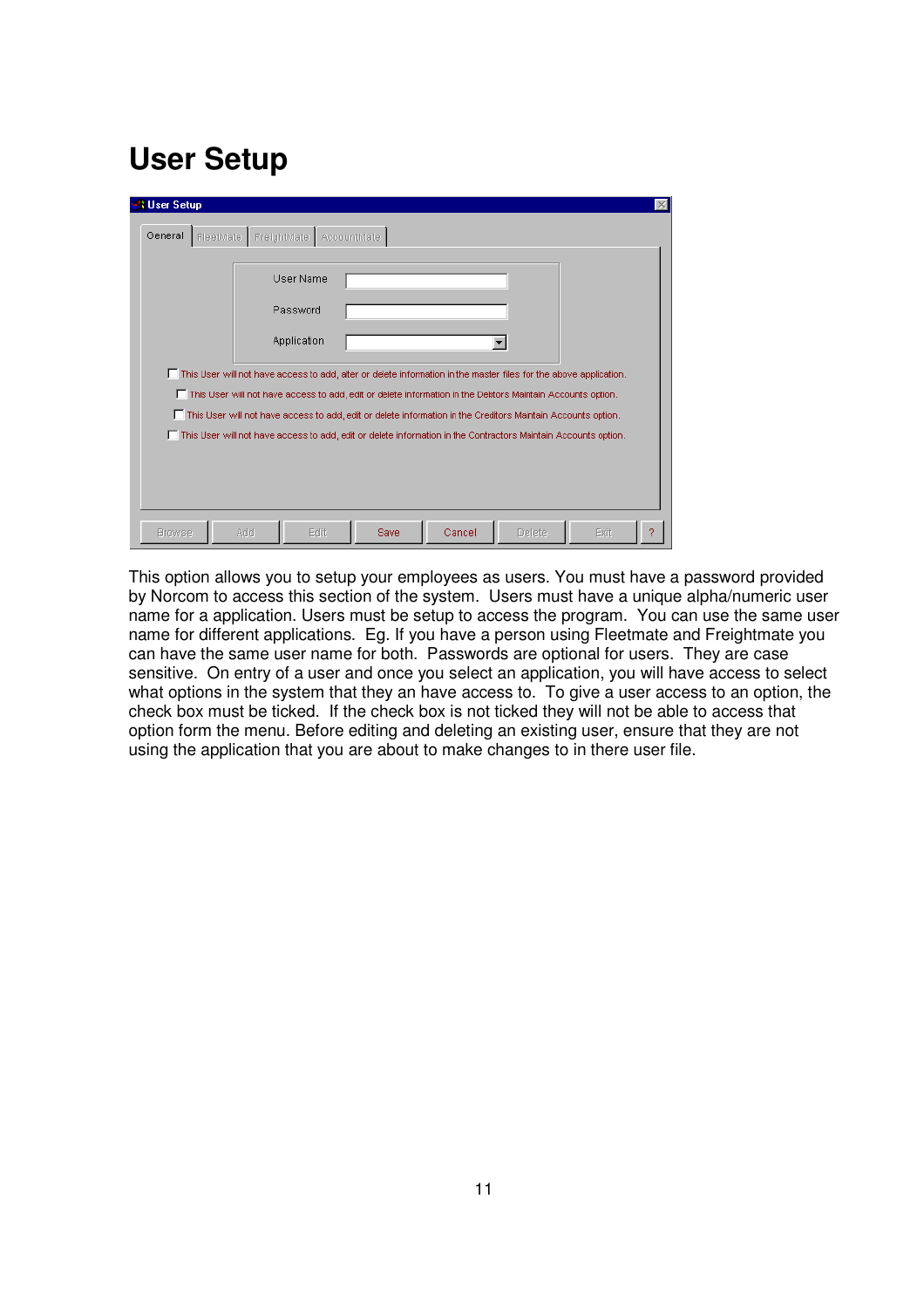## **File Menu**

## **Products**

| <b>Products</b><br>ı<br>F |             |      |         |       |        | $ \Box$     |
|---------------------------|-------------|------|---------|-------|--------|-------------|
| Product Code              | Description |      | Model   |       | Weight | Volume<br>A |
|                           |             |      |         |       |        |             |
|                           |             |      |         |       |        |             |
|                           |             |      |         |       |        |             |
|                           |             |      |         |       |        |             |
|                           |             |      |         |       |        |             |
|                           |             |      |         |       |        |             |
|                           |             |      |         |       |        |             |
|                           |             |      |         |       |        |             |
|                           |             |      |         |       |        |             |
|                           |             |      |         |       |        |             |
|                           |             |      |         |       |        |             |
|                           |             |      |         |       |        |             |
|                           |             |      |         |       |        |             |
|                           |             |      |         |       |        |             |
|                           |             |      |         |       |        |             |
|                           |             |      |         |       |        |             |
|                           |             |      |         |       |        |             |
| $\blacksquare$            |             |      |         |       |        | Þ           |
|                           |             | Find | Display | Print | Cancel | $\bar{?}$   |
|                           |             |      |         |       |        |             |

The Products master file browse window displays all of the information entered into the Products master entry screen. These products are used to link products, charge codes and pricing to be set up as standard rates when entering consignments for invoicing to customers. You have the ability to display, delete, find and print from this window. For more information on these options, refer to Operator Prompts at the front of this manual. You have the ability to print and preview the information. This option will only print what is currently displayed in the grid. For example, if you have used the find button to search part a particular group of records and that information is still displayed on the screen at the time of selecting the print button, only that information will print. You also have the ability to sort the information. You can sort by part number, description, model and warehouse. When you select the print button, the report will be sorted in the order that is currently selected.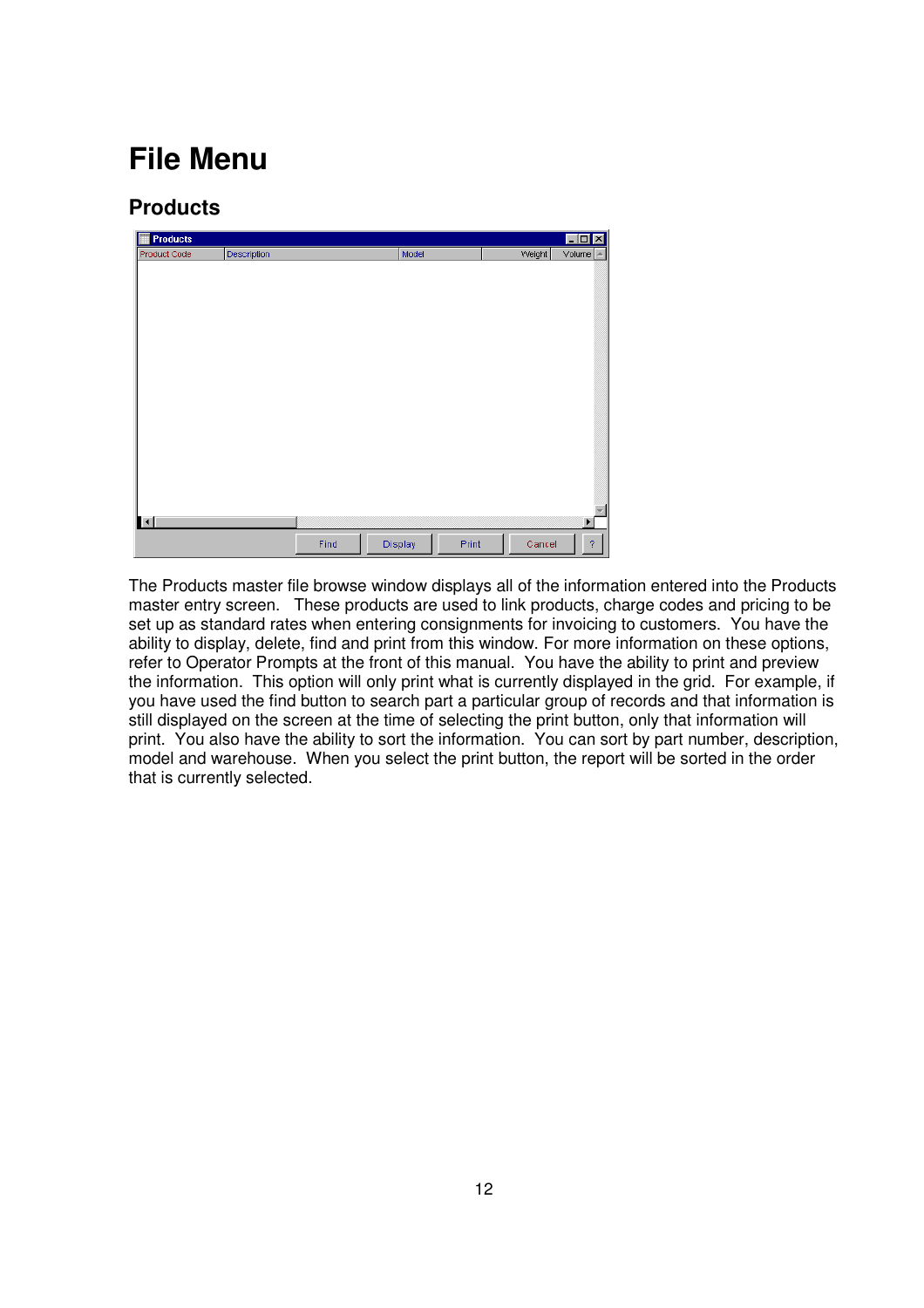#### **Products Entry**

| <b>Products Entry</b> |                    |               |                          |        |        |      | $\vert \times \vert$ |
|-----------------------|--------------------|---------------|--------------------------|--------|--------|------|----------------------|
|                       | Product            |               |                          |        |        |      |                      |
|                       | Description        |               |                          |        |        |      |                      |
|                       | Items Per Carton   |               | 0                        |        |        |      |                      |
|                       | Cartons Per Pallet |               | n                        |        |        |      |                      |
|                       | Item Weight (Kgs)  |               | 0.0000                   |        |        |      |                      |
|                       | Department         |               |                          |        |        |      |                      |
|                       | Charge By          | <b>WEEKLY</b> | $\overline{\phantom{a}}$ |        |        |      |                      |
|                       |                    |               |                          |        |        |      |                      |
|                       | Product Type       |               |                          |        |        |      |                      |
| Goto<br><b>Browse</b> | Add                | Edit          | Save                     | Cancel | Delete | Exit | 2                    |

The Products master file entry screen is used to enter in all the information about your products. The product number must be a unique alpha/numeric code. You have the ability to browse, add, edit, save, cancel, delete and exit. For more information on these options, refer to Operator Prompts at the front of this manual. To close the screen, select exit.

## **Customer**

| F<br><b>Customers</b> |               |      |         |         |        | $\Box$ o $\times$     |
|-----------------------|---------------|------|---------|---------|--------|-----------------------|
| Customer Code         | Customer Type | Name |         | Address |        | $\blacktriangle$      |
|                       |               |      |         |         |        |                       |
|                       |               |      |         |         |        |                       |
|                       |               |      |         |         |        |                       |
|                       |               |      |         |         |        |                       |
|                       |               |      |         |         |        |                       |
|                       |               |      |         |         |        |                       |
|                       |               |      |         |         |        |                       |
|                       |               |      |         |         |        |                       |
|                       |               |      |         |         |        |                       |
|                       |               |      |         |         |        |                       |
|                       |               |      |         |         |        |                       |
|                       |               |      |         |         |        |                       |
|                       |               |      |         |         |        |                       |
|                       |               |      |         |         |        |                       |
|                       |               |      |         |         |        |                       |
|                       |               |      |         |         |        |                       |
|                       |               |      |         |         |        |                       |
| $\mathbf{H}$          |               |      |         |         |        | $\blacktriangleright$ |
|                       |               |      |         |         |        |                       |
|                       |               | Find | Display | Print   | Cancel | $\overline{?}$        |

The Customer Master file browse window displays all of the information entered into the Customer master entry screen. You have the ability to display, find and print from this window. For more information on these options, refer to Operator Prompts at the front of this manual.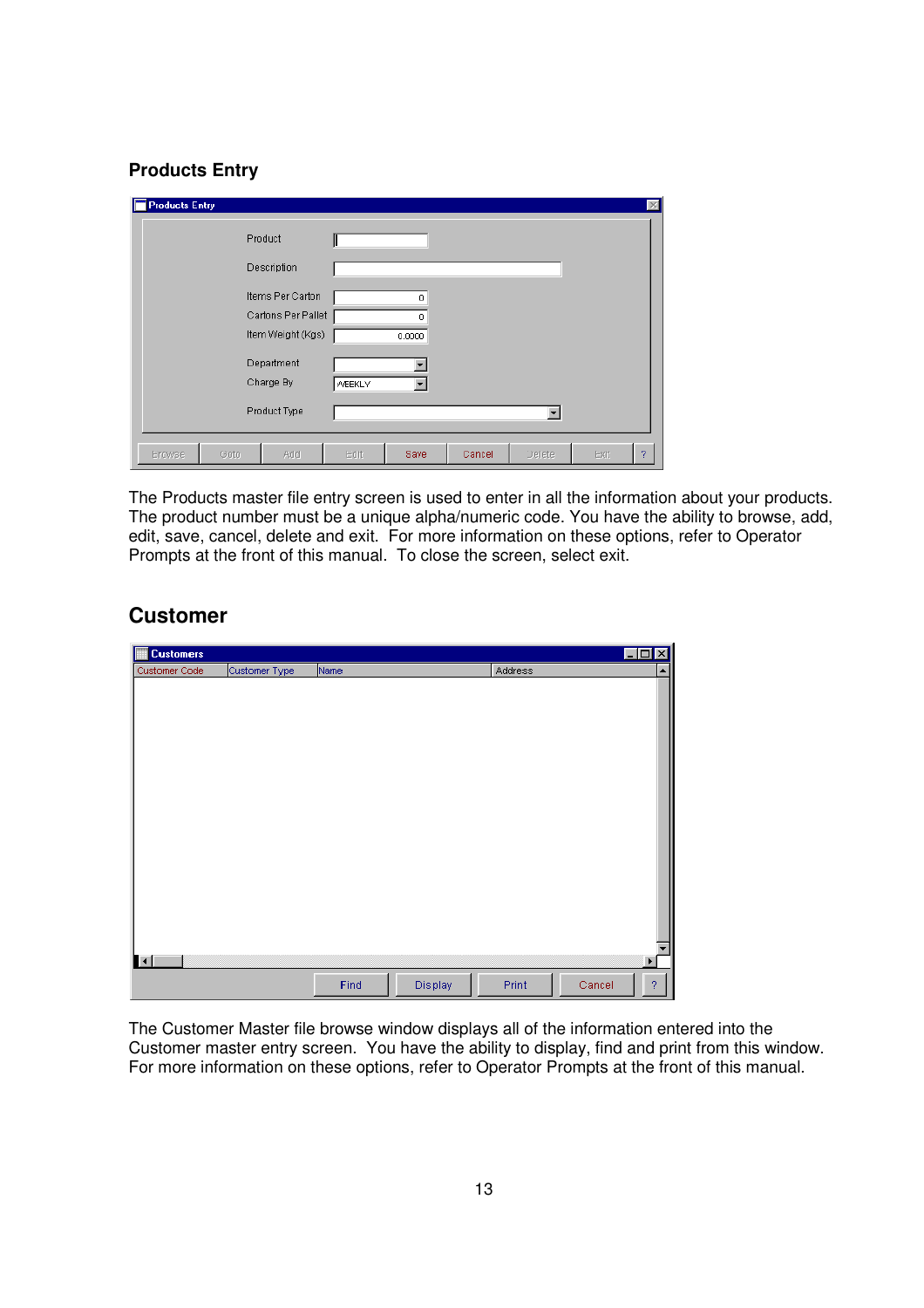#### **General Information**

| <b>E</b> Customer                           |                                                                           | $\mathbbmss{}$                          |
|---------------------------------------------|---------------------------------------------------------------------------|-----------------------------------------|
| General<br>Accounting 1                     | Accounting 2   Accounting 3   Invoice / Statement Notes<br>Other<br>Notes |                                         |
| Customer Code<br>Name<br>Address            | Parent Account<br>Delivery Address                                        |                                         |
| E-Mail Address<br>Phone Number 1            | Phone Number 3                                                            |                                         |
| Phone Number 2<br>Facsimile Number          | Phone Number 4                                                            |                                         |
| Account Open Date<br>$\left  \cdot \right $ | Account Close Date<br>  1 T                                               | $\vert \cdot \vert$ $\vert \cdot \vert$ |
| Goto<br><b>Browse</b>                       | Edit<br>Cancel<br>Exit<br>Add<br><b>Save</b><br>Delete                    | ?                                       |

The Customer master file entry screen is used to enter in all the information about your Customer and set up their database. This option has 7 screens of information. These are general, 3 for accounting, invoice/statement notes, general notes and other. The customer code must be a unique alpha/numeric code and cannot be edited or deleted on existing records. It is mandatory that a code be entered.

The field for delivery address is automatically linked to the sender/receiver file when you save the data. You can also enter sender/receiver information directly into the sender/receiver master file. You have the ability to browse goto, add, edit, save, cancel, delete and exit. When finished, select Exit.

To move between screens, either click on the heading tabs at the top of the screen, or use the next page arrows in the bottom right hand corner.

| General               | Accounting 1         |     | Accounting 2   Accounting 3 |                          | Invoice / Statement Notes | Notes                | Other  |                      |
|-----------------------|----------------------|-----|-----------------------------|--------------------------|---------------------------|----------------------|--------|----------------------|
|                       | Recharge Percentage  |     |                             | 0.00                     | Insurance %               |                      |        | 0.00                 |
| <b>Account Status</b> |                      |     |                             |                          |                           |                      |        |                      |
|                       | Customer Type        |     |                             | $\overline{\phantom{a}}$ |                           | Insurance Department |        | $\blacktriangledown$ |
|                       | <b>Trading Terms</b> |     |                             | 0.                       |                           | Insurance G/L Code   |        | $\blacktriangledown$ |
|                       | Default G/L Account  |     |                             | $\blacktriangledown$     |                           | Cubic Conversion     |        | 0.000                |
| <b>Bank</b>           |                      |     |                             |                          |                           |                      |        |                      |
| <b>Branch</b>         |                      |     |                             |                          |                           |                      |        |                      |
| <b>BSB</b>            |                      | ٠   |                             |                          |                           |                      |        |                      |
| Account No.           |                      |     |                             |                          |                           |                      |        |                      |
|                       |                      |     |                             |                          |                           |                      |        |                      |
|                       |                      |     |                             |                          |                           |                      |        | $\vert \cdot \vert$  |
|                       |                      |     |                             |                          |                           |                      |        |                      |
| <b>Browse</b>         | Goto                 | Add | Edit                        |                          | <b>Save</b>               | Cancel               | Delete | Exit<br>2            |

#### **Accounting 1**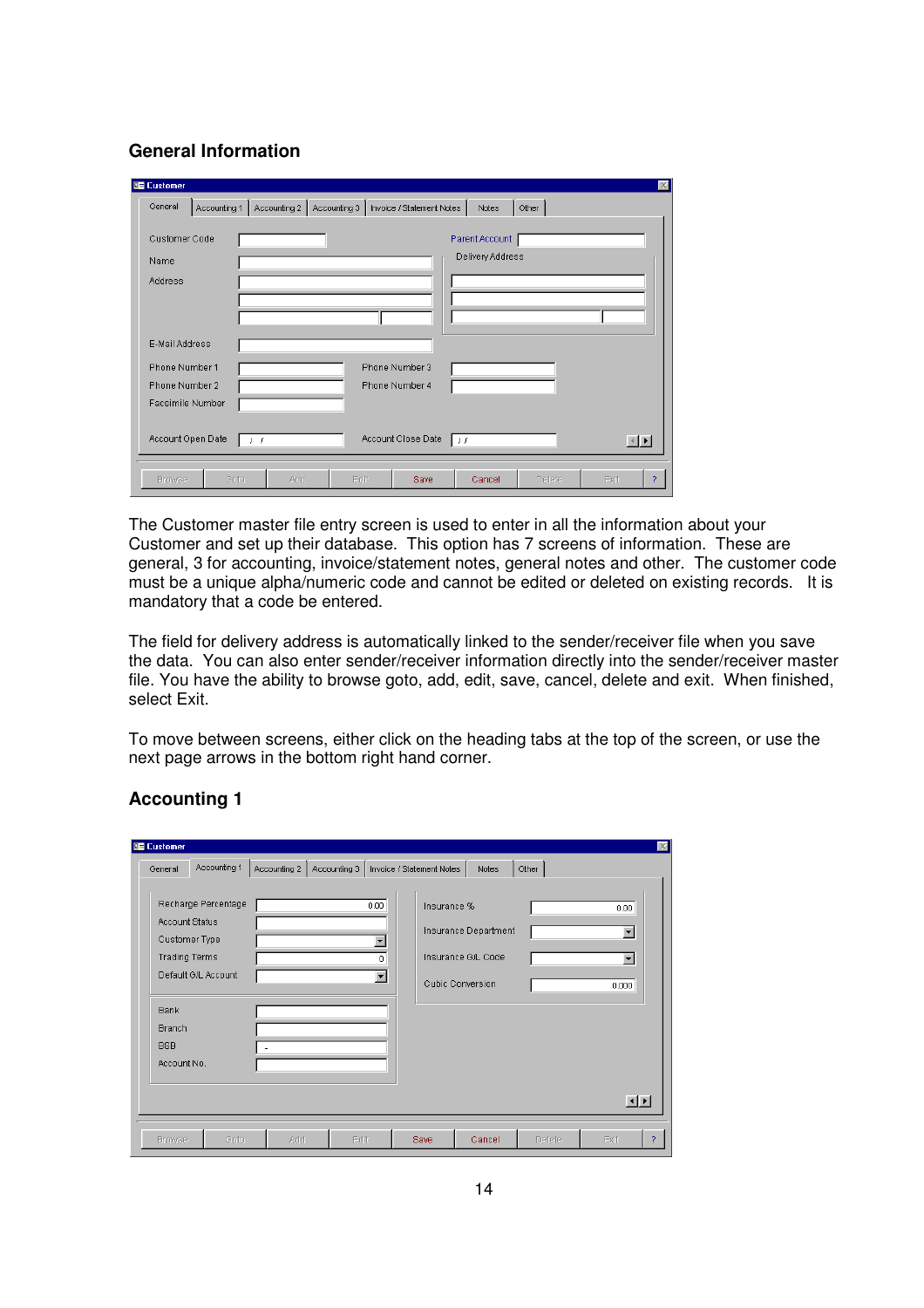The second screen of the customer data base is for recording of account contact, customer type, general ledger code, bank details and insurance details.

| <b>Accounting 2</b> |  |
|---------------------|--|
|---------------------|--|

| <b>Ed Customer</b> |                                                        |              |              |                           |        |                                                                   |                        |  |
|--------------------|--------------------------------------------------------|--------------|--------------|---------------------------|--------|-------------------------------------------------------------------|------------------------|--|
| General            | Accounting 1                                           | Accounting 2 | Accounting 3 | Invoice / Statement Notes | Notes  | Other                                                             |                        |  |
| Discount %         |                                                        |              |              | 0.00                      |        | Customer Accounts - Calculate Account Fees:<br>F Accounting Fee ? |                        |  |
|                    | <b>Discount Department</b><br>Discount G /L Code       |              |              |                           |        | $\Box$ Interest?                                                  |                        |  |
|                    | Days From Invoice Date                                 |              |              | $\overline{0}$            |        |                                                                   |                        |  |
|                    | Minimum Charge Per Docket<br>Minimum Charge Department |              |              | 0.00                      |        |                                                                   |                        |  |
|                    | Minimum Charge G/L Code                                |              |              |                           |        |                                                                   |                        |  |
|                    | Maximum Value per Invoice                              |              |              | 0.00                      |        |                                                                   | $\left  \cdot \right $ |  |
| <b>Browse</b>      | Goto                                                   | Add          | Edit         | <b>Save</b>               | Cancel | Delete                                                            | Exit                   |  |

The third screen is for recording of discount rates and minimum charges for your customers.

#### **Accounting 3**

| General           | Accounting 1            | Accounting 2                | [Accounting 3] Invoice / Statement Notes | Notes | Other |                     |
|-------------------|-------------------------|-----------------------------|------------------------------------------|-------|-------|---------------------|
|                   | Fuel Surcharge %        |                             |                                          |       |       |                     |
|                   | Fuel Surcharge Dept.    |                             |                                          |       |       |                     |
|                   | Fuel Surcharge G/L Code |                             |                                          |       |       |                     |
|                   | Fuel Surcharge Expiry   |                             |                                          |       |       |                     |
|                   |                         | <b>GST Information</b>      |                                          |       |       |                     |
| <b>ABN Number</b> |                         |                             |                                          |       |       |                     |
|                   | ■ GST Registered        | <b>F</b> GST Exempt         |                                          |       |       |                     |
|                   |                         | Recipient Invoice Applies ? |                                          |       |       |                     |
|                   |                         |                             |                                          |       |       | $\vert \cdot \vert$ |
|                   |                         |                             |                                          |       |       |                     |

The fourth screen is for setting up of fuel surcharge levy percentage and GST information and ABN numbers.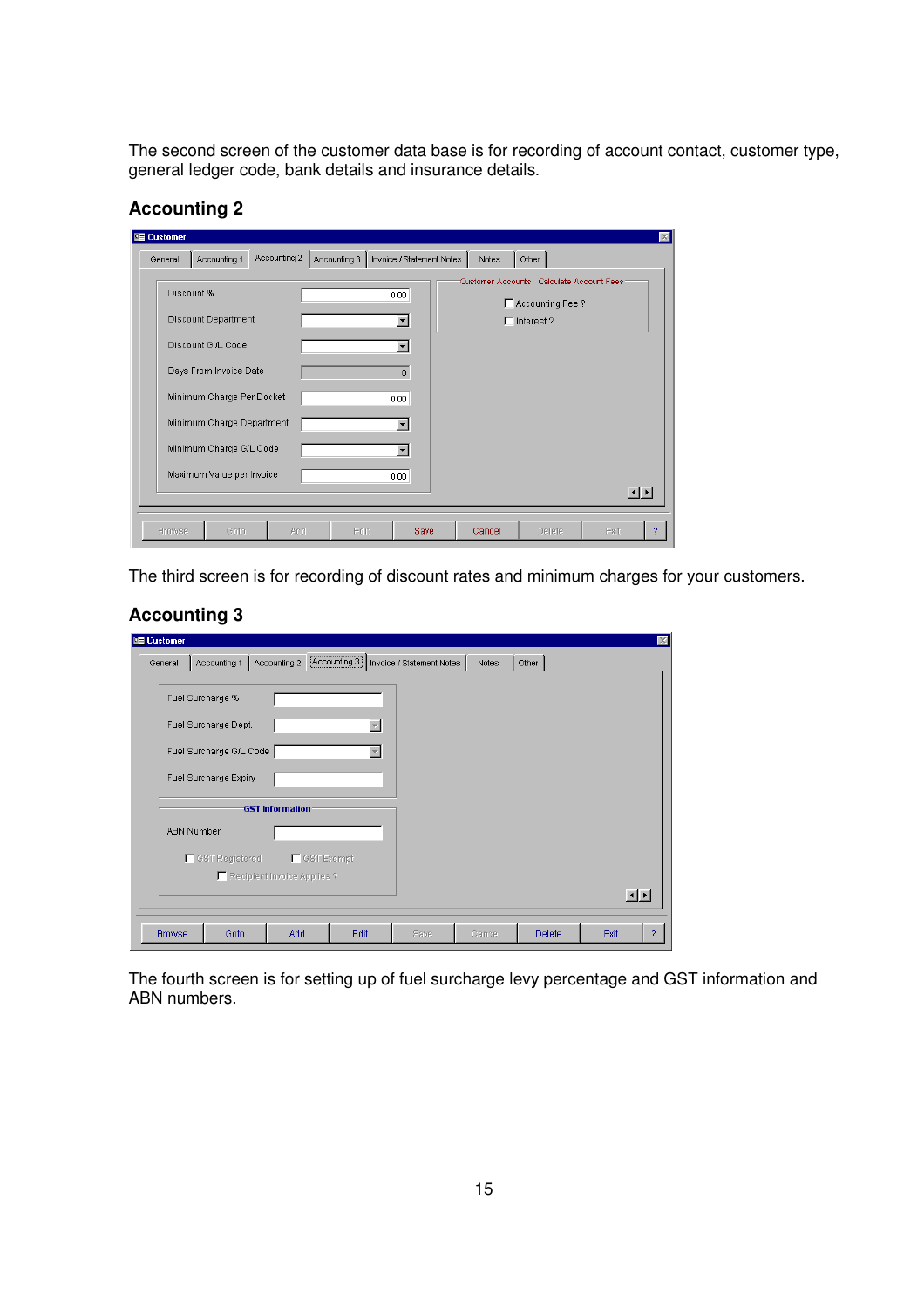#### **Invoice/Statement Notes**

| <b>Ed Customer</b>     |                                                                                     |              |              |                           |        |        |  | $\vert \times \vert$  |  |
|------------------------|-------------------------------------------------------------------------------------|--------------|--------------|---------------------------|--------|--------|--|-----------------------|--|
| General                | Accounting 1                                                                        | Accounting 2 | Accounting 3 | Invoice / Statement Notes | Notes  | Other  |  |                       |  |
| <b>Invoice Notes</b>   |                                                                                     |              |              |                           |        |        |  |                       |  |
|                        |                                                                                     |              |              |                           |        |        |  |                       |  |
| <b>Statement Notes</b> |                                                                                     |              |              |                           |        |        |  |                       |  |
|                        |                                                                                     |              |              |                           |        |        |  |                       |  |
|                        | ** Please note that these notes will only appear for the selected Customer **<br>回回 |              |              |                           |        |        |  |                       |  |
| <b>Browse</b>          | Goto                                                                                | Add          | Edit         | Save                      | Cancel | Delete |  | Exit<br>$\mathcal{P}$ |  |

On the fifth screen you have the ability to enter notes for invoices or statements. These notes will only print out on the individual customer invoices and statements. If you wish to enter notes for all customers, this can be done by using the invoice/statement notes option in your company records.

#### **Notes**

| <b>Ed Customer</b> |              |              |              |                           |        |               | $\mathbbmss{}$         |  |
|--------------------|--------------|--------------|--------------|---------------------------|--------|---------------|------------------------|--|
| General            | Accounting 1 | Accounting 2 | Accounting 3 | Invoice / Statement Notes | Notes  | Other         |                        |  |
| Notes              |              |              |              |                           |        |               |                        |  |
|                    |              |              |              |                           |        |               |                        |  |
|                    |              |              |              |                           |        |               |                        |  |
|                    |              |              |              |                           |        |               |                        |  |
|                    |              |              |              |                           |        |               |                        |  |
|                    |              |              |              |                           |        |               |                        |  |
|                    |              |              |              |                           |        |               |                        |  |
|                    |              |              |              |                           |        |               |                        |  |
|                    |              |              |              |                           |        |               |                        |  |
| Print Notes        |              |              |              |                           |        |               | 回回                     |  |
|                    |              |              |              |                           |        |               |                        |  |
| <b>Browse</b>      | Goto         | Add          | Edit         | Save                      | Cancel | <b>Delete</b> | $\overline{?}$<br>Exit |  |

The sixth screen is for recording of general information about your customer.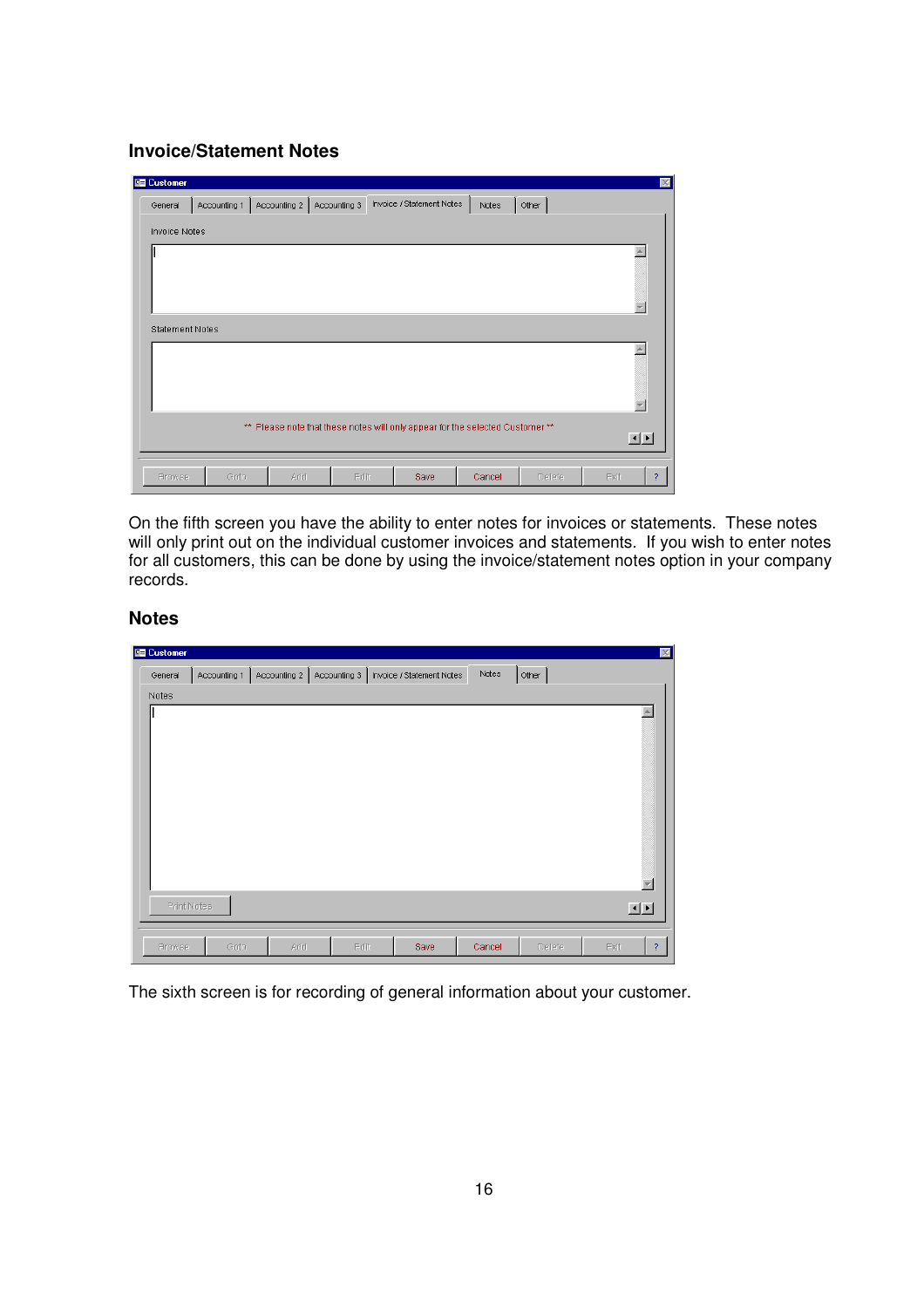**Other** 

| <b>Ed Customer</b> |                          |                        |                                          |       |        |        |                          |
|--------------------|--------------------------|------------------------|------------------------------------------|-------|--------|--------|--------------------------|
| General            | Accounting 1             | Accounting 2           | Accounting 3   Invoice / Statement Notes |       | Notes  | Other  |                          |
|                    | Contact Name #1          |                        |                                          | State |        |        | $\overline{\phantom{a}}$ |
|                    | Contact Phone #1         |                        |                                          |       |        |        |                          |
|                    |                          |                        |                                          |       |        |        |                          |
|                    | Contact Name # 2         |                        |                                          |       |        |        |                          |
|                    | Contact Phone # 2        |                        |                                          |       |        |        |                          |
|                    |                          |                        |                                          |       |        |        |                          |
|                    | Accounts Contact         |                        |                                          |       |        |        |                          |
| Phone              |                          |                        |                                          |       |        |        |                          |
|                    | Anticipated Dollar Value |                        | 0.00                                     |       |        |        |                          |
| Quote Date         |                          |                        |                                          |       |        |        |                          |
|                    |                          | $\left  \cdot \right $ |                                          |       |        |        |                          |
|                    |                          |                        |                                          |       |        |        | $\boxed{1}$              |
|                    |                          |                        |                                          |       |        |        |                          |
| Browse             | Goto                     | Add                    | Edit                                     | Save  | Cancel | Delete | Exit<br>$\overline{?}$   |

The seventh screen is for recording additional contact names and phone numbers.

## **Customer Pricing**

| <b>Storage Pricing</b> |              |                     |         |           | $\Box$ D $\Box$          |
|------------------------|--------------|---------------------|---------|-----------|--------------------------|
| Customer               | Product Code | Product Description |         | Charge By | Handling IN Rate -       |
| <b>AGR</b>             | SOYA         | SOYA BEAN (BAGS)    |         | WEIGHT    | 0.00000                  |
| $\mathbf{H}$           |              |                     |         |           | ь                        |
|                        |              |                     | Display | Print     | Cancel<br>$\overline{?}$ |

The Customer pricing master file entry screen is used to enter in all the information about your standard pricing. To open the pricing entry screen select display and the following screen will appear.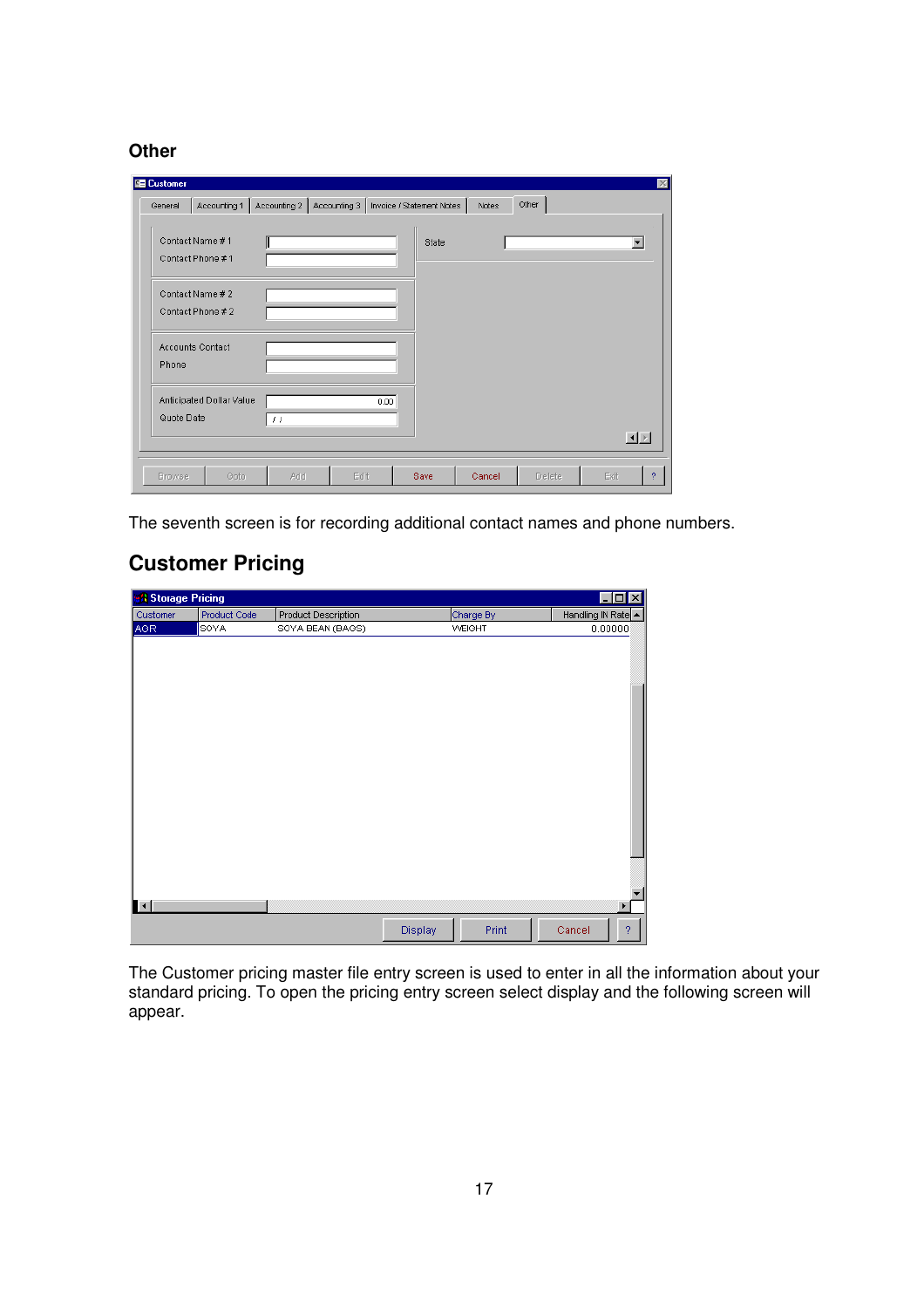| <b>B</b> Storage Pricing Entry |                      |      |         |                                           |        |                        | $\times$ |
|--------------------------------|----------------------|------|---------|-------------------------------------------|--------|------------------------|----------|
| Customer Code                  |                      |      |         |                                           |        |                        |          |
| Product Code                   |                      |      |         |                                           |        |                        |          |
| Charge By                      |                      |      |         | (Items, Pallets, Cartons, Weight, Volume) |        |                        |          |
|                                |                      |      |         |                                           |        |                        |          |
|                                |                      | Rate |         | Department Code                           |        | General Ledger Account |          |
|                                | Handling In Charges  |      | 0.00000 |                                           |        |                        |          |
|                                | Handling Out Charges |      | 0.00000 |                                           |        |                        |          |
| Storage Charges                |                      |      | 0.00000 |                                           |        |                        |          |
| <b>Browse</b>                  | Add                  | Edit | Save    | Cancel                                    | Delete | Exit                   | 2        |

You have the ability to browse, add, edit, save, cancel, delete and exit. Enter the relevant information and select save.

## **Chart Of Accounts**

|                       | <b>A Chart of Accounts View</b> |              |                      | FOX                       |
|-----------------------|---------------------------------|--------------|----------------------|---------------------------|
| Account               | Name                            | Account Type | <b>BAS Account 1</b> | <b>BAS Account 2</b><br>▲ |
| 195                   | GROSS INCOME FROM CARTAGE       | P            | G01                  |                           |
|                       |                                 |              |                      |                           |
|                       |                                 |              |                      |                           |
|                       |                                 |              |                      |                           |
|                       |                                 |              |                      |                           |
|                       |                                 |              |                      |                           |
|                       |                                 |              |                      |                           |
|                       |                                 |              |                      |                           |
|                       |                                 |              |                      |                           |
|                       |                                 |              |                      |                           |
|                       |                                 |              |                      |                           |
|                       |                                 |              |                      |                           |
|                       |                                 |              |                      |                           |
|                       |                                 |              |                      |                           |
|                       |                                 |              |                      |                           |
|                       |                                 |              |                      |                           |
|                       |                                 |              |                      |                           |
|                       |                                 |              |                      |                           |
|                       |                                 |              |                      |                           |
| $\lvert \cdot \rvert$ |                                 |              |                      |                           |
|                       |                                 |              |                      |                           |
|                       | Find                            | Display      | Print                | Cancel<br>$\overline{2}$  |
|                       |                                 |              |                      |                           |

When the Chart of Accounts option is selected a browse screen will appear. You have two ways of accessing and updating records in this screen. The display button will open the chart of accounts data entry screen at the record that was highlighted on selecting the display button. You can also display the record by 'right mouse clicking' on the record to bring up a popup menu. The following screen will then appear.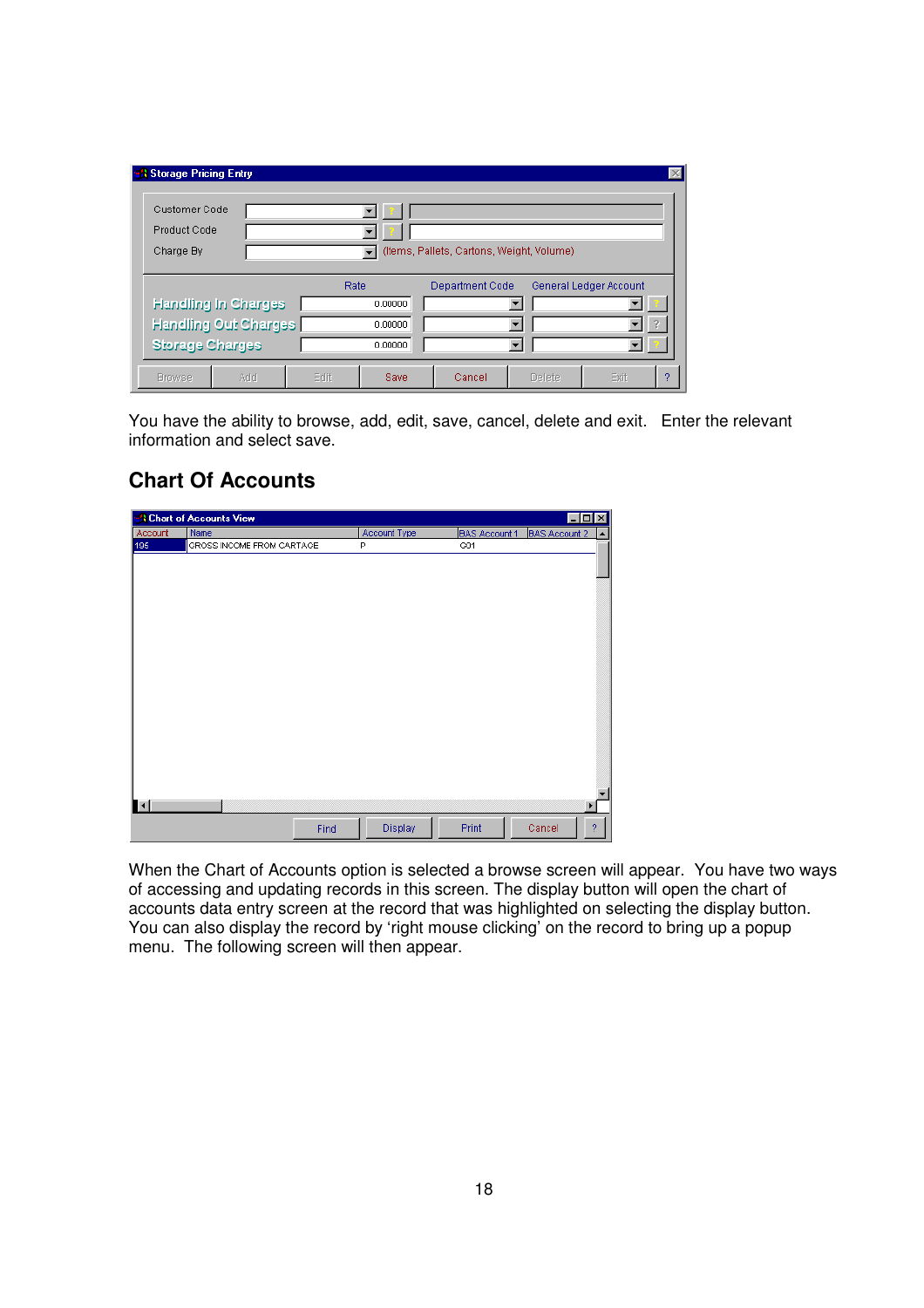| <b>A Chart of Accounts</b><br>General                               |                                      | Name                                   | GROSS INCOME FROM CARTAGE                                                                 |        |                                                                                                                                                                                       |                                                                | $\mathbf{x}$ |
|---------------------------------------------------------------------|--------------------------------------|----------------------------------------|-------------------------------------------------------------------------------------------|--------|---------------------------------------------------------------------------------------------------------------------------------------------------------------------------------------|----------------------------------------------------------------|--------------|
| Account No. 195                                                     |                                      |                                        | Name CROSS INCOME FROM CARTAGE<br>Account Type                                            |        |                                                                                                                                                                                       |                                                                |              |
| P&L Category Code<br>BAS Category Code 1 G01<br>BAS Category Code 2 | Bank Account $\Box$<br>BAS Account □ | $\blacktriangledown$<br>$\blacksquare$ | $-F$ -Profit & Loss-<br>C Revenue<br>C Cost of Sales<br>C Over Heads<br>C Indirect Income |        | <b>C</b> -Balance Sheet-<br>C Current Assets<br>C Non-Current Assets<br>C Fixed Assets<br>C Intangible Assets<br>C Current Liabilities<br>C Non-Current Liabilities<br>C Shareholders |                                                                |              |
| Goto<br><b>Browse</b>                                               | Add                                  | Edit                                   | <b>Save</b>                                                                               | Cancel | Delete                                                                                                                                                                                | $\left \left \left \left \right \right \right \right $<br>Exit | 2            |

The chart of accounts master file entry screen is used to enter in all the information about your accounts for the control of the general ledger and profit and loss reports. The account code must be a unique alpha/numeric code. You will also need to set up the BAS category codes for each entry. Please make yourself familiar with these codes and their application. Norcom Information Technology is not qualified to advise on the application of these codes to your individual needs, so please contact your accountant for assistance. In some cases you will be required to apply two different codes for the system to be able to collect the relevant information for reporting. You will need to apply the primary G-code as 1. For example export sales are to be reported separately and also included in total sales.

You have the ability to browse, goto, add, edit, save, cancel, and delete. When finished, select Exit. For more information on these options, refer to Operator Prompts at the front of this manual.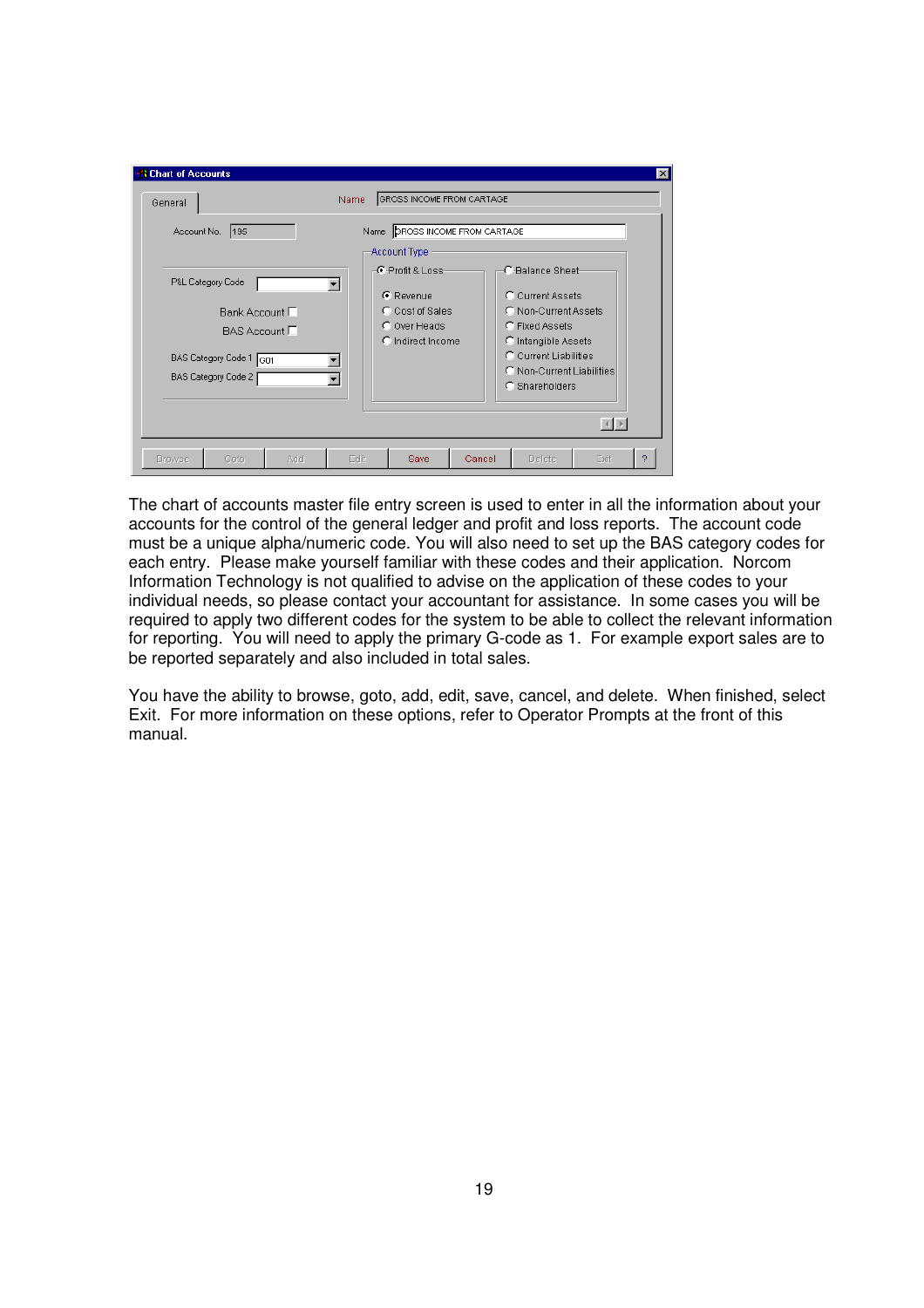## **Sender / Receiver**

#### **Master File Browse**

| m<br><b>Sender / Receiver</b> |      |      |         |       |         | ⊠<br>$\Box$ o  |
|-------------------------------|------|------|---------|-------|---------|----------------|
| <b>Location Code</b>          | Name |      | Address |       | Address | ▲              |
|                               |      |      | ٠       |       |         |                |
|                               |      |      |         |       |         |                |
|                               |      |      |         |       |         |                |
|                               |      |      |         |       |         |                |
|                               |      |      |         |       |         |                |
|                               |      |      |         |       |         |                |
|                               |      |      |         |       |         |                |
|                               |      |      |         |       |         |                |
|                               |      |      |         |       |         |                |
|                               |      |      |         |       |         |                |
|                               |      |      |         |       |         |                |
|                               |      |      |         |       |         |                |
|                               |      |      |         |       |         |                |
|                               |      |      |         |       |         |                |
|                               |      |      |         |       |         |                |
|                               |      |      |         |       |         |                |
|                               |      |      |         |       |         |                |
|                               |      |      |         |       |         |                |
| $\mathbf{H}$                  |      |      |         |       |         | ▶              |
|                               |      | Find | Display | Print | Cancel  | $\overline{?}$ |

The Sender / Receiver Master file browse window displays all of the information entered into the Sender / Receiver master entry screen. You have the ability to display, delete, find and print from this window. To print the information, select your print button. You have the ability to print and preview the information. This option will only print what is currently displayed in the grid. For example, if you have used the find button to search for a particular group of records and that information is still displayed on the screen at the time of selecting the print button, only that information will print. You also have the ability to sort the information. You can sort by location, name and post code. When you select the print button, the report will be sorted in the order that is currently selected.

| <b>A Sender / Receiver</b> |       |     |      |                      |                      |        |      | × |
|----------------------------|-------|-----|------|----------------------|----------------------|--------|------|---|
| General                    | Notes |     |      | <b>Location Name</b> |                      |        |      |   |
| Code                       |       |     |      |                      | Phone Number         |        |      |   |
| Name                       |       |     |      |                      | Facsimile Number     |        |      |   |
| Address                    |       |     |      |                      | Phone (Other)        |        |      |   |
|                            |       |     |      |                      | Phone Description    |        |      |   |
|                            |       |     |      |                      | Sender/Receiver Type |        |      |   |
| Contact                    |       |     |      | Location             |                      |        |      |   |
|                            |       |     |      |                      |                      |        |      |   |
|                            |       |     |      |                      |                      |        | 国国   |   |
| <b>Browse</b>              | Goto  | Add | Edit | Save                 | Cancel               | Delete | Exit | ? |

#### **Sender / Receiver Master File Entry**

The Sender / Receiver master file entry screen is used to enter in all the information about your Sender / Receiver. This option has 2 screens of information. These are general and notes. The location code must be a unique alpha/numeric code. It must be entered. You have the ability to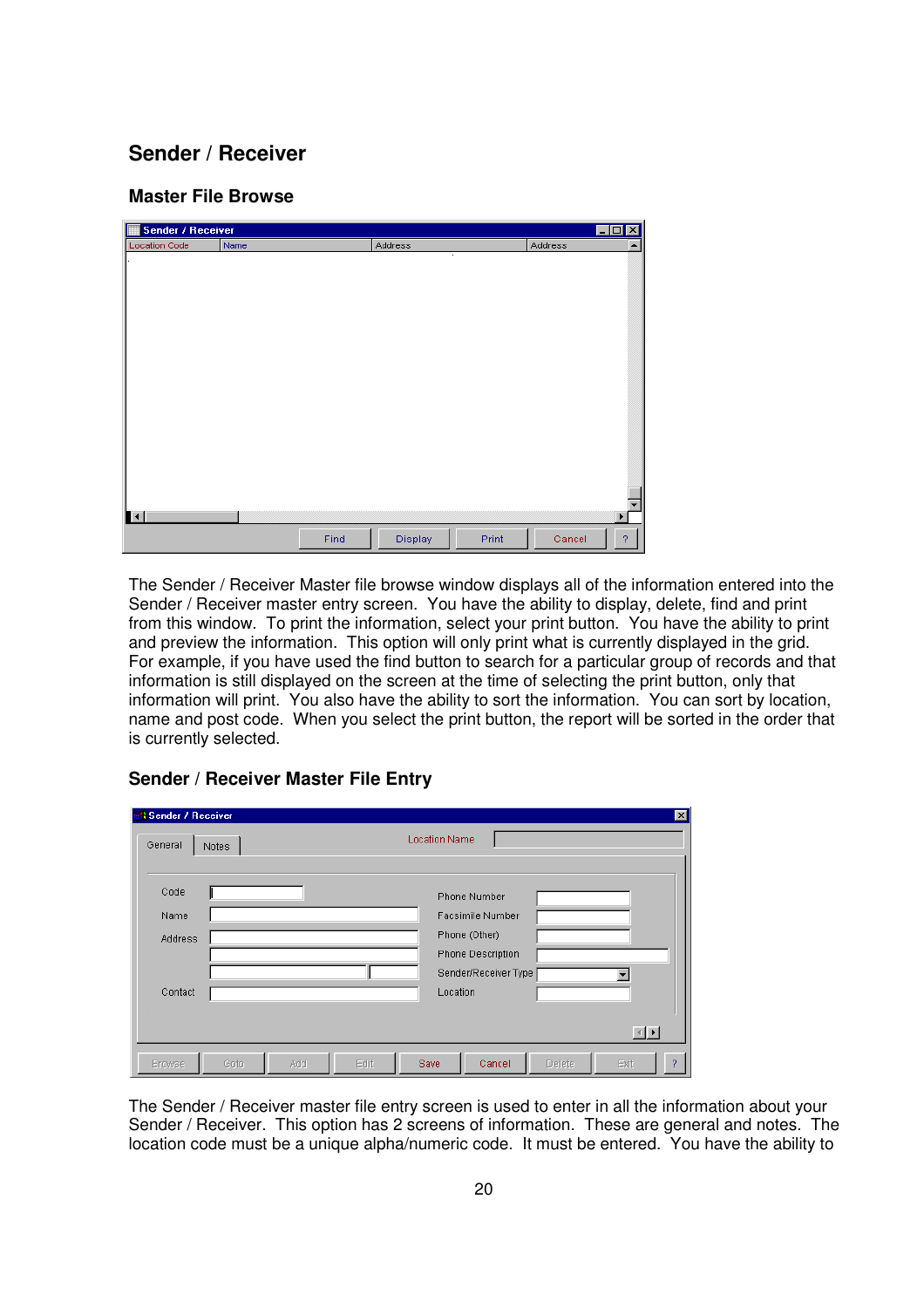browse, goto, add, edit, save, cancel, delete and exit. For more information on these options, refer to Operator Prompts at the front of this manual. Select the save button to save your record.

#### **Notes**

| <b>Sender / Receiver</b> |                      | 図                             |
|--------------------------|----------------------|-------------------------------|
| Notes<br>General         | <b>Location Name</b> |                               |
| Notes                    |                      |                               |
|                          |                      | A.                            |
| Print Notes              |                      | 回回                            |
| Goto<br><b>Browse</b>    | Edit<br>Add<br>Save  | Cancel<br>Exit<br>Delete<br>2 |

## **Locations**

| <b>Storage Locations</b> |                |   |                  |         |        |        | $-$ O $\times$ |
|--------------------------|----------------|---|------------------|---------|--------|--------|----------------|
| Location                 | Description    |   | Lockout Customer | Product | Pallet | ttems  | Carton         |
| 001                      | AISLE 1, BAY 1 | F | AGR              | SOYA    | 31.00  | 2355   | 38             |
| 002                      | AISLE 1, BAY 2 | F | $\overline{2}$   | 1       | 1.00   | 400    | 20             |
| $\mathbf{H}$             |                |   |                  |         |        |        | ١              |
|                          |                |   | Display          | Print   |        | Cancel | 2              |

The Location browse window displays all of the information entered into the location entry screen. You have the ability to display and print from this window. The display button will open the location data entry screen at the record that was selected on selecting the display button. You can also display the record by 'right mouse clicking' on the record to bring up a popup menu.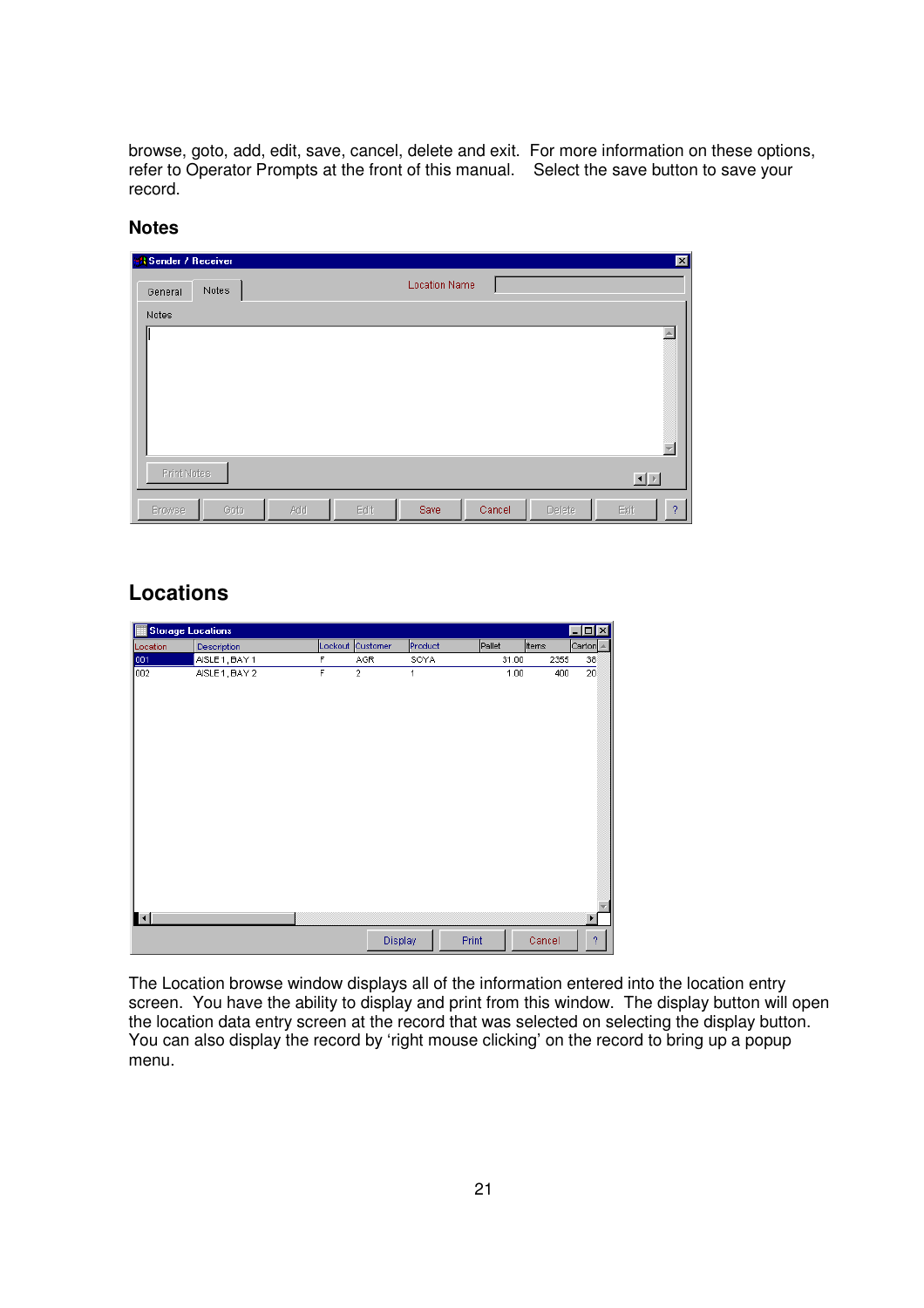| <b>Storage Locations</b><br>$\mathbb{X}$                                                   |  |  |  |  |  |  |  |  |  |  |
|--------------------------------------------------------------------------------------------|--|--|--|--|--|--|--|--|--|--|
| Location Code                                                                              |  |  |  |  |  |  |  |  |  |  |
| Location Description                                                                       |  |  |  |  |  |  |  |  |  |  |
| Exclusive to Customer                                                                      |  |  |  |  |  |  |  |  |  |  |
| Lock Out ?<br>п                                                                            |  |  |  |  |  |  |  |  |  |  |
| Information of Goods In Location                                                           |  |  |  |  |  |  |  |  |  |  |
| Customer                                                                                   |  |  |  |  |  |  |  |  |  |  |
| Product                                                                                    |  |  |  |  |  |  |  |  |  |  |
| Items<br>$\overline{0}$<br>Pallets<br>$\,0\,$<br>Cartons<br>$\overline{0}$                 |  |  |  |  |  |  |  |  |  |  |
| Volume<br>0.0000<br>0.000<br>Weight                                                        |  |  |  |  |  |  |  |  |  |  |
| Expiry Date of Goods 77                                                                    |  |  |  |  |  |  |  |  |  |  |
| $\overline{?}$<br>Cancel<br>Add<br>Edit<br>Save<br>Delete<br>Exit<br><b>Browse</b><br>Gota |  |  |  |  |  |  |  |  |  |  |

The Locations master file entry screen is used to enter in all the information about your store locations. The location code must be a unique alpha/numeric code.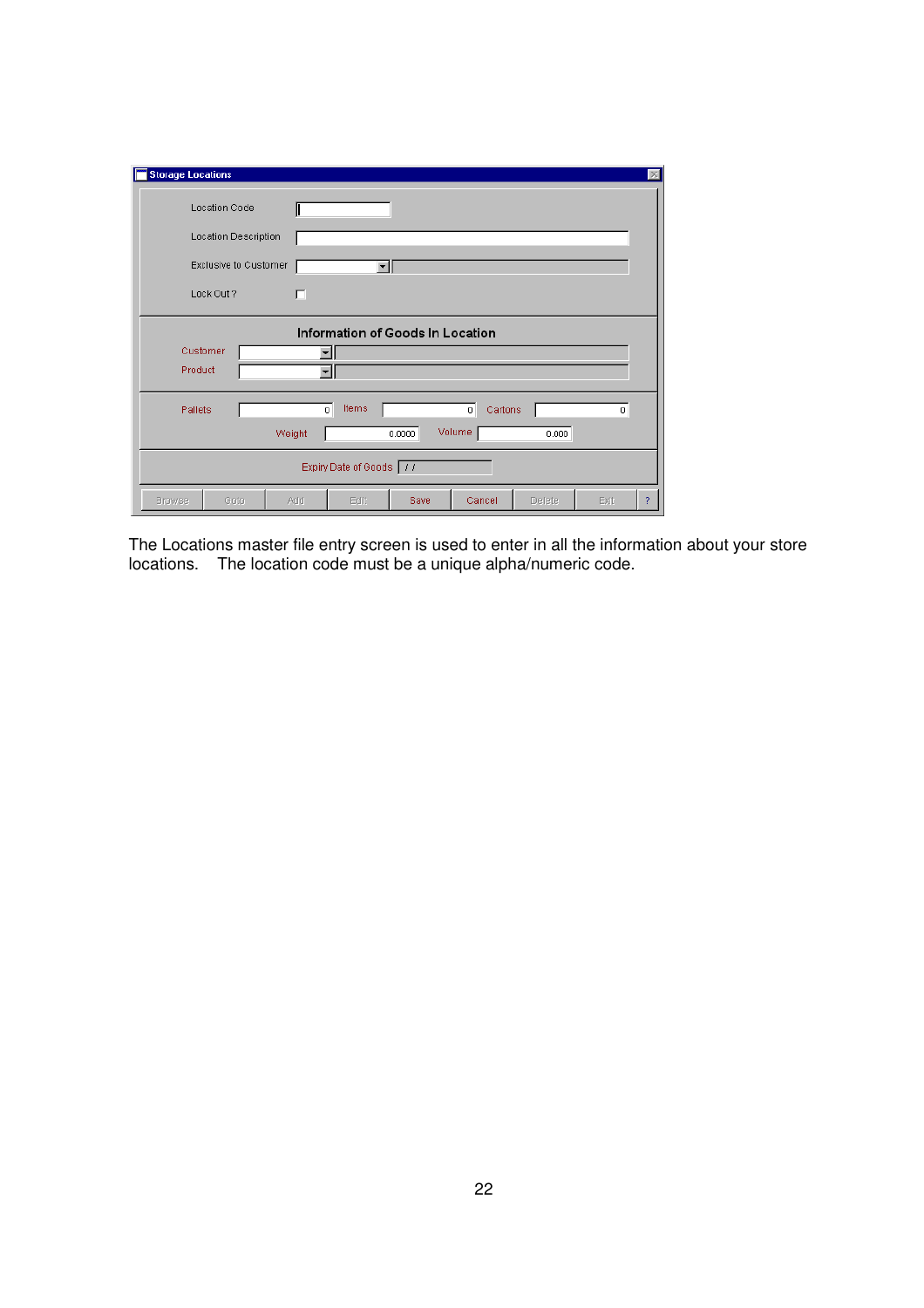## **Inwards Movements Menu**

## **Inwards Movement Entry**

| Company<br>區<br>Movement No.<br>Docket No.   | $\overline{\phantom{a}}$         | Customer                                   |              | $\blacksquare$<br><b>Browse</b><br>Add            |  |
|----------------------------------------------|----------------------------------|--------------------------------------------|--------------|---------------------------------------------------|--|
| Date<br>$\left  \cdot \right $               |                                  |                                            |              | Edit                                              |  |
| Customer Ref.                                |                                  |                                            |              | Save                                              |  |
|                                              |                                  |                                            |              | Cancel<br>Delete                                  |  |
| Sender                                       | ▾▏                               | Receiver                                   |              | ▼∥∃<br>Print                                      |  |
|                                              |                                  |                                            |              | GoTo                                              |  |
|                                              |                                  |                                            |              | Exit                                              |  |
| <b>Total Pallets</b><br><b>Total Cartons</b> | $\overline{0}$<br>$\overline{0}$ | <b>Total Weight</b><br><b>Total Volume</b> |              | 0.0000<br>Complete<br>0.000<br>Inward<br>Movement |  |
| <b>Total Items</b><br><b>Notes</b>           | $\overline{0}$                   | <b>Status</b>                              | NOT COMPLETE |                                                   |  |

 The inward movement's entry option allows you to enter all inward stock movements in the store. You must enter the prompts as shown above. The customer code is the code identifying the customer owning the product. The customer reference can be their order number. This is used to group entries for printing of inward dockets. When docket number, customer reference, date, customer and sender and receiver have been entered select save. The following screen will appear for you to add movement details to your movement entry.

| <b>Howard Movement Details</b> |      |                        |                   |         |
|--------------------------------|------|------------------------|-------------------|---------|
| Warehouse                      |      | Product                |                   |         |
| Location                       |      | Serial No. \ Lot No.   |                   |         |
| Charge By                      |      | Container              |                   |         |
| Pallet Number                  |      | <b>Production Date</b> | $\prime$ $\prime$ |         |
| Description                    |      |                        |                   |         |
| Pallet Type                    |      | Cartons                |                   | 0       |
| Items                          | n.   | Weight                 |                   | 0.0000  |
| Pallets                        | 0    | Volume                 |                   | $0.000$ |
|                                |      |                        |                   |         |
| <b>Handling In Charges</b>     |      | Rate                   |                   | 0.00000 |
| <b>Storage Charges</b>         | Rate |                        | 0.00000           |         |
|                                |      | Save & New             | Save              | Cancel  |

The product code identifies the product being stored or the service being carried out. It must be a valid code on the product file. The production date identifies the day the product was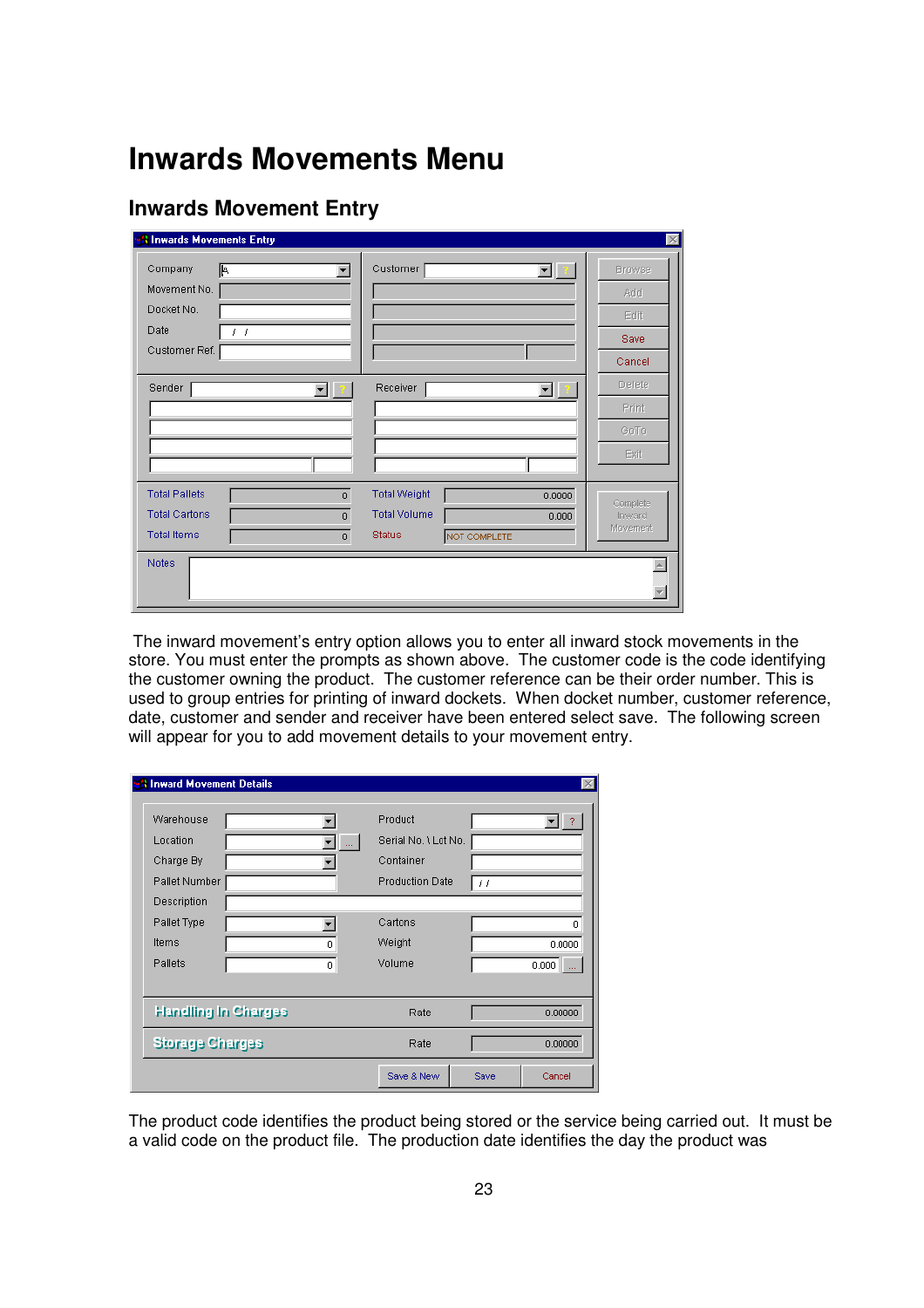produced or if necessary, it's use by date. The location can be picked up from the location file as the next available location or you can manually override the location the product is to be stored in. If the product is to be placed in multiple locations, enter the quantities for the first location and press the "Other Locations" button. The cursor goes back to the "location" field. Continue to enter the quantities until the order is completed. Print the docket by clicking on the "Print Docket" button and follow the prompts to print or preview the docket.

#### **Browsing Movements**

|               | <b>&amp; Inward Movement Browse Criteria</b> |      | ×                      |
|---------------|----------------------------------------------|------|------------------------|
| Company       | A                                            |      | MI Companies           |
| Customer      |                                              |      | <b>□ All Customers</b> |
| Sender        |                                              |      | <b>F</b> All Senders   |
| Receiver      |                                              |      | <b>F</b> All Receivers |
| Customer Ref. |                                              |      | All References         |
| Docket No.    |                                              |      | MI Dockets             |
| <b>Status</b> |                                              |      | <b>F</b> All Statuses  |
| Date Range    | 11<br>11                                     |      | All Dates<br>п         |
|               |                                              | View | Cancel<br>9            |

To browse stock movements select the browse button. Select criteria to view and select view. This will now bring up a browse window with the information found for the criteria you selected. You also have the ability to print or preview the entered movements or display a stock movement shown in the list.

|   | FOX<br><b>A Inward Movements Browse</b> |                 |            |              |         |                  |                    |  |  |  |  |  |
|---|-----------------------------------------|-----------------|------------|--------------|---------|------------------|--------------------|--|--|--|--|--|
|   | Company Movement No.                    | Consignment No. | Date       | Customer     |         | Sender           | Receiver -         |  |  |  |  |  |
| А | 00000016                                | 00000016        | 12/05/2003 | SYDNEY DEPOT |         | <b>MELBOURNE</b> | ALPHA <sup>®</sup> |  |  |  |  |  |
|   |                                         |                 |            |              |         |                  |                    |  |  |  |  |  |
|   |                                         |                 |            |              |         |                  |                    |  |  |  |  |  |
|   |                                         |                 |            |              |         |                  |                    |  |  |  |  |  |
|   |                                         |                 |            |              |         |                  |                    |  |  |  |  |  |
|   |                                         |                 |            |              |         |                  |                    |  |  |  |  |  |
|   |                                         |                 |            |              |         |                  |                    |  |  |  |  |  |
|   |                                         |                 |            |              |         |                  |                    |  |  |  |  |  |
|   |                                         |                 |            |              |         |                  |                    |  |  |  |  |  |
|   |                                         |                 |            |              |         |                  |                    |  |  |  |  |  |
|   |                                         |                 |            |              |         |                  |                    |  |  |  |  |  |
|   |                                         |                 |            |              | Display | Print All        | 2<br>Cancel        |  |  |  |  |  |

The display button will open the movement's entry screen at the record that was selected on selecting the display button. When the inwards movements are entered and are ready to be invoiced exit from the movements entry screen and go to the inwards movements menu and select 'Complete Inwards Movements".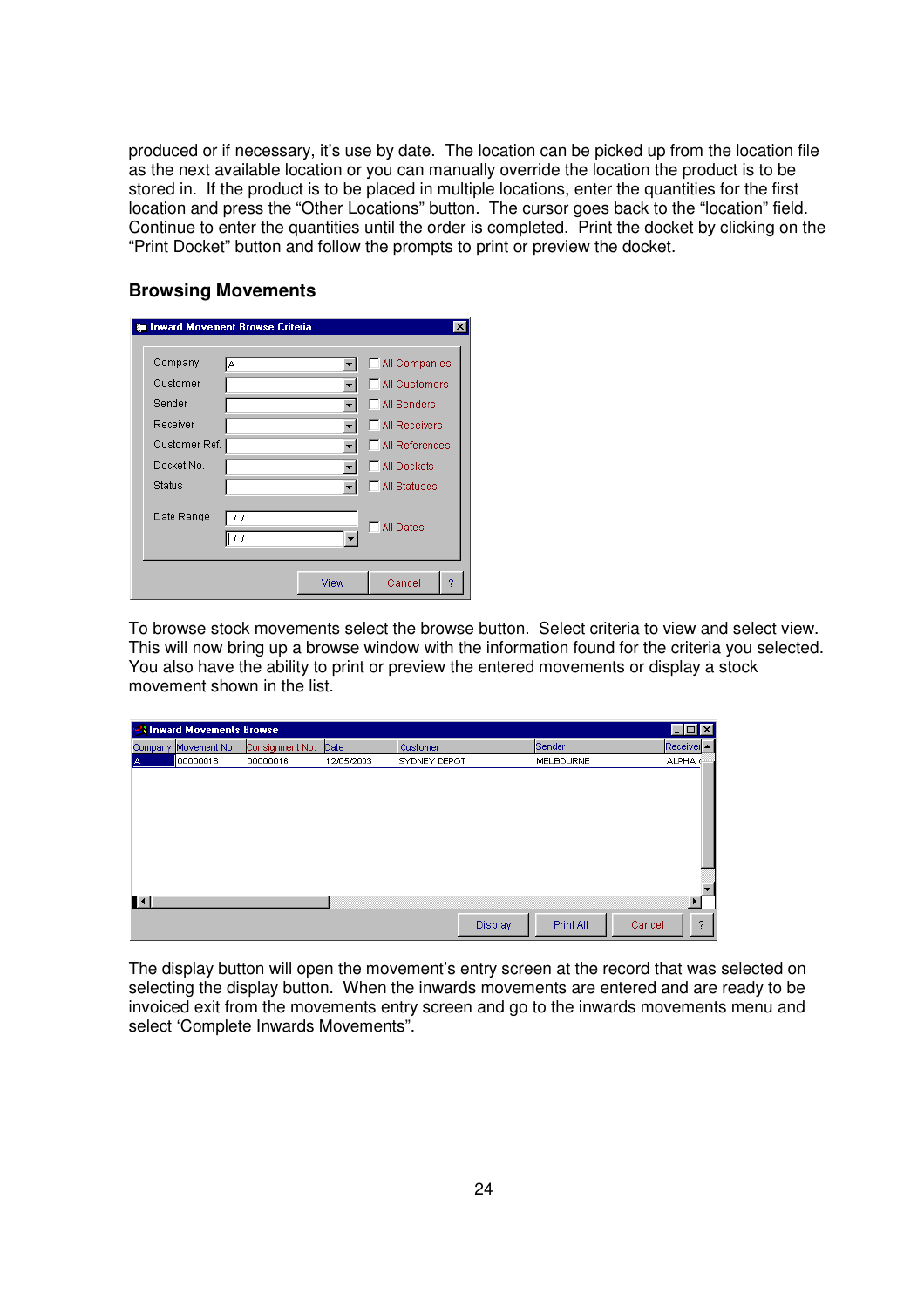## **Complete Inwards Movements**

|     |                     | <b>To Un-Completed Inward Movements</b> |                     |                                     |                    |            |                                                          |         |       | 図 |
|-----|---------------------|-----------------------------------------|---------------------|-------------------------------------|--------------------|------------|----------------------------------------------------------|---------|-------|---|
|     | Company<br>Customer | İΑ.                                     | $\overline{\nabla}$ | $\overline{\blacktriangledown}$ All | Sender<br>Receiver |            | $\nabla$ All<br>$\nabla$ All<br>$\overline{\phantom{a}}$ |         | View  |   |
| Co. | Movement No         | Date                                    | Docket No.          | Customer                            | Sender             | Receiver   | Pallets                                                  | Cartons | Items |   |
| IA. | 00000016            | 12/05/2003                              | 00000016            | 2                                   | MEL                | ALP001     | 0                                                        | 0       | 0     |   |
| ΙA  | 00000017            | 13/05/2003                              | 00000017            | 2                                   |                    |            | 0                                                        | 0       | 0     |   |
|     |                     |                                         |                     |                                     | Print              | Select All | Ok                                                       |         | Exit  | ? |

The above screen will appear with the list on 'un-complete inwards movements'. Select the movements you wish to complete ready for invoicing and select 'OK'. Once the inwards movements have been selected for completion you will not be able to edit or delete the movement. If you find that there is any reason to alter the inwards movement after it has been completed and before it is invoiced, you are able to un-complete the movement and it will be available for editing.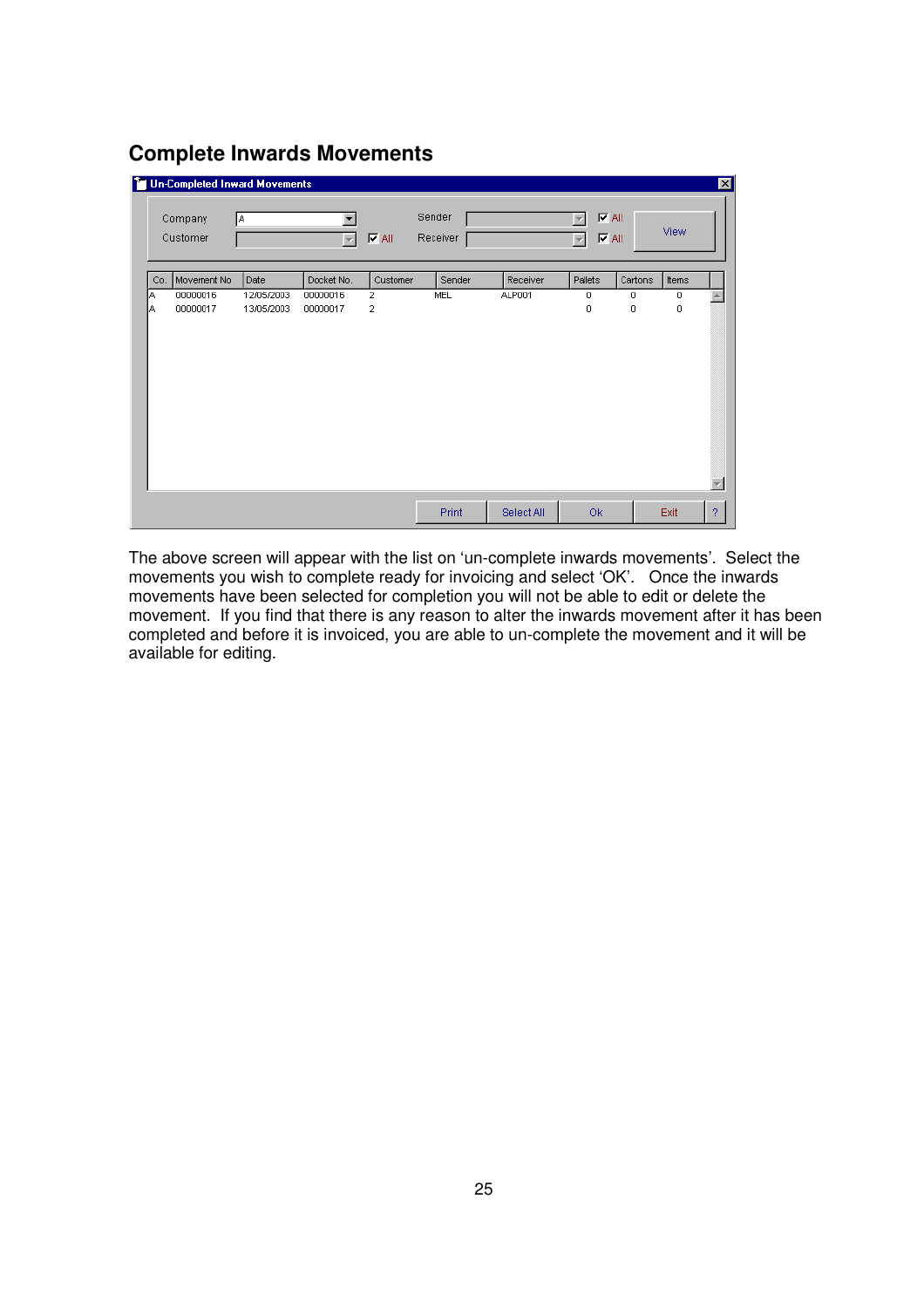|     | <b>Completed Inward Movements</b> |            |                         |              |                    |            |                                                               |             |       |                |
|-----|-----------------------------------|------------|-------------------------|--------------|--------------------|------------|---------------------------------------------------------------|-------------|-------|----------------|
|     | Company<br>Customer               | İΑ.        | $\overline{\mathbf{v}}$ | $\nabla$ All | Sender<br>Receiver |            | $\nabla$ All<br>w<br>$\nabla$ All<br>$\overline{\phantom{a}}$ |             | View  |                |
| Co. | Movement No                       | Date       | Docket No.              | Customer     | Sender             | Receiver   | Pallets                                                       | Cartons     | Items |                |
| IA. | 00000017                          | 19/01/2001 | CONNO                   | SCRIV        | <b>WCOAST</b>      | METRO      | 0                                                             | $\mathbf 0$ | 0     |                |
|     |                                   |            |                         |              |                    |            |                                                               |             |       |                |
|     |                                   |            |                         |              | Print              | Select All | Ok                                                            |             | Exit  | $\overline{?}$ |

## **To Un-Complete Inwards Movements**

To un-complete an inwards movement that has been completed ready for invoicing, go to the 'Inwards Movement' menu, select the option 'To Un-complete Inwards Movements'. The transaction list that will appear are the completed movements that are ready for invoicing. Select the transaction that you wish to edit and select OK. The transaction will be removed from the completed inwards movements list and be able to be edited in the inward movement entry screen.

### **Inward Movements History**

| <b>Almwards Movements History</b><br>Company<br>Movement No.<br>Docket No.<br>Date<br>Customer Ref. REF1 | IA.<br>00000008<br>090<br>29/07/2002 |                    | Customer<br>MCHARRY<br><b>FINLEY</b> | 16  |                |                                      | $\vert \times \vert$<br><b>Browse</b><br>Print<br>GoTo<br>Exit                             |
|----------------------------------------------------------------------------------------------------------|--------------------------------------|--------------------|--------------------------------------|-----|----------------|--------------------------------------|--------------------------------------------------------------------------------------------|
| Sender <sub>[G</sub><br>GARNEE - CAIRNS                                                                  |                                      |                    | Receiver<br>MELBOURNE                | MEL |                |                                      | Right Mouse click<br>on the Grid below<br>to view the details<br>of the Inward<br>Movement |
| <b>Total Pallets</b><br><b>Total Cartons</b><br><b>Notes</b>                                             | $\overline{a}$<br>80                 | <b>Total Items</b> | <b>Total Weight</b>                  |     | 0.0000<br>3200 | <b>Total Volume</b><br><b>Status</b> | 0.000<br><b>INVOICED</b>                                                                   |

Inward movement history allows you to look up details of an inward movement that has been invoiced. You can use the 'goto' button to select the movement you wish to view or you can use the 'browse' option.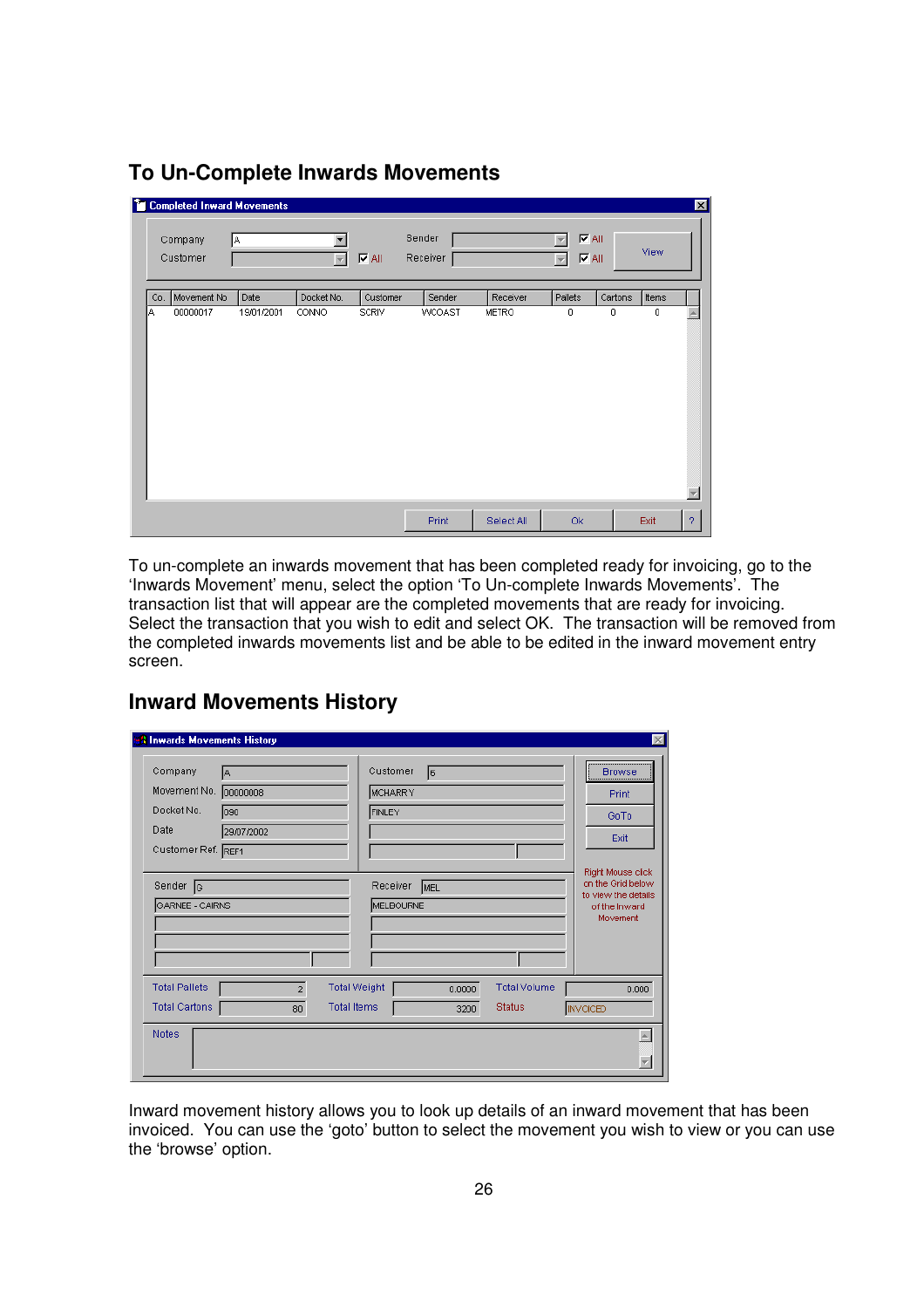**Goto** 

| GoTo Inward Movement - History |                |  |  |  |  |  |  |  |  |
|--------------------------------|----------------|--|--|--|--|--|--|--|--|
| Company<br>Movement Number     | A              |  |  |  |  |  |  |  |  |
|                                | Goto<br>Cancel |  |  |  |  |  |  |  |  |

From the inwards movement history screen, select the 'goto' button and enter in the movement number you wish to view. Select goto and the movement will be displayed.

#### **Browse**

| <b>&amp; Inward Movement Browse Criteria - History</b> |                         |      |                                                                                        |   |
|--------------------------------------------------------|-------------------------|------|----------------------------------------------------------------------------------------|---|
| Company<br>Customer<br>Sender<br>Receiver              | I۴.                     |      | MI Companies<br><b>□ All Customers</b><br><b>F</b> All Senders<br><b>NII Receivers</b> |   |
| Customer Ref.<br>Docket No.                            |                         |      | All References<br>All Dockets                                                          |   |
| Date Range                                             | 11<br>$\prime$ $\prime$ |      | <b>All Dates</b>                                                                       |   |
|                                                        |                         | View | Cancel                                                                                 | 9 |

From the inward movement history screen, select the 'browse' button and enter in the relevant search criteria. Select view and the movement will be displayed.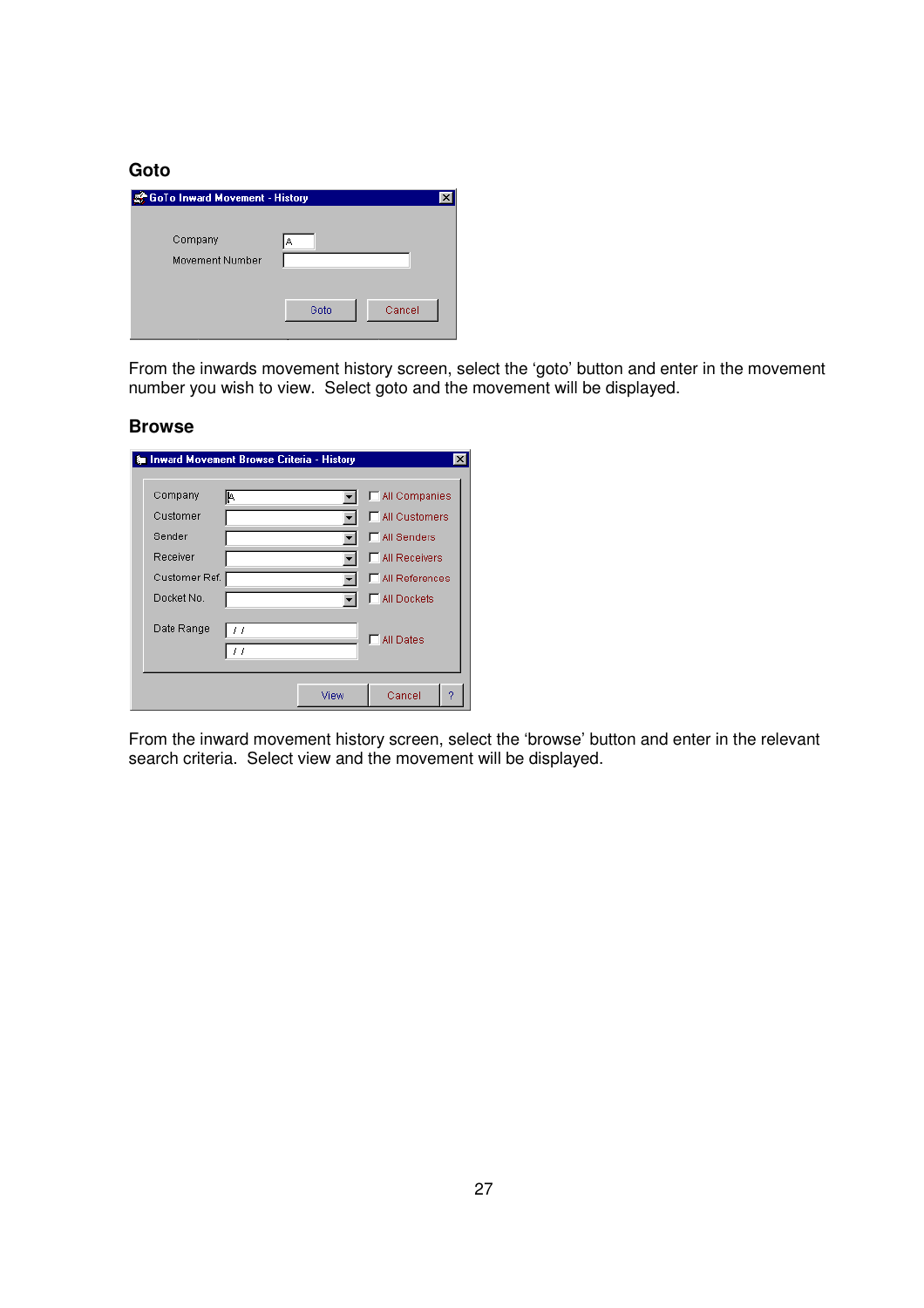## **Outward Movements Menu**

## **Outward Movement Entry**

| <b>A Outward Movements Entry</b>     |                               | $\times$            |
|--------------------------------------|-------------------------------|---------------------|
| 叵<br>Company<br>$\blacktriangledown$ | Customer<br>▼∥?               | <b>Browse</b>       |
| Movement No.                         |                               | Add                 |
| Docket No.                           |                               | Edit.               |
| Date<br>$\prime$ $\prime$            |                               | Save                |
| Customer Ref.                        |                               | Cancel              |
| Sender<br>▾▏                         | Receiver<br>▾╽                | <b>Delete</b>       |
|                                      |                               | Print               |
|                                      |                               | GoTo                |
|                                      |                               | Exit                |
| <b>Total Pallets</b><br>$\mathbf{0}$ | <b>Total Weight</b><br>0.0000 |                     |
| <b>Total Cartons</b><br>$\mathbf 0$  | <b>Total Volume</b><br>0.000  | Complete<br>Outward |
| <b>Total Items</b><br>$\theta$       | <b>Status</b><br>NOT COMPLETE | <b>Movement</b>     |
| <b>Notes</b>                         |                               |                     |
|                                      |                               |                     |
|                                      |                               |                     |

The outward movement's entry option allows you to enter all outward stock movements in the store. You must enter the prompts as shown above. The customer code is the code identifying the customer owning the product. The customer reference can be their order number. This is used to group entries for printing of outward dockets. When docket number, customer reference, date, customer and sender and receiver have been entered select save. The following screen will appear for you to add movement details to your movement entry.

| <b>1 Outward Movement Details</b>                   |                              |                                                                        |            |                             |
|-----------------------------------------------------|------------------------------|------------------------------------------------------------------------|------------|-----------------------------|
| Warehouse<br>Location<br>Charge By<br>Pallet Number |                              | Product<br>Serial No. \ Lot No.<br>Container<br><b>Production Date</b> | $\prime$ / |                             |
| Description<br>Pallet Type<br>Items<br>Pallets      | 0<br>0                       | Cartons<br>Weight<br>Volume                                            |            | ñ<br>0.0000<br>0.000        |
| <b>Product Stock On Hand</b><br>Items<br>Pallets    | $\mathbf{0}$<br>$\mathbf{0}$ | Cartons<br>Weight<br>Volume                                            |            | $\Omega$<br>0.0000<br>0.000 |
| <b>Handling Out Charges</b>                         |                              | Rate<br>Rate                                                           |            | 0.00000<br>0.00000          |
| <b>Storage Charges</b>                              |                              | Save & New                                                             | Save       | Cancel                      |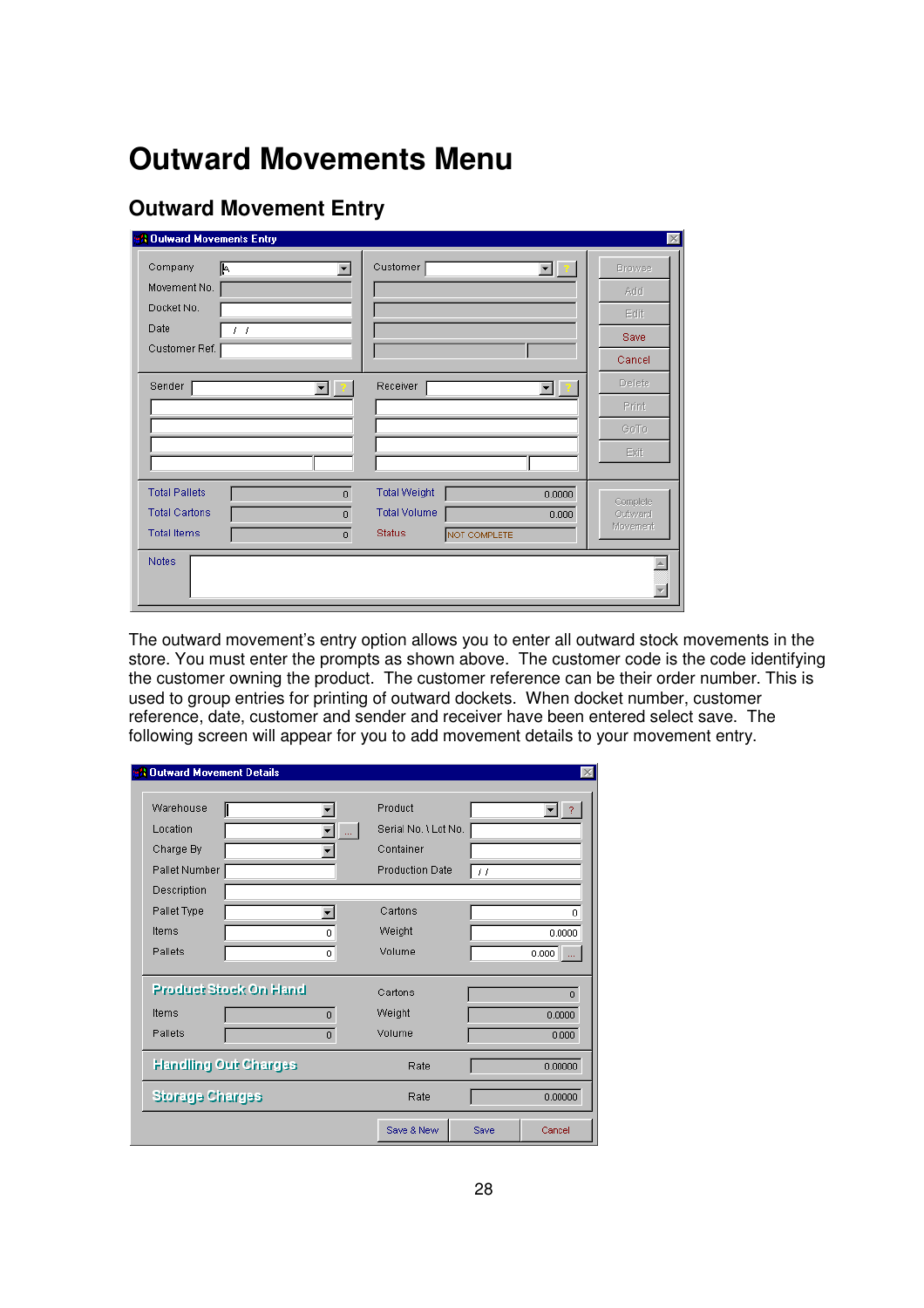The product code identifies the product being stored or the service being carried out. It must be a valid code on the product file. The production date identifies the day the product was produced or if necessary, it's use by date. The location can be picked up from the location file as the next available location or you can manually override the location the product is to be stored in. If the product is to be placed in multiple locations, enter the quantities for the first location and press the "Other Locations" button. The cursor goes back to the "location" field. Continue to enter the quantities until the order is completed. Print the docket by clicking on the "Print Docket" button and follow the prompts to print or preview the docket.

#### **Browsing Movements**

| <b>&amp; Outward Movement Browse Criteria</b> |              |      |                        |
|-----------------------------------------------|--------------|------|------------------------|
| Company                                       | A            |      | MI Companies           |
| Customer                                      |              |      | <b>□ All Customers</b> |
| Sender                                        |              |      | <b>F</b> All Senders   |
| Receiver                                      |              |      | <b>F</b> All Receivers |
| Customer Ref.                                 |              |      | All References         |
| Docket No.                                    |              |      | <b>F</b> All Dockets   |
| Status                                        |              |      | All Statuses           |
| Date Range                                    | ll / /<br>11 |      | <b>All Dates</b>       |
|                                               |              | View | Cancel<br>2            |

To browse stock movements select the browse button. Select criteria to view and select view. This will now bring up a browse window with the information found for the criteria you selected. You have the ability to print a list of the entered movements or display a stock movement shown in the list.

|    | <b>BR</b> Outward Movements Browse |                 |            |              |                     | $\Box$ D $\mathbf{X}$ |
|----|------------------------------------|-----------------|------------|--------------|---------------------|-----------------------|
|    | Company Movement No.               | Consignment No. | Date       | Customer     | Sender              | $Receivei \triangle$  |
|    | 00000007                           | 00000007        | 04/07/2003 | SYDNEY DEPOT | ALPHA CONFECTIONERY | <b>ACCESS</b>         |
|    |                                    |                 |            |              |                     |                       |
|    |                                    |                 |            |              |                     |                       |
|    |                                    |                 |            |              |                     |                       |
|    |                                    |                 |            |              |                     |                       |
|    |                                    |                 |            |              |                     |                       |
|    |                                    |                 |            |              |                     |                       |
|    |                                    |                 |            |              |                     |                       |
|    |                                    |                 |            |              |                     |                       |
| ∎∢ |                                    |                 |            |              |                     |                       |
|    |                                    |                 |            | Display      | Print All           | 2<br>Cancel           |

The display button will open the movement's entry screen at the record that was selected on selecting the display button. When the outward movements are entered and are ready to be invoiced exit from the movements entry screen and go to the outward movements menu and select 'Complete Outward Movements".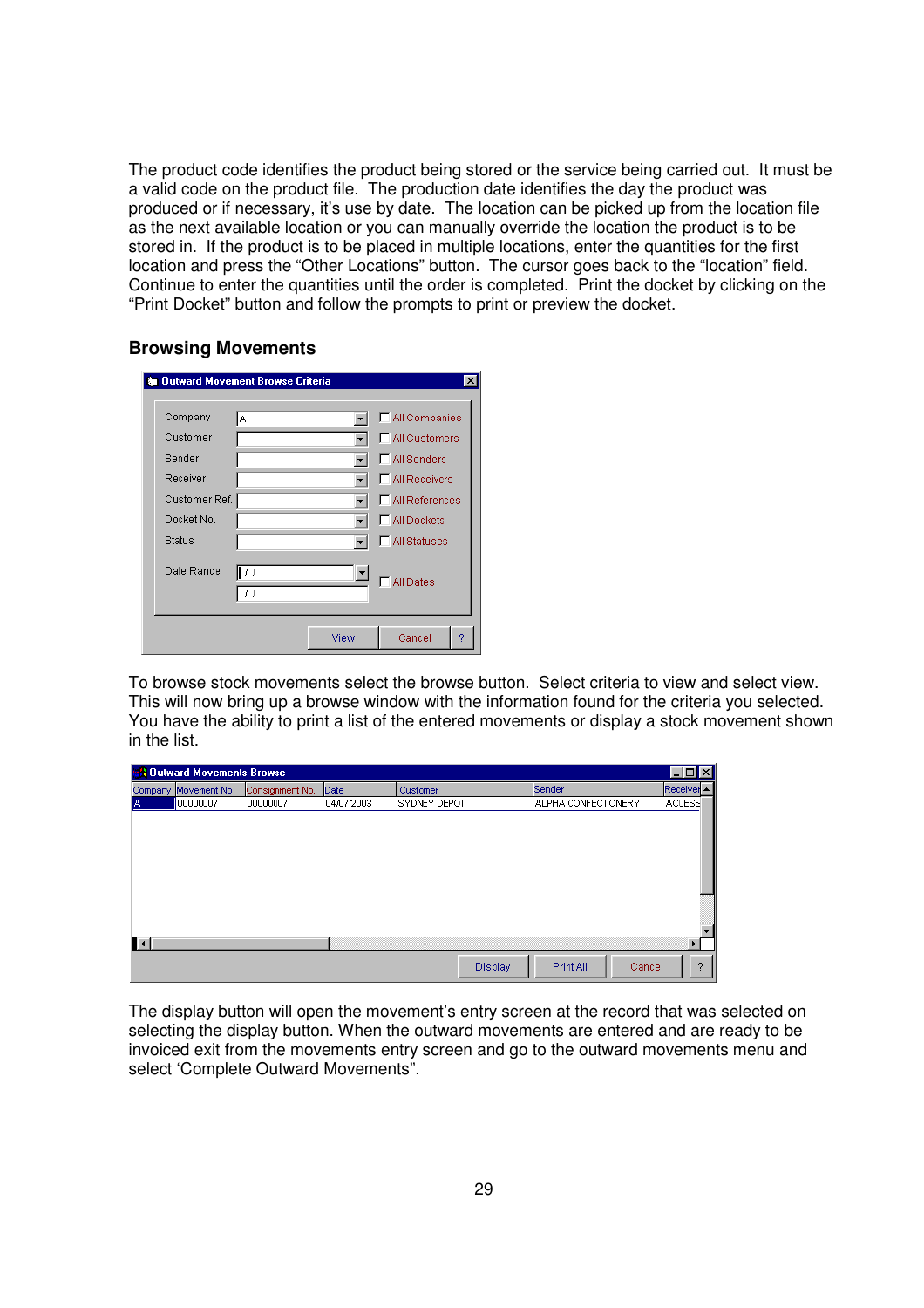## **Complete Outwards Movements**

|     | <sup>7</sup> Un-Completed Outward Movements<br>Company<br>Customer | I٨.        | $\overline{\nabla}$ | $\nabla$ All   | Sender<br>Receiver |            | $\overline{\blacktriangledown}$ All<br>$\nabla$ All<br>$\overline{\nabla}$ |         | View  | ⊠ |
|-----|--------------------------------------------------------------------|------------|---------------------|----------------|--------------------|------------|----------------------------------------------------------------------------|---------|-------|---|
| Co. | Movement No                                                        | Date       | Docket No.          | Customer       | Sender             | Receiver   | Pallets                                                                    | Cartons | Items |   |
| IΑ  | 00000007                                                           | 04/07/2003 | 00000007            | $\overline{2}$ | ALP001             | ACC001     | 1                                                                          | $\circ$ | 0     |   |
|     |                                                                    |            |                     |                | Print              | Select All | Ok                                                                         |         | Exit  | ? |

The above screen will appear with the list on 'un-complete outward movements'. Select the movements you wish to complete ready for invoicing and select 'OK'. Once the outward movements have been selected for completion you will not be able to edit or delete the movement. If you find that there is any reason to alter the outward movement after it has been completed and before it is invoiced, you are able to un-complete the movement and it will be available for editing.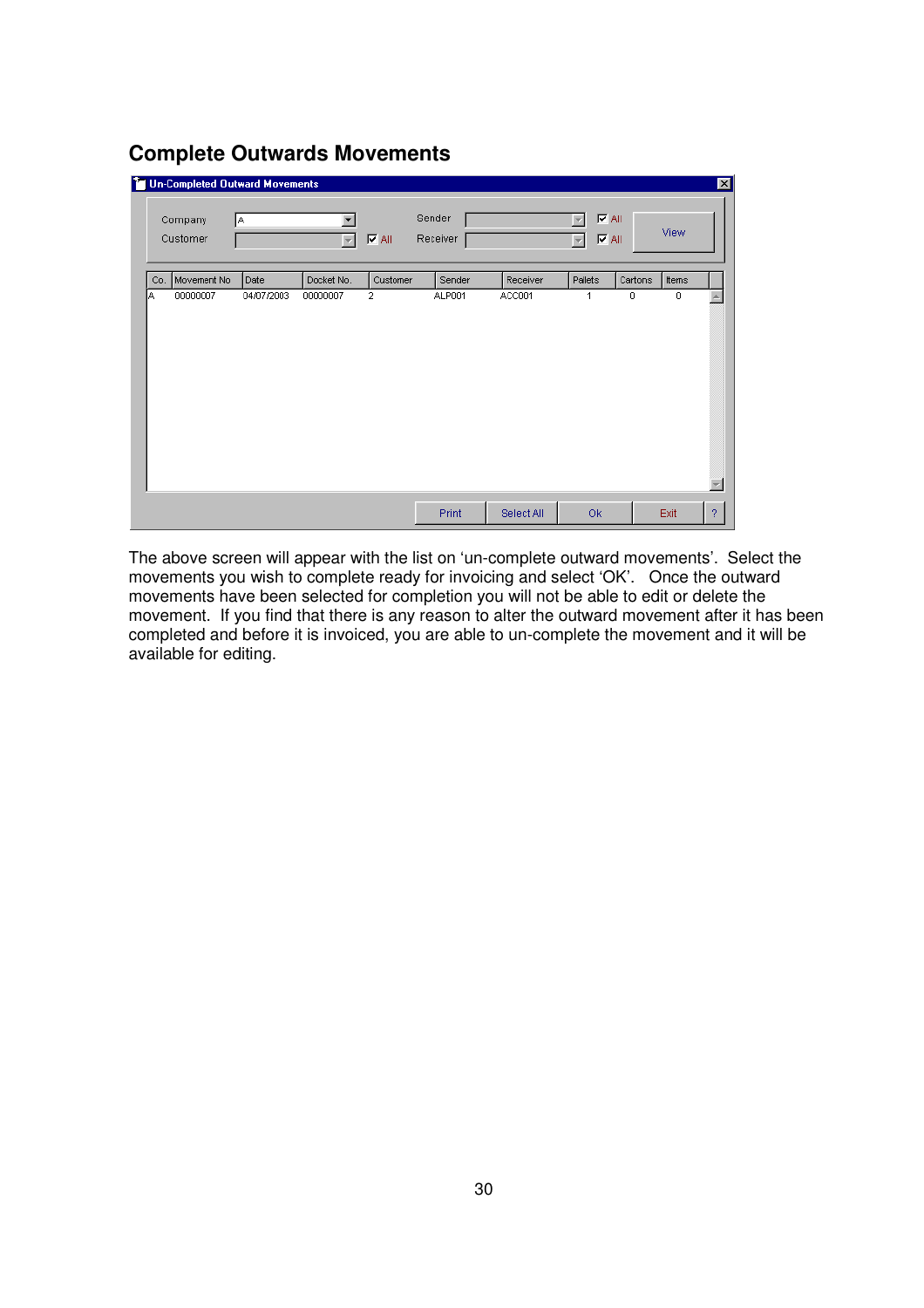|     | <sup>2</sup> Completed Outward Movements<br>Company<br>Customer | I٨.        | $\overline{\phantom{a}}$ | $\nabla$ All   | Sender<br>Receiver |            | $\nabla$ All<br><b>IZAII</b><br>$\overline{\nabla}$ |         | View  | 図 |
|-----|-----------------------------------------------------------------|------------|--------------------------|----------------|--------------------|------------|-----------------------------------------------------|---------|-------|---|
| Co. | Movement No                                                     | Date       | Docket No.               | Customer       | Sender             | Receiver   | Pallets                                             | Cartons | Items |   |
| ١A  | 00000018                                                        | 14/05/2003 | 00000018                 | $\overline{2}$ | ACC001             | ALP001     | $\mathbf 0$                                         | 0       | 0     |   |
|     |                                                                 |            |                          |                | Print              | Select All | Ok                                                  |         | Exit  | ? |

## **To Un-Complete Outward Movements**

To un-complete an outwards movement that has been completed ready for invoicing, go to the 'Outwards Movement' menu, select the option 'To Un-complete Outward Movements'. The transaction list that will appear are the completed movements that are ready for invoicing. Select the transaction that you wish to edit and select OK. The transaction will be removed from the completed outward movements list and be able to be edited in the outward movement entry screen.

## **Outward Movements History**

| <b>A Outward Movements History</b>                                                                                            | $\overline{\mathbb{X}}$                                                                                                 |
|-------------------------------------------------------------------------------------------------------------------------------|-------------------------------------------------------------------------------------------------------------------------|
| Company<br>IА<br>Movement No.<br>00000015<br>Docket No.<br>1737<br>Date<br>$\sim$<br>31/03/2003<br>Customer Ref. 1303-7       | <br>Customer<br>AGR.<br><b>Browse</b><br>AGR PRODUCE<br>Print<br><b>SYDNEY</b><br>GoTo<br>Exit                          |
| Sender<br>RCB<br>RENMARK PACKING<br><b>ALTONA</b>                                                                             | Right Mouse click<br>on the Grid below<br>Receiver<br>Įк.<br>to view the details<br>KMART<br>of the Outward<br>Movement |
| <b>Total Pallets</b><br><b>Total Weight</b><br>$\overline{4}$<br><b>Total Items</b><br><b>Total Cartons</b><br>$\overline{0}$ | <b>Total Volume</b><br>4.0000<br>0.000<br><b>Status</b><br><b>INVOICED</b><br>100                                       |
| <b>Notes</b>                                                                                                                  |                                                                                                                         |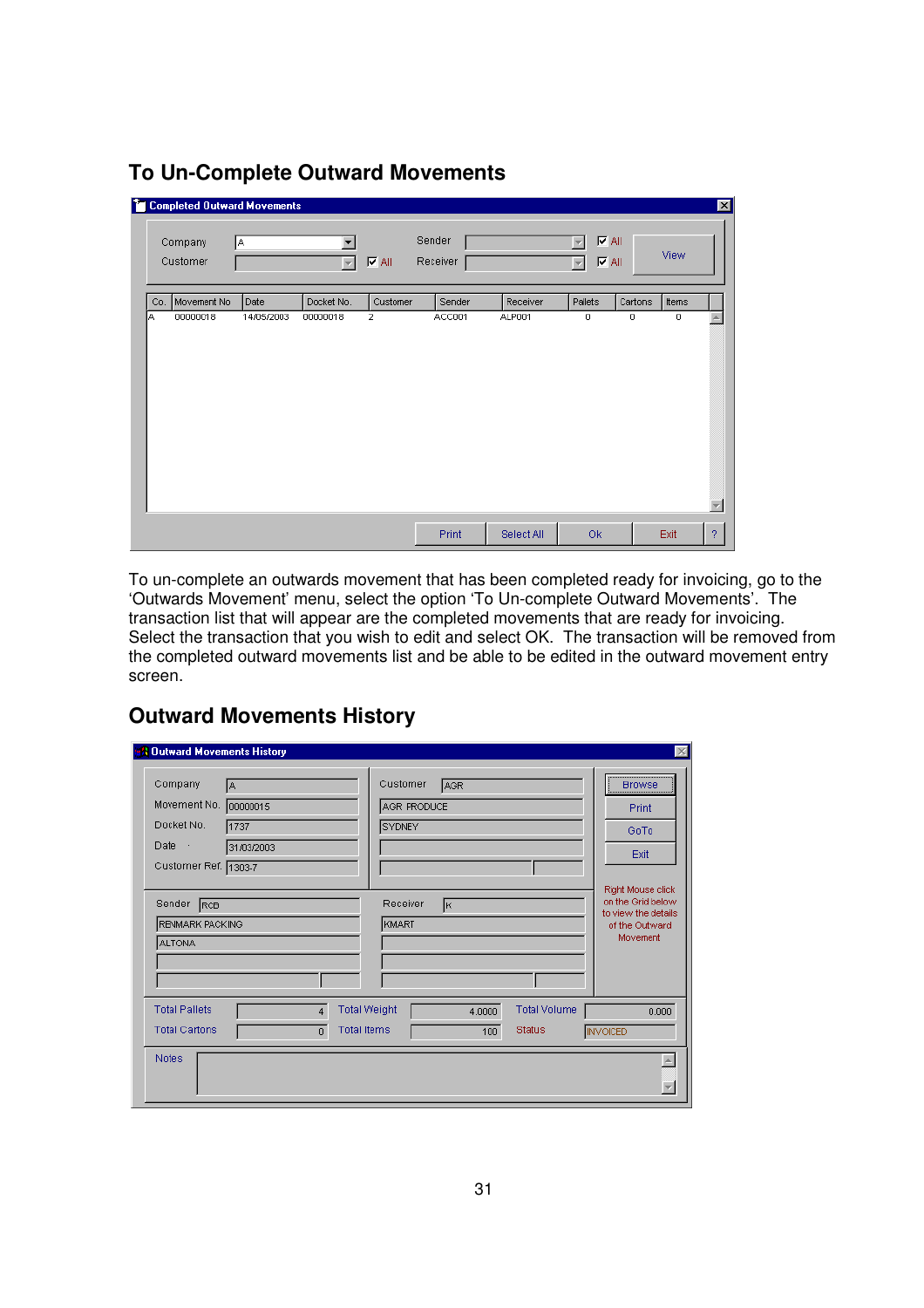Outward movement history allows you to look up details of an outward movement that has been invoiced. You can use the 'goto' button to select the movement you wish to view or you can use the 'browse' option.

#### **Goto**

| GoTo Outward Movement - History |      |        |  |  |  |  |
|---------------------------------|------|--------|--|--|--|--|
| Company<br>Movement Number      | А    |        |  |  |  |  |
|                                 | Goto | Cancel |  |  |  |  |

From the outward movement history screen, select the 'goto' button and enter in the movement number you wish to view. Select goto and the movement will be displayed.

#### **Browse**

|                                           |                      | <b>&amp; Outward Movement Browse Criteria - History</b> |                                                                                                  |
|-------------------------------------------|----------------------|---------------------------------------------------------|--------------------------------------------------------------------------------------------------|
| Company<br>Customer<br>Sender<br>Receiver | ΙA.<br>Customer Ref. |                                                         | MI Companies<br>All Customers<br><b>F</b> All Senders<br>MI Receivers<br><b>□ All References</b> |
| Docket No.                                |                      |                                                         | All Dockets                                                                                      |
| Date Range                                | 11<br>11             |                                                         | <b>All Dates</b>                                                                                 |
|                                           |                      | View                                                    | Cancel<br>2                                                                                      |

From the outward movement history screen, select the 'browse' button and enter in the relevant search criteria. Select view and the movement will be displayed.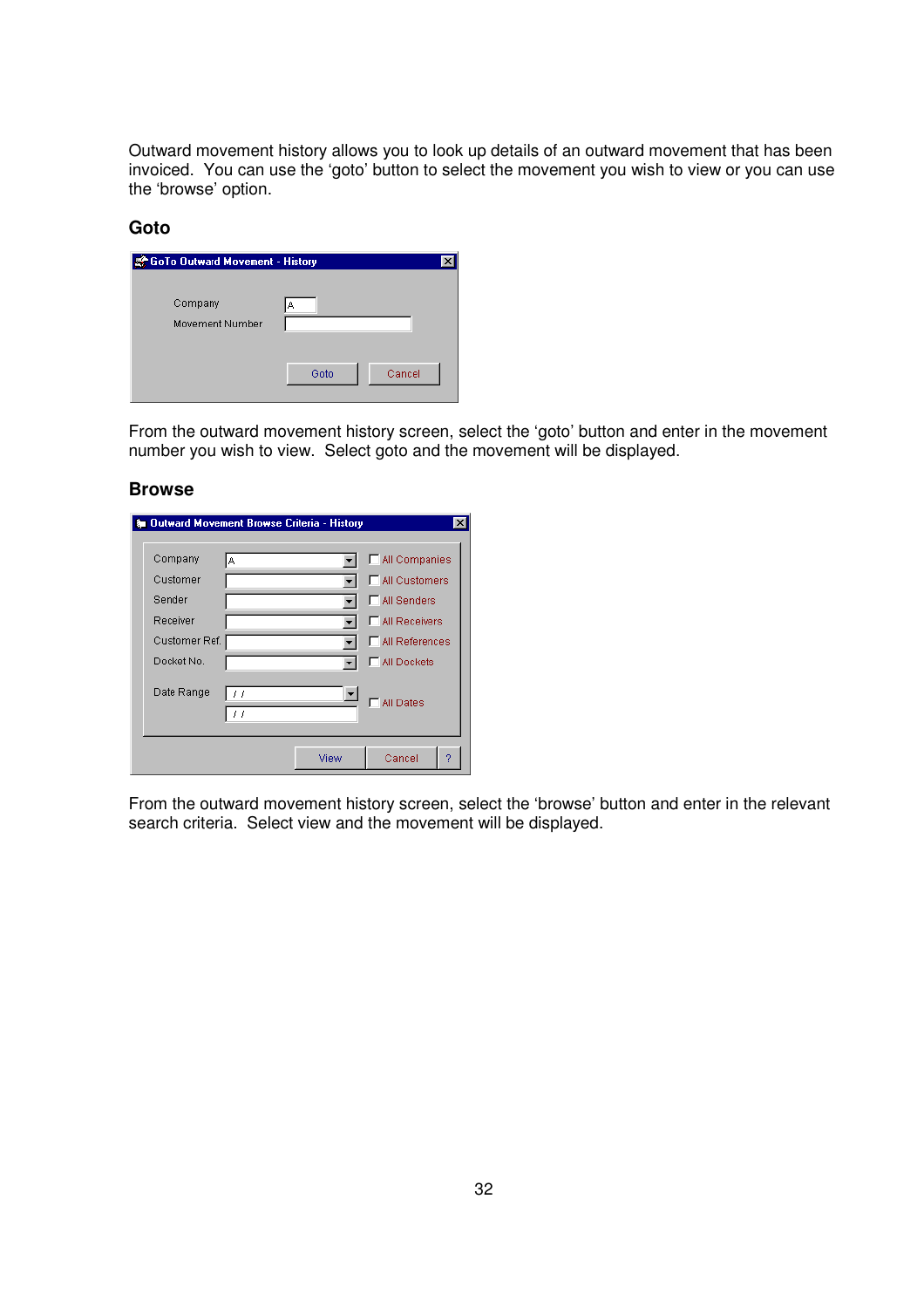## **Adjustment Menu**

## **Adjustment Entry**

| <b>A Adjustment Movement Entry</b>                                                                                                   |                                                                                                | $\propto$                                      |
|--------------------------------------------------------------------------------------------------------------------------------------|------------------------------------------------------------------------------------------------|------------------------------------------------|
| Company<br>F<br>Movement No.<br>Docket No.<br>Date<br>14/05/2003<br>Customer Ref.                                                    | Customer<br>$\blacksquare$                                                                     | <b>Browse</b><br>Add<br>Edit<br>Save<br>Cancel |
| Sender<br>▾▏                                                                                                                         | Receiver<br>┳                                                                                  | <b>Delete</b><br>Print<br>GoTo<br>Exit         |
| <b>Total Pallets</b><br>$\overline{0}$<br><b>Total Cartons</b><br>$\mathbf{0}$<br><b>Total Items</b><br>$\mathbf{0}$<br><b>Notes</b> | <b>Total Weight</b><br>0.0000<br><b>Total Volume</b><br>0.000<br><b>Status</b><br>NOT COMPLETE | Complete<br>Adjustment<br>Movement             |
|                                                                                                                                      |                                                                                                |                                                |

The adjustment entry option allows you to enter all adjustments to stock movements in the store. You must enter the prompts as shown above. The customer code is the code identifying the customer owning the product. The customer reference can be their order number. This is used to group entries for printing of outward dockets. When docket number, customer reference, date, customer and sender and receiver have been entered select save. The following screen will appear for you to add details to your adjustment entry.

The product code identifies the product being stored or the service being carried out. It must be a valid code on the product file. The production date identifies the day the product was produced or if necessary, it's use by date. The location can be picked up from the location file as the next available location or you can manually override the location the product is to be stored in. If the product is to be placed in multiple locations, enter the quantities for the first location and press the "Other Locations" button. The cursor goes back to the "location" field. Continue to enter the quantities until the order is completed. Print the docket by clicking on the "Print Docket" button and follow the prompts to print or preview the docket.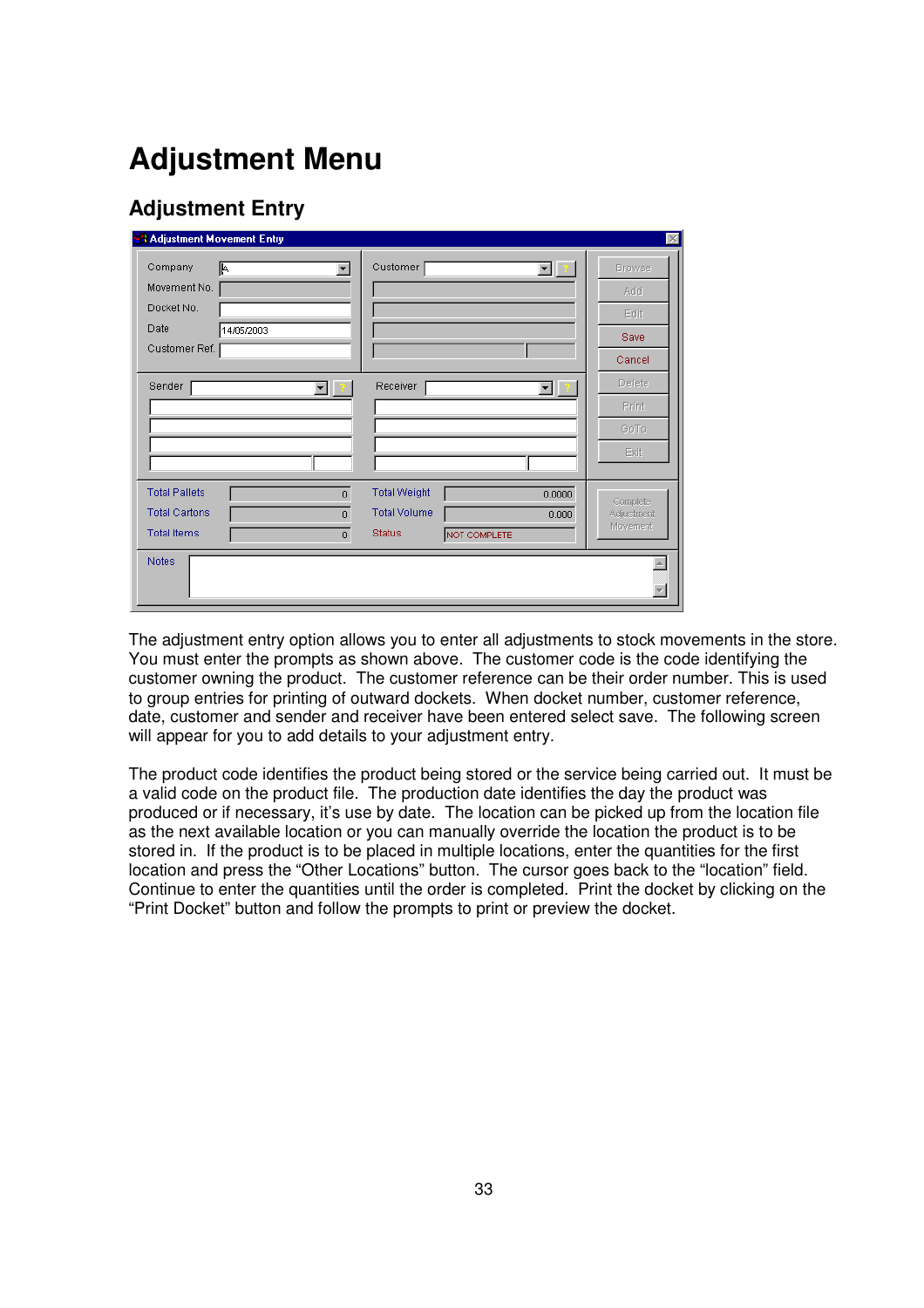|     | <b>To Un-Completed Adjustment Movements</b> |            |                          |                |                    |            |                                                                            |         |             | $\vert x \vert$ |
|-----|---------------------------------------------|------------|--------------------------|----------------|--------------------|------------|----------------------------------------------------------------------------|---------|-------------|-----------------|
|     | Company<br>Customer                         | İΑ.        | $\overline{\phantom{a}}$ | $\nabla$ All   | Sender<br>Receiver |            | $\overline{\blacktriangledown}$ All<br>$\nabla$ All<br>$\overline{\nabla}$ |         | View        |                 |
| Co. | Movement No                                 | Date       | Docket No.               | Customer       | Sender             | Receiver   | Pallets                                                                    | Cartons | Items       |                 |
| A   | 00000019                                    | 14/05/2003 | 00000019                 | $\overline{2}$ | ACC001             | ALP001     | $\mathbf 0$                                                                | 0       | $\mathbf 0$ |                 |
|     |                                             |            |                          |                |                    |            |                                                                            |         |             |                 |
|     |                                             |            |                          |                | Print              | Select All | Ok                                                                         |         | Exit        | $\mathcal{P}$   |

#### **Browsing Adjustments**

To browse stock adjustments select the browse button. Select criteria to view and select view.

|                | <b>A Adjustments Movements Browse</b> |                 |            |              |         |                      |        | $\Box$ d $\times$ |
|----------------|---------------------------------------|-----------------|------------|--------------|---------|----------------------|--------|-------------------|
|                | Company Movement No.                  | Consignment No. | Date       | Customer     |         | Sender               |        | Receiver   ▲      |
|                | 00000019                              | 00000019        | 14/05/2003 | SYDNEY DEPOT |         | ACCESS SALES PTY LTD |        | ALPHA C           |
|                |                                       |                 |            |              |         |                      |        |                   |
|                |                                       |                 |            |              |         |                      |        |                   |
|                |                                       |                 |            |              |         |                      |        |                   |
|                |                                       |                 |            |              |         |                      |        |                   |
|                |                                       |                 |            |              |         |                      |        |                   |
|                |                                       |                 |            |              |         |                      |        |                   |
|                |                                       |                 |            |              |         |                      |        |                   |
|                |                                       |                 |            |              |         |                      |        |                   |
| $\blacksquare$ |                                       |                 |            |              |         |                      |        |                   |
|                |                                       |                 |            |              | Display | Print All            | Cancel | 2                 |

This will now bring up a browse window with the information found for the criteria you selected. You have the ability to print a list of the entered adjustments or display a stock adjustment shown in the list.

The display button will open the adjustment's entry screen at the record that was selected on selecting the display button. When the adjustment movements are entered and are ready to be invoiced exit from the adjustment entry screen and go to the adjustment movement menu and select 'Complete Adjustment Movements".

### **Complete Adjustment Movements**

The above screen will appear with the list on 'un-complete adjustment movements'. Select the adjustments you wish to complete ready for invoicing and select 'OK'. Once the adjustment movements have been selected for completion you will not be able to edit or delete the adjustment. If you find that there is any reason to alter the adjustment movement after it has been completed and before it is invoiced, you are able to un-complete the adjustment movement and it will be available for editing.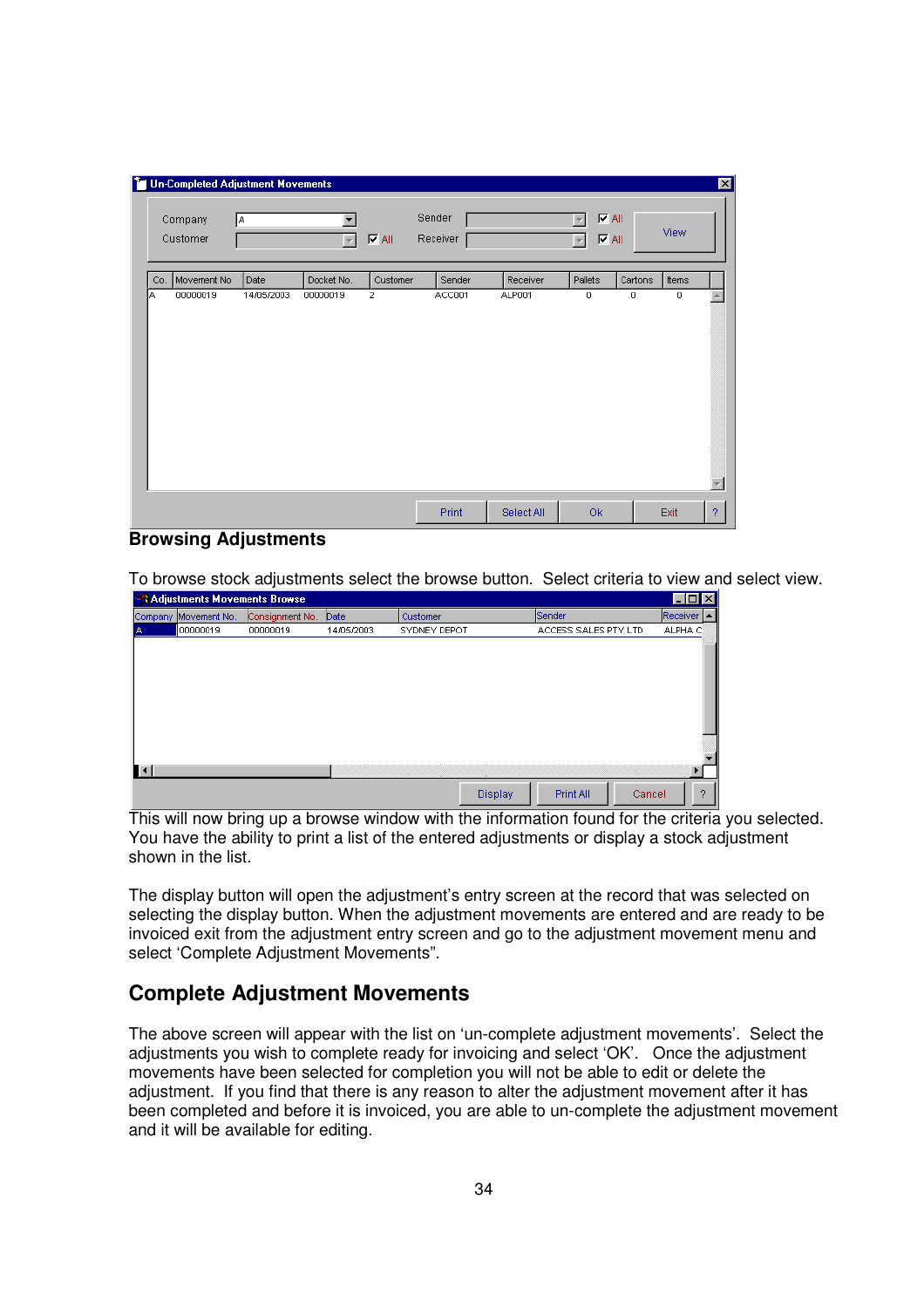|     | <sup>2</sup> Completed Outward Movements<br>Company<br>Customer | ΙA.        | $\overline{\phantom{m}}$ | $\nabla$ All   | Sender<br>Receiver |            | $\nabla$ All<br><b>I</b> ⊽ All<br>÷ |         | View  | 図 |
|-----|-----------------------------------------------------------------|------------|--------------------------|----------------|--------------------|------------|-------------------------------------|---------|-------|---|
| Co. | Movement No                                                     | Date       | Docket No.               | Customer       | Sender             | Receiver   | Pallets                             | Cartons | Items |   |
| ΙA. | 00000018                                                        | 14/05/2003 | 00000018                 | $\overline{2}$ | ACC001             | ALP001     | $\mathbf 0$                         | 0       | 0     |   |
|     |                                                                 |            |                          |                | Print              | Select All | Ok                                  |         | Exit  | ? |

## **To Un-Complete Adjustment Movements**

To un-complete an adjustment movement that has been completed ready for invoicing, go to the 'Adjustment Movement' menu, select the option 'To Un-complete Adjustment Movements'. The transaction list that will appear are the completed adjustment movements that are ready for invoicing. Select the transaction that you wish to edit and select OK. The transaction will be removed from the completed adjustment movements list and be able to be edited in the adjustment movement entry screen.

## **Adjustment Movements History**

| <b>A Adjustment Movement History</b>                                                                                                                                       | $\times$                                                                                   |
|----------------------------------------------------------------------------------------------------------------------------------------------------------------------------|--------------------------------------------------------------------------------------------|
| Company<br>Customer<br>Movement No.<br>Docket No.<br>Date<br>$\left  \right $<br>Customer Ref.                                                                             | <br><b>Browse</b><br>Print<br>GoTo<br>Exit                                                 |
| Sender<br>Receiver                                                                                                                                                         | Right Mouse click<br>on the Grid below<br>to view the details<br>of the Inward<br>Movement |
| <b>Total Weight</b><br><b>Total Pallets</b><br>0.0000<br>$\overline{0}$<br><b>Total Cartons</b><br><b>Total Items</b><br><b>Status</b><br>$\overline{0}$<br>$\overline{0}$ | <b>Total Volume</b><br>0.000                                                               |
| <b>Notes</b>                                                                                                                                                               |                                                                                            |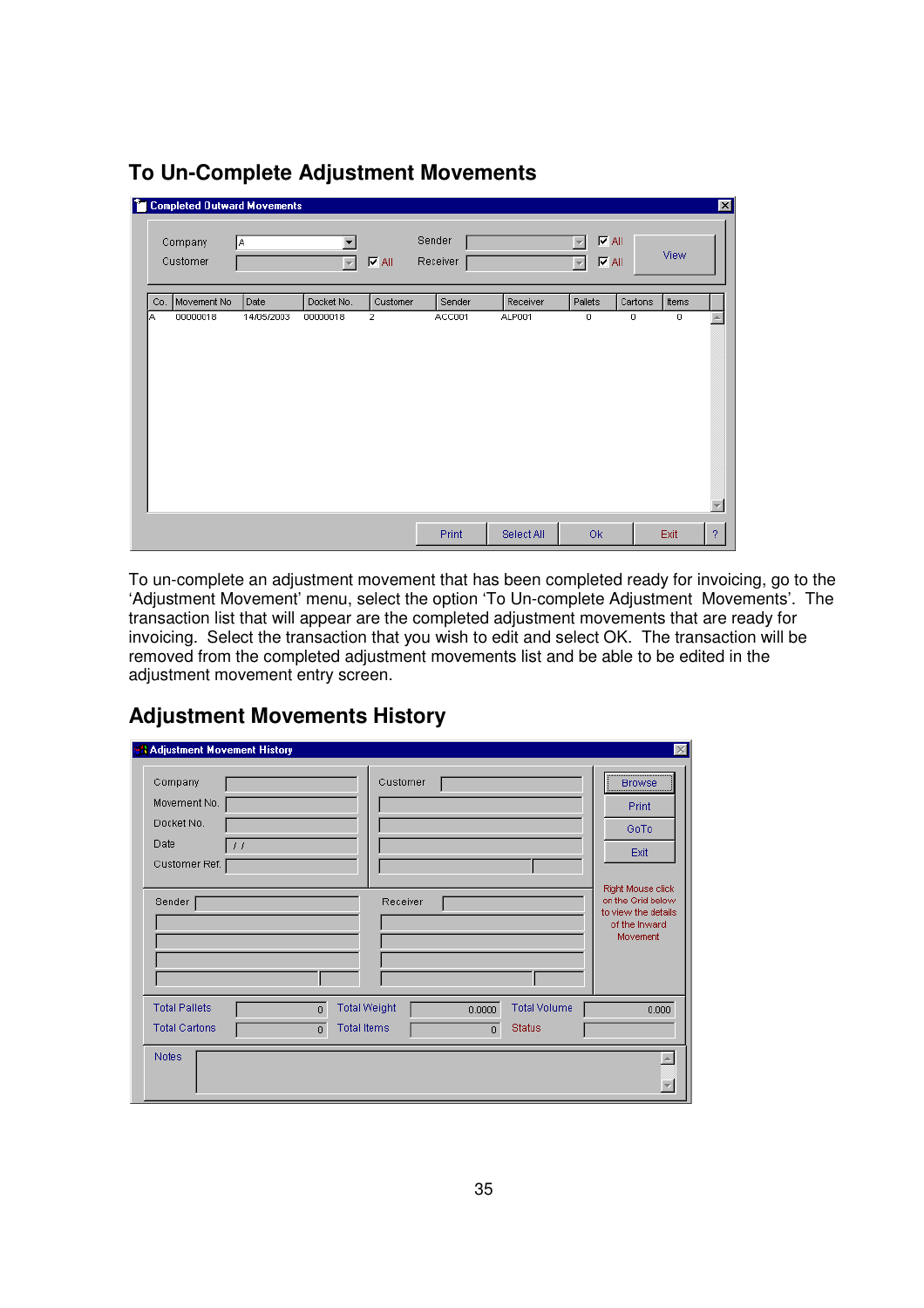Adjustment movement history allows you to look up details of an adjustment movement that has been invoiced. You can use the 'goto' button to select the movement you wish to view or you can use the 'browse' option.

#### **Goto**

| <b>E</b> GoTo Adjustment Movement - History |      |        |  |  |
|---------------------------------------------|------|--------|--|--|
| Company<br>Movement Number                  | I۴   |        |  |  |
|                                             | Goto | Cancel |  |  |

From the adjustment movement history screen, select the 'goto' button and enter in the movement number you wish to view. Select goto and the movement will be displayed.

| <b>Browse</b> |          |                                                            |                        |
|---------------|----------|------------------------------------------------------------|------------------------|
|               |          | <b>&amp; Adjustment Movement Browse Criteria - History</b> | $\times$               |
| Company       | Α        |                                                            | MI Companies           |
| Customer      |          |                                                            | <b>□ All Customers</b> |
| Sender        |          |                                                            | MI Senders             |
| Receiver      |          |                                                            | <b>NII Receivers</b>   |
| Customer Ref. |          |                                                            | All References         |
| Docket No.    |          |                                                            | MI Dockets             |
| Date Range    | 11<br>11 |                                                            | All Dates              |
|               |          | View                                                       | 2<br>Cancel            |

From the adjustment movement history screen, select the 'browse' button and enter in the relevant search criteria. Select view and the movement will be displayed.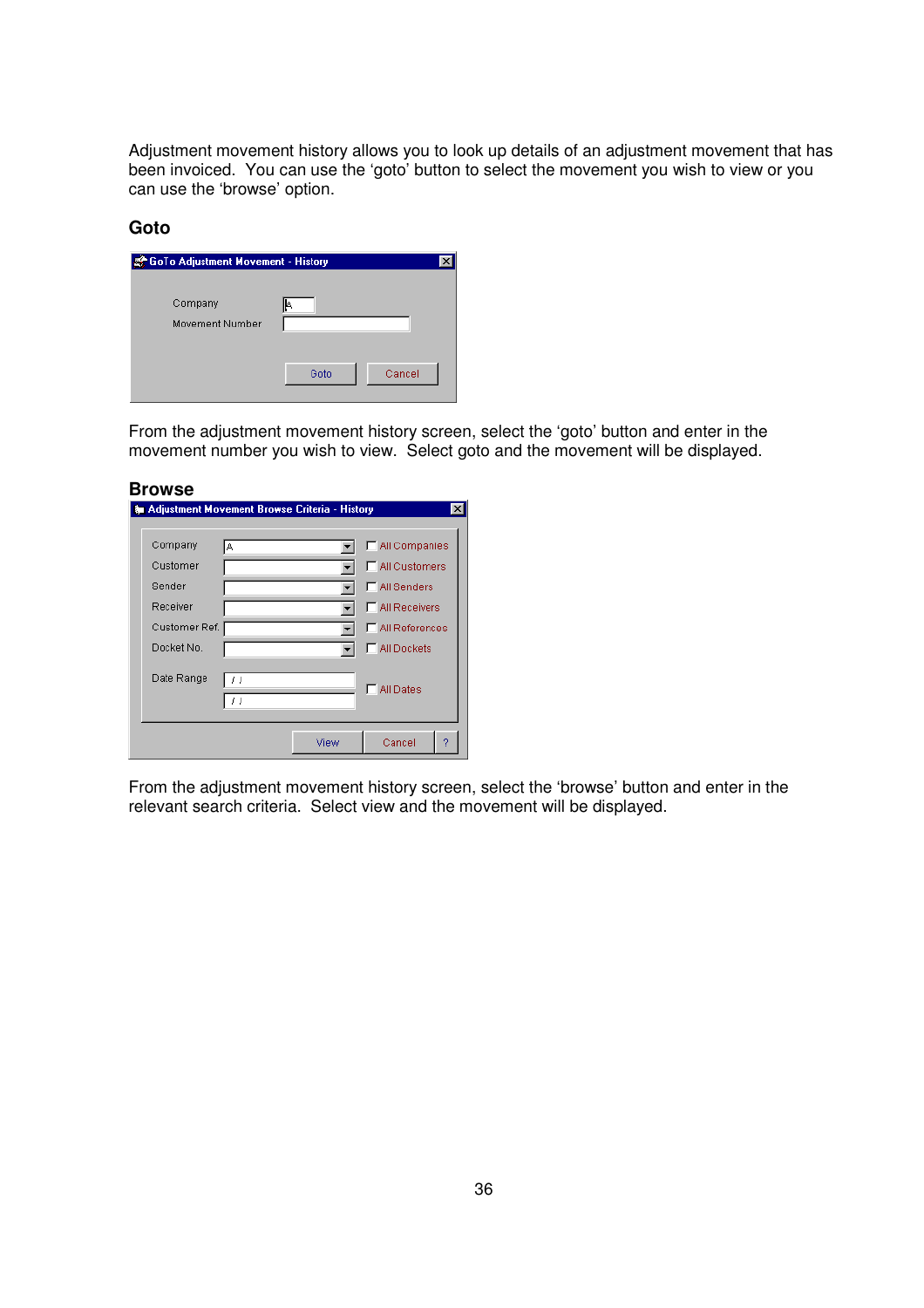## **Invoicing Menu**

## **Calculate Charges**

| <b>Calculate Storage Charges</b> |                                                                                                     |  |
|----------------------------------|-----------------------------------------------------------------------------------------------------|--|
| Company<br>Week Ending Date      |                                                                                                     |  |
|                                  | Please Note: Charge will be calculated for all completed movements<br>regardless of the above date. |  |
|                                  | Calculate Charges<br>Cancel                                                                         |  |

This option allows you to automatically calculate the storage and handling charges for the period specified by the week starting and week ending dates. The number of pallets in store calculates the storage for the customer up to, but not including the starting date, plus any inward movements for the period. Handling, if to be charged, is calculated from the number of inward and outward movements during the period specified. Enter the specified data and press the calculate charges button to continue or the cancel button to exit without calculating the charges.

## **Add/Alter Charges**

|               | C StoreMate Add / Alter Charges |      |      |                             |        |                   |
|---------------|---------------------------------|------|------|-----------------------------|--------|-------------------|
| Company       | ļΑ,                             |      |      |                             |        |                   |
| Customer      |                                 |      |      |                             |        |                   |
| Product Code  |                                 |      |      |                             |        |                   |
| Charge By     |                                 |      |      | Quantity                    |        | 0                 |
| Date          |                                 | - 1  |      | Rate                        |        | 0.00000           |
| Docket No.    |                                 |      |      | Price                       |        | 0.00              |
| Container No. |                                 |      |      | GST                         |        | 0.00              |
| Serial No.    |                                 |      |      | <b>Total Price Inc. GST</b> |        | 0.00 <sub>1</sub> |
| Description   |                                 |      |      |                             |        |                   |
|               |                                 |      |      |                             |        |                   |
| G\L Code      |                                 |      |      | Department                  |        |                   |
| <b>Browse</b> | Add                             | Edit | Save | Cancel                      | Delete | Exit              |

This option allows you to add and/or alter invoicing transactions either calculated from the storage and handling or charges that have been added in other than storage and handling. Charges automatically generated from the "Calculate Charges" option will appear in the browse screen. Additional charges to appear on the invoice may be added, altered or deleted from the "To be invoiced" file. If the rate is on the customer pricing file, it will appear on this screen to be extended.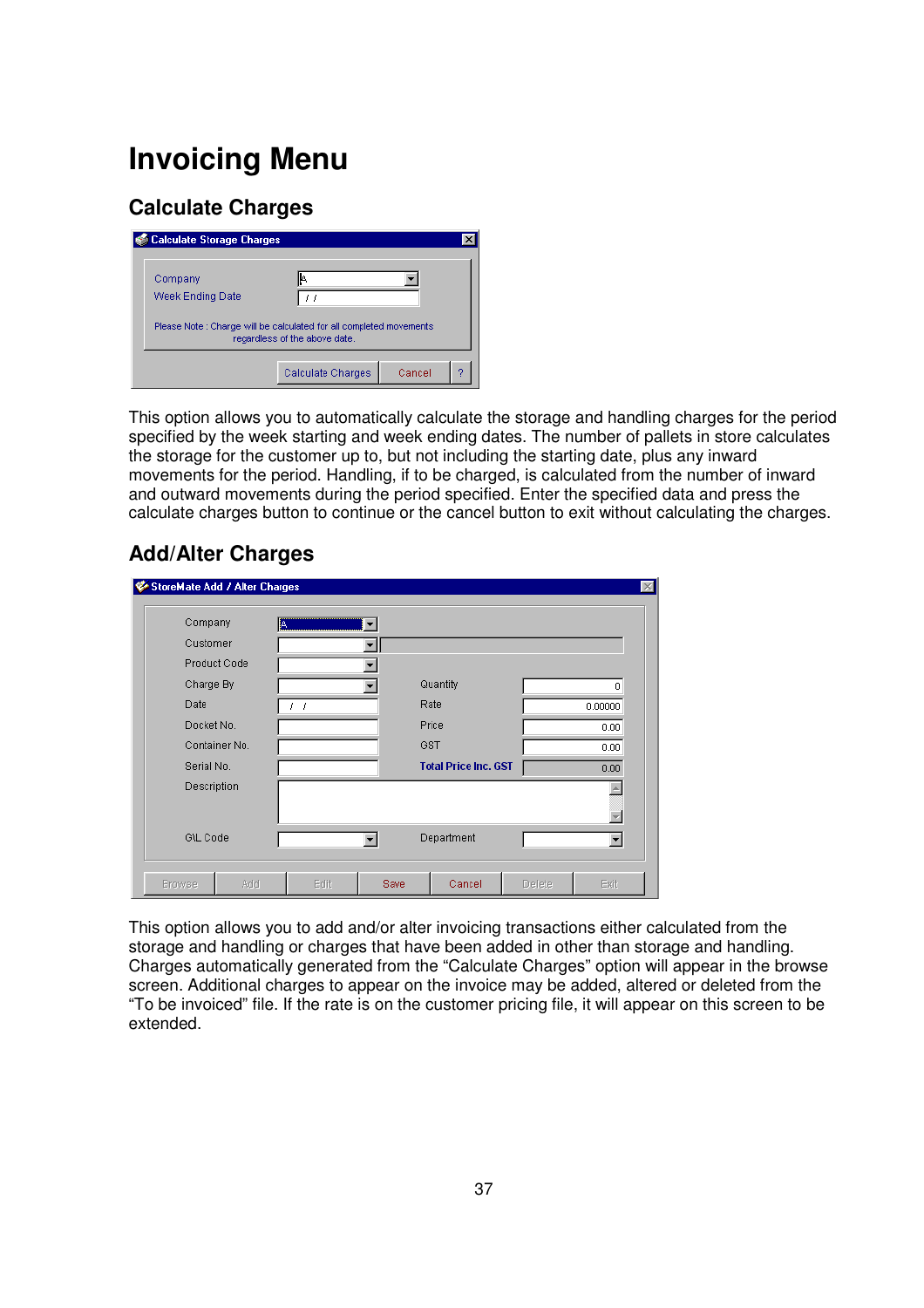## **Print/Reprint Invoices**

|                  | <b>Storemate Invoice</b>                                         |      |  |                 |            |   |
|------------------|------------------------------------------------------------------|------|--|-----------------|------------|---|
|                  | <b>Company Code</b><br><b>NORCOM DEMO SYSTEM</b><br>IA.          |      |  |                 |            |   |
| Select Customers | Reprint                                                          |      |  | Invoice Date 77 |            |   |
| Company          | Customer                                                         | Name |  |                 |            |   |
|                  |                                                                  |      |  |                 |            |   |
|                  |                                                                  |      |  |                 |            |   |
|                  |                                                                  |      |  |                 | Select All |   |
|                  | Please Note that all Storage Invoices will<br>start with an 'S'. |      |  | Print Invoices  | Exit       | 9 |

The invoice deliveries option enables you to invoice completed deliveries. To invoice deliveries, select the customers to invoice and select print invoices. The invoices that have been printed will no longer appear in this section but if invoices need to be re-printed, they will appear in the reprint section of this page. To access the invoice reprint section, double-click on the 'Reprint' tab, select the invoice you wish to reprint and the select view to view the invoice to screen, or print to send the invoice to a printer.

## **Cancel Invoices**

| <b>X</b> Cancel Invoice |                                   |            |                                   |    | ⊠         |
|-------------------------|-----------------------------------|------------|-----------------------------------|----|-----------|
|                         | Company <b>All Marian Company</b> |            | <b>WINCH Y</b> NORCOM DEMO SYSTEM |    | View      |
| Company                 | Invoice                           | Date       | Customer                          |    | Amount    |
| IΑ                      | S0000001                          | 27/11/2003 | SYDNEY DEPOT                      |    | 2200.00   |
|                         |                                   |            |                                   |    |           |
|                         |                                   |            |                                   |    |           |
|                         |                                   |            |                                   |    |           |
|                         |                                   |            |                                   |    |           |
|                         |                                   |            |                                   |    |           |
|                         |                                   |            |                                   |    |           |
|                         |                                   |            |                                   |    |           |
|                         |                                   |            |                                   | Ok | Exit<br>2 |

The cancel invoices section allows you to cancel invoices that have been printed. You cannot cancel invoices that have been updated to debtors. To cancel invoices, select the invoice or invoices to cancel and select ok.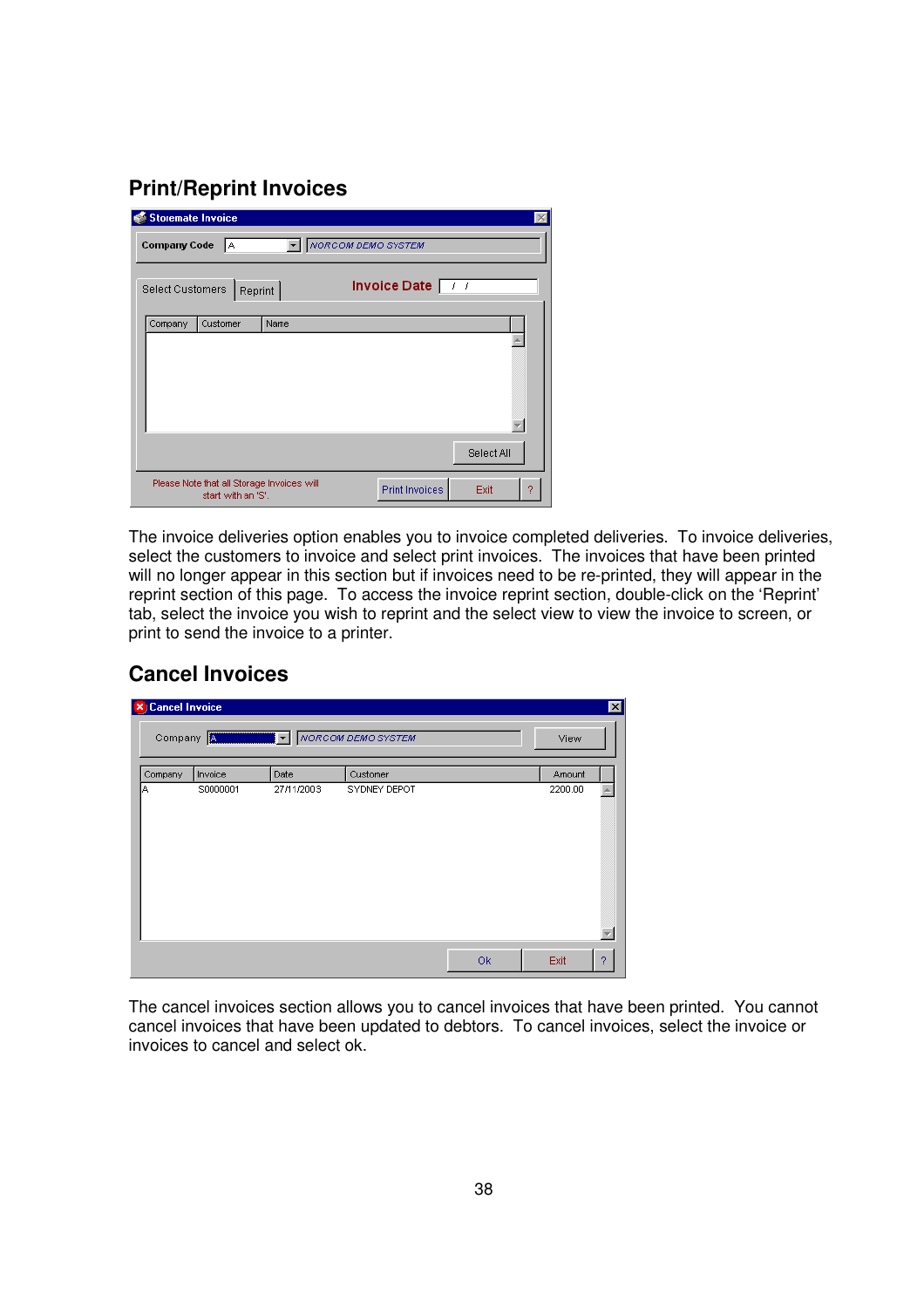## **Cancelled Invoice List**

| <b>Cancelled Invoice List</b> |       |         | $\times$           |
|-------------------------------|-------|---------|--------------------|
| Company                       | I۴.   |         | MI Companies       |
| Date Range                    |       |         | <b>F</b> All Dates |
| Save As.,                     | Print | Preview | Cancel<br>9        |

The cancelled invoice list enables you to

## **Updates Menu**

## **Update Invoices To Debtors**

| <b>So</b> Update Invoices to Debtors |             |                          |                           |        | 図         |  |
|--------------------------------------|-------------|--------------------------|---------------------------|--------|-----------|--|
| Company                              | IA.         | $\vert \mathbf{v} \vert$ | <b>NORCOM DEMO SYSTEM</b> |        | View      |  |
| Company                              | Invoice No. | Date                     | Customer                  |        | Amount    |  |
| A                                    | S0000001    | 27/11/2003               | SYDNEY DEPOT              |        | 2200.00   |  |
| Print                                | Select All  |                          |                           | Update | Exit<br>2 |  |

The update to debtor's option allows you to update invoices to debtors and to clear the invoices from the invoice section of the system. This must be done prior to the next periods invoicing. You can select the company to update the invoices to. To update invoices, select the invoice or invoices to update, enter the company to update to and select the update button. Once the transactions have been updated, they will no longer appear in this list. Once invoices are updated, they cannot be brought back. They will need to be corrected in debtors.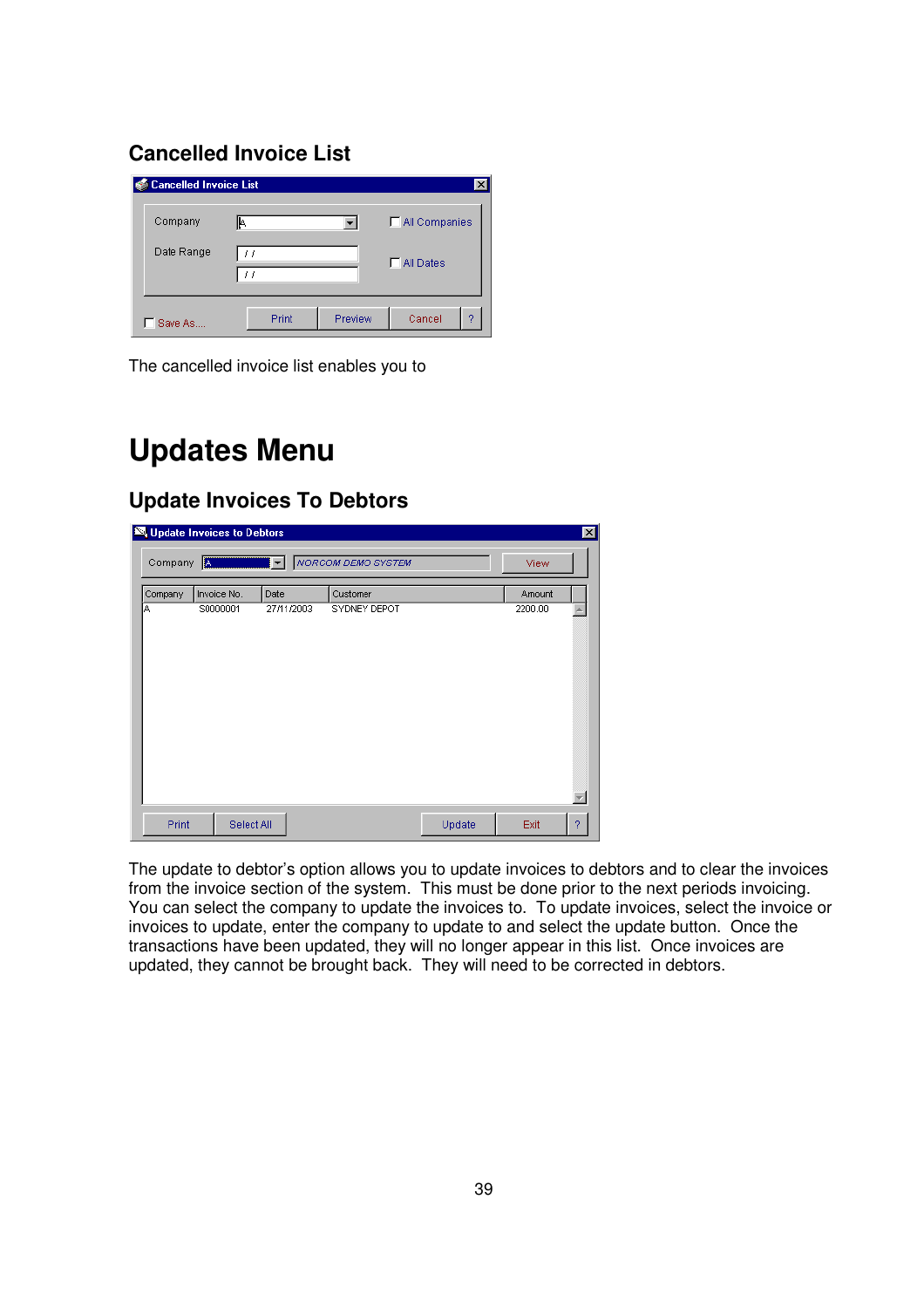## **Reports Menu**

Reporting of stock movements is available from this menu. Select the option from the menu to search for the stock movement information you are looking for. On selecting the option you will have displayed the following selection screens for finding the appropriate data.

## **Movements by Date Range**

| Movements - Date Range   |       |         |                                    |
|--------------------------|-------|---------|------------------------------------|
| Company<br>Movement Type | A     |         | MI Companies<br><b>▽ All Types</b> |
| Date Range               |       |         | <b>F</b> All Dates                 |
| Save As                  | Print | Preview | Cancel<br>0                        |

This report can be ordered by movement types and date range and displays movement type, product, movement number, customer, pallet type, date, sender, receiver, docket number, warehouse, location, reference, container, serial number, pallet number, items, carton, pallets, weight and volume.

### **Movements by Product**

| <b>Movements - Product</b> |                                                         |                                              |
|----------------------------|---------------------------------------------------------|----------------------------------------------|
| Company<br>Movement Type   | A                                                       | <b>□</b> All Companies<br>$\nabla$ All Types |
| Product                    |                                                         | $\Box$ All Products                          |
| Date Range                 | $\prime$ $\prime$<br>11                                 | <b>F</b> All Dates                           |
| Save As                    | ,,,,,,,,,,,,,,,,,,,,,,,,,,,,,,,<br>Print<br>Preview<br> | Cancel<br>ŋ                                  |

This report can be ordered by movement types, product and date range and displays movement type, product, movement number, customer, pallet type, date, sender, receiver, docket number, warehouse, location, reference, container, serial number, pallet number, items, carton, pallets, weight and volume.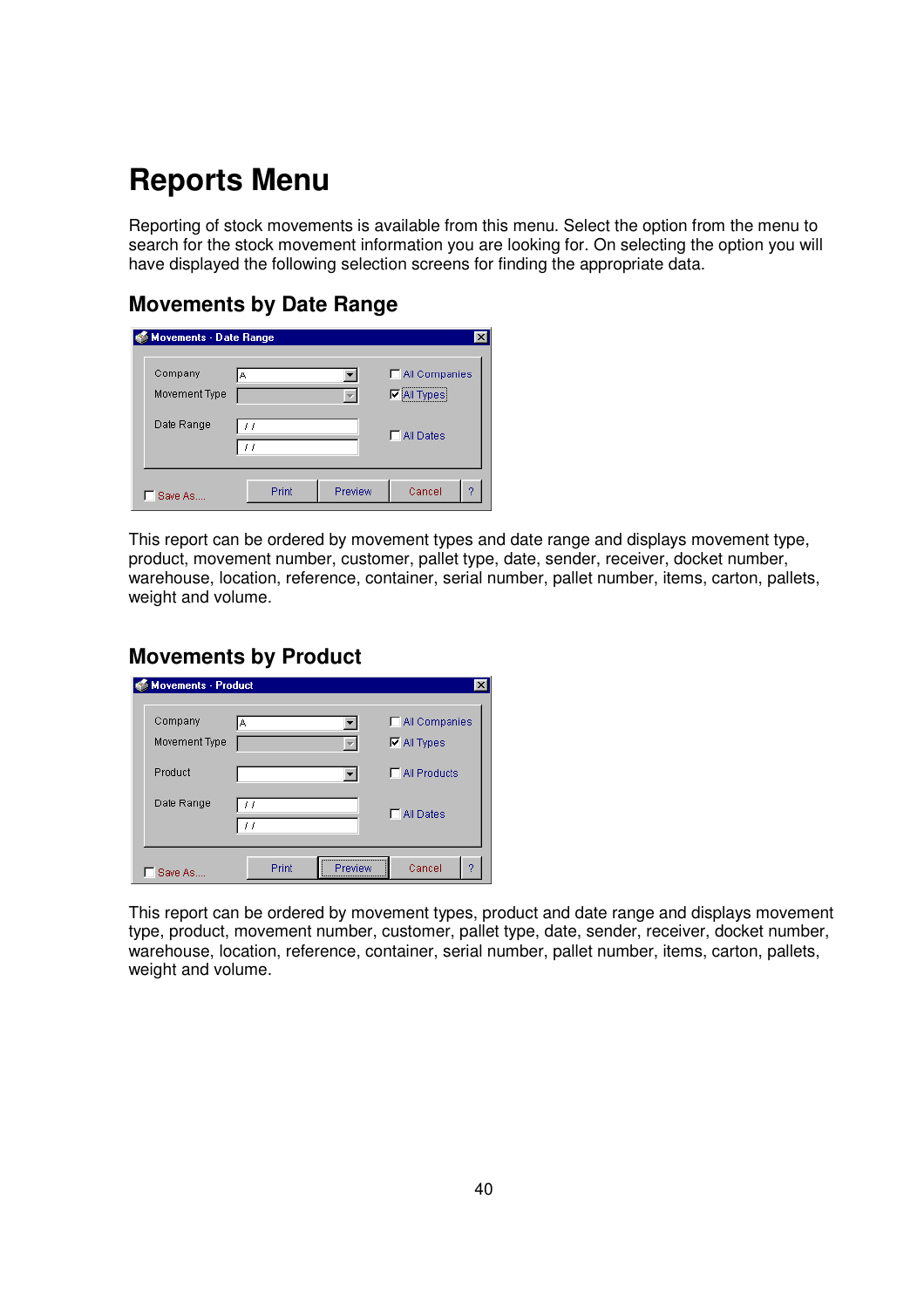### **Movements by Customer**

| <b>Movements - Customer</b> |                                                   |         | ×                      |
|-----------------------------|---------------------------------------------------|---------|------------------------|
| Company                     | A                                                 |         | <b>□</b> All Companies |
| Movement Type               |                                                   |         | $\nabla$ All Types     |
| Customer                    |                                                   |         | All Customers<br>⊓     |
| Product                     |                                                   |         | <b>F</b> All Products  |
| Serial Number               |                                                   |         | <b>NII Numbers</b>     |
| Date Range                  | 11<br>$\int f$                                    |         | All Dates              |
|                             | □ Group Movements By Consignment and Product Code |         |                        |
| Save As.                    | Print                                             | Preview | Cancel                 |

This report can be ordered by movement types, customer, product, serial number and date range and displays movement type, product, movement number, customer, pallet type, date, sender, receiver, docket number, warehouse, location, reference, container, serial number, pallet number, items, carton, pallets, weight and volume.

## **Movements by Sender/Receiver**

| <b>Movements - Sender / Receivers</b> |                  | $\times$                                     |
|---------------------------------------|------------------|----------------------------------------------|
| Company<br>Movement Type              | A                | <b>□</b> All Companies<br>$\nabla$ All Types |
| Sender<br>Receiver                    |                  | MI Senders<br><b>F</b> All Receivers         |
| Date Range                            | 11<br>11         | <b>F</b> All Dates                           |
| Save As                               | Preview<br>Print | Cancel<br>2                                  |

This report can be ordered by movement types and date range and displays movement type, product, movement number, customer, pallet type, date, sender, receiver, docket number, warehouse, location, reference, container, serial number, pallet number, items, carton, pallets, weight and volume.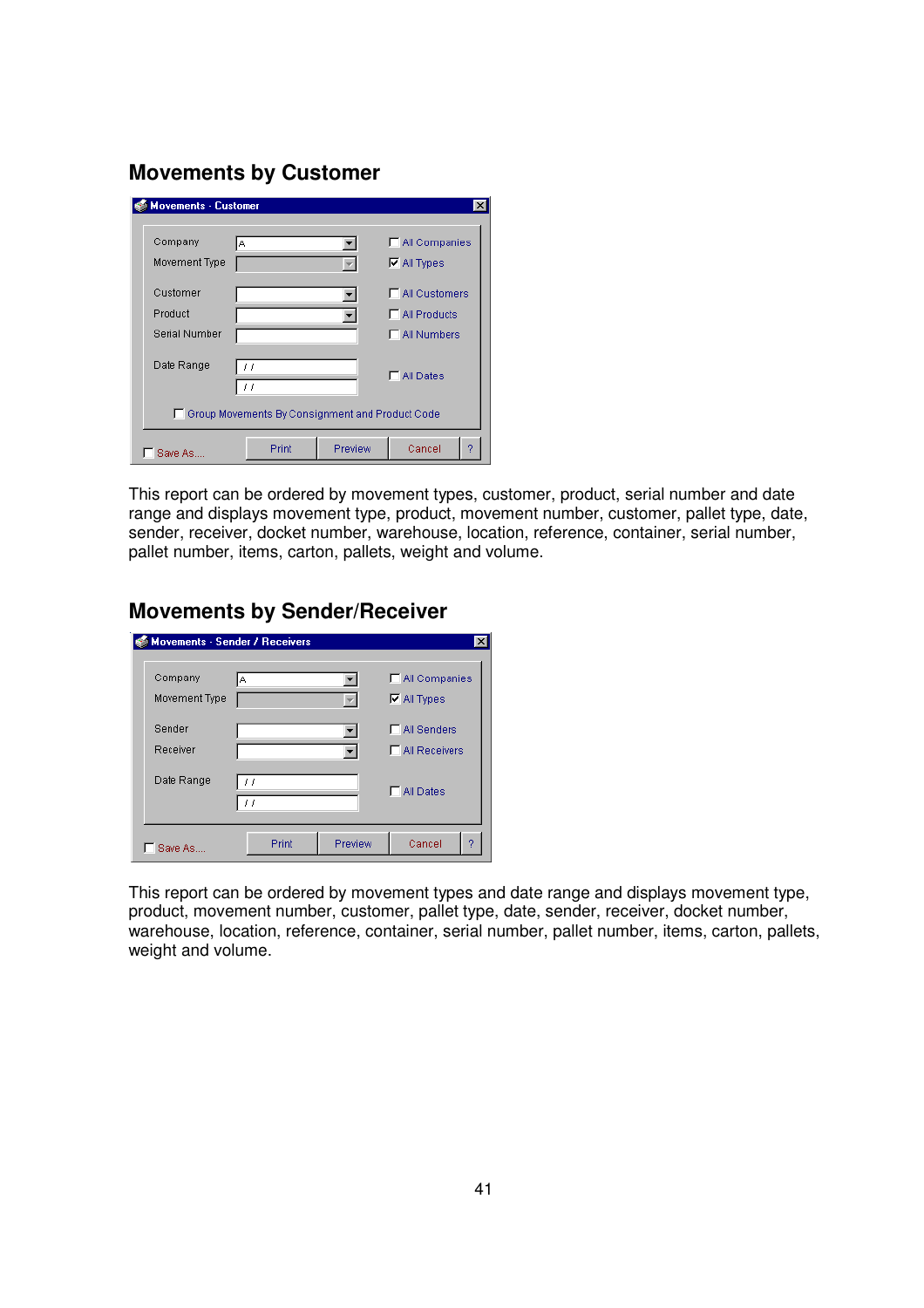## **Movements by Location**

| Company       | I۴. |  | MI Companies           |
|---------------|-----|--|------------------------|
| Movement Type |     |  | $\nabla$ All Types     |
| Location      |     |  | <b>F</b> All Locations |
| Date Range    | 11  |  | All Dates              |
|               | 11  |  |                        |

This report can be ordered by movement types, location and date range and displays movement type, product, movement number, customer, pallet type, date, sender, receiver, docket number, warehouse, location, reference, container, serial number, pallet number, items, carton, pallets, weight and volume.

### **Movements by Warehouse**

| Company       | A  | MI Companies       |
|---------------|----|--------------------|
| Movement Type |    | $\nabla$ All Types |
| Warehouse     |    | $\Box$ All         |
| Date Range    | 11 | <b>F</b> All Dates |

This report can be ordered by movement types, warehouse and date range and displays movement type, product, movement number, customer, pallet type, date, sender, receiver, docket number, warehouse, location, reference, container, serial number, pallet number, items, carton, pallets, weight and volume.

## **Movements by Docket**

| <b>Movements - Docket</b> |                                                     |         |                                       |
|---------------------------|-----------------------------------------------------|---------|---------------------------------------|
| Company<br>Movement Type  | А                                                   |         | □ All Companies<br>$\nabla$ All Types |
| Docket No.                |                                                     |         | <b>□ All Dockets</b>                  |
| Date Range                | H<br>$\left  \cdot \right $                         |         | <b>All Dates</b>                      |
|                           | 区 Consolidate by Customer, Type, Docket and Product |         |                                       |
| Save As.                  | Print                                               | Preview | Cancel                                |

This report can be ordered by movement types, docket number and date range and displays movement type, product, movement number, customer, pallet type, date, sender, receiver, docket number, warehouse, location, reference, container, serial number, pallet number, items, carton, pallets, weight and volume. It can also be consolidated by customer, type, docket and product.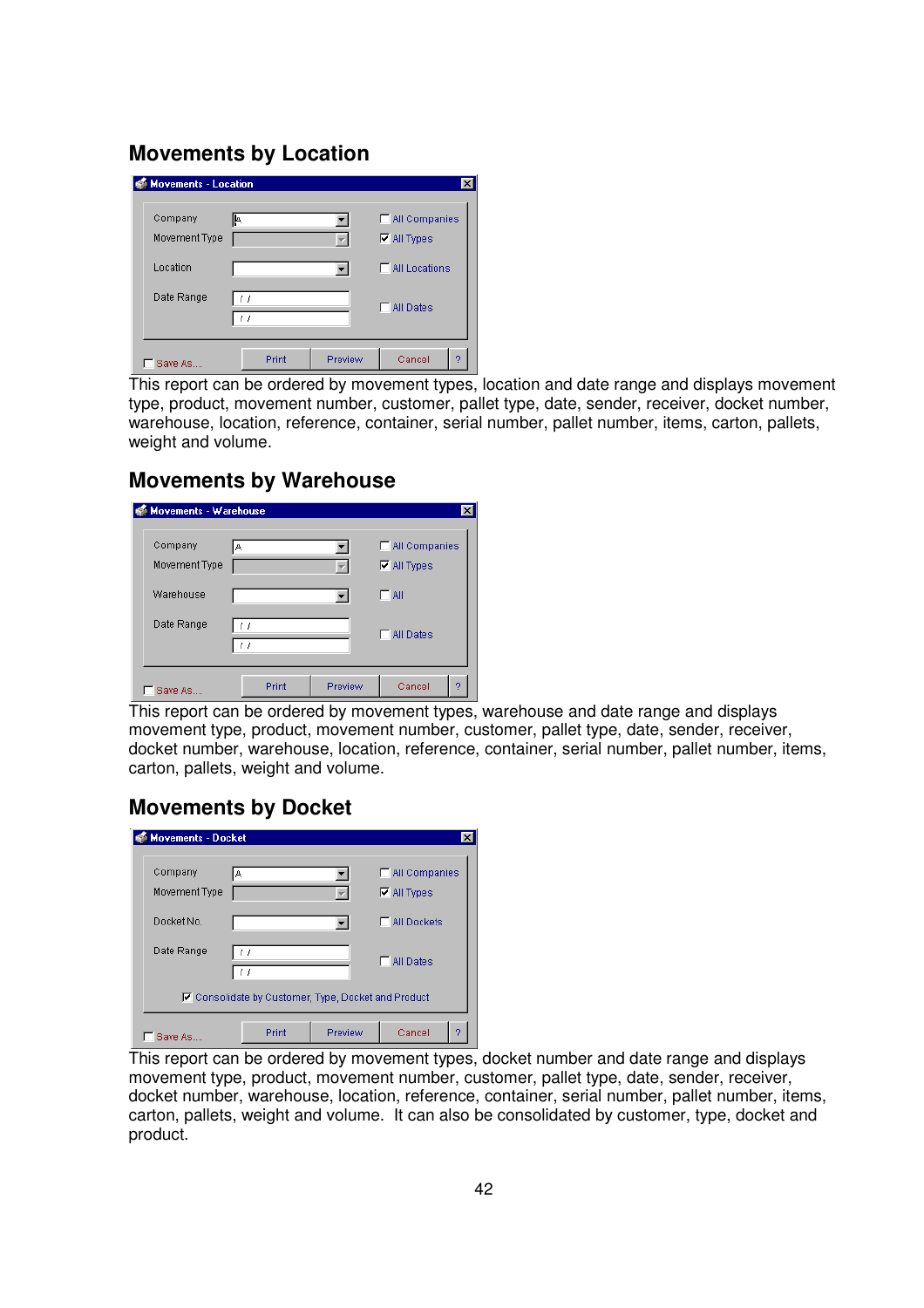## **Movements by Reference**

| <b>Movements - Reference</b> |                        |         | $\times$              |
|------------------------------|------------------------|---------|-----------------------|
| Company                      | A                      |         | MI Companies          |
| Movement Type                |                        |         | $\nabla$ All Types    |
| Reference                    |                        |         | $\Box$ All References |
| Date Range                   | $\left  \cdot \right $ |         | MI Dates              |
|                              |                        |         |                       |
| Save As                      | Print                  | Preview | Cancel<br>2           |

This report can be ordered by movement types, reference number and date range and displays movement type, product, movement number, customer, pallet type, date, sender, receiver, docket number, warehouse, location, reference, container, serial number, pallet number, items, carton, pallets, weight and volume.

## **Movements by Pallet Type**

| <b>Movements - Pallet Type</b> |                         |                                    |
|--------------------------------|-------------------------|------------------------------------|
| Company<br>Movement Type       | I۴                      | MI Companies<br>$\nabla$ All Types |
| Pallet Type                    |                         | MI Pallet Types                    |
| Date Range                     | $\prime$ $\prime$<br>11 | <b>FIAILDates</b>                  |
| Save As                        | Print                   | Cancel<br>Preview<br>2             |

This report can be ordered by movement type, pallet type and date range and displays movement type, product, movement number, customer, pallet type, date, sender, receiver, docket number, warehouse, location, reference, container, serial number, pallet number, items, carton, pallets, weight and volume.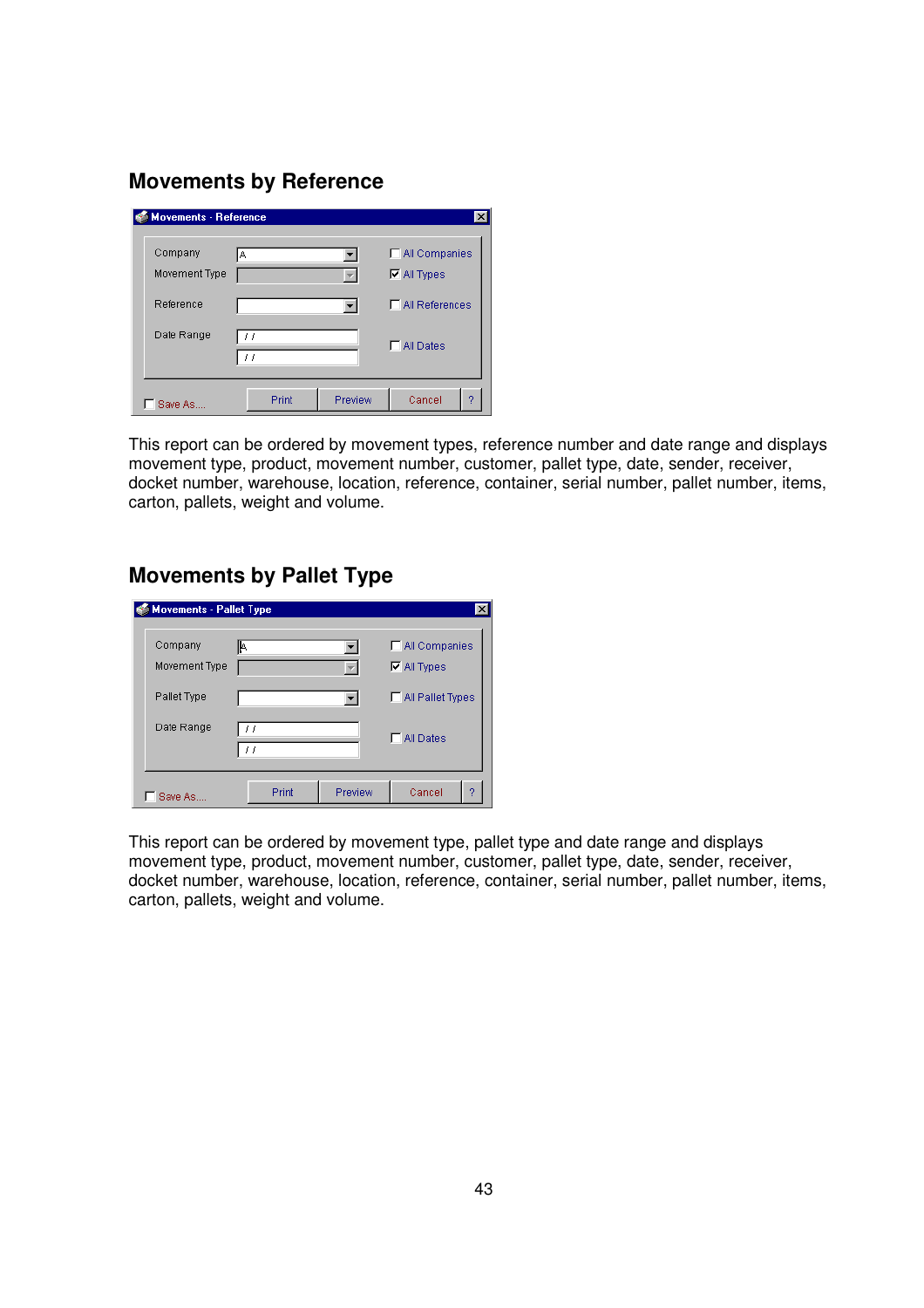## **Movements by Serial Number**

| <b>Movements - Serial Number</b> |                                                  |         | $\times$               |
|----------------------------------|--------------------------------------------------|---------|------------------------|
| Company                          | A                                                |         | □ All Companies        |
| Movement Type                    |                                                  |         | $\nabla$ All Types     |
| <b>Serial Number</b>             |                                                  |         | MI Numbers             |
| Customer                         |                                                  |         | <b>F</b> All Customers |
| Date Range                       | $\left  \cdot \right $<br>$\left  \cdot \right $ |         | MI Dates               |
|                                  |                                                  |         |                        |
| Save As                          | Print                                            | Preview | Cancel<br>o            |

This report can be ordered by movement type, serial number, customer and date range and displays movement type, product, movement number, customer, pallet type, date, sender, receiver, docket number, warehouse, location, reference, container, serial number, pallet number, items, carton, pallets, weight and volume.

## **Movements by Container**

| <b>Movements - Container</b> |       |         | $\times$                           |
|------------------------------|-------|---------|------------------------------------|
| Company<br>Movement Type     | А     |         | MI Companies<br>$\nabla$ All Types |
| Container                    |       |         | □ All Containers                   |
| Date Range                   | 11    |         | All Dates                          |
| Save As.                     | Print | Preview | Cancel<br>2                        |

This report can be ordered by movement type, container and date range and displays movement type, product, movement number, customer, pallet type, date, sender, receiver, docket number, warehouse, location, reference, container, serial number, pallet number, items, carton, pallets, weight and volume.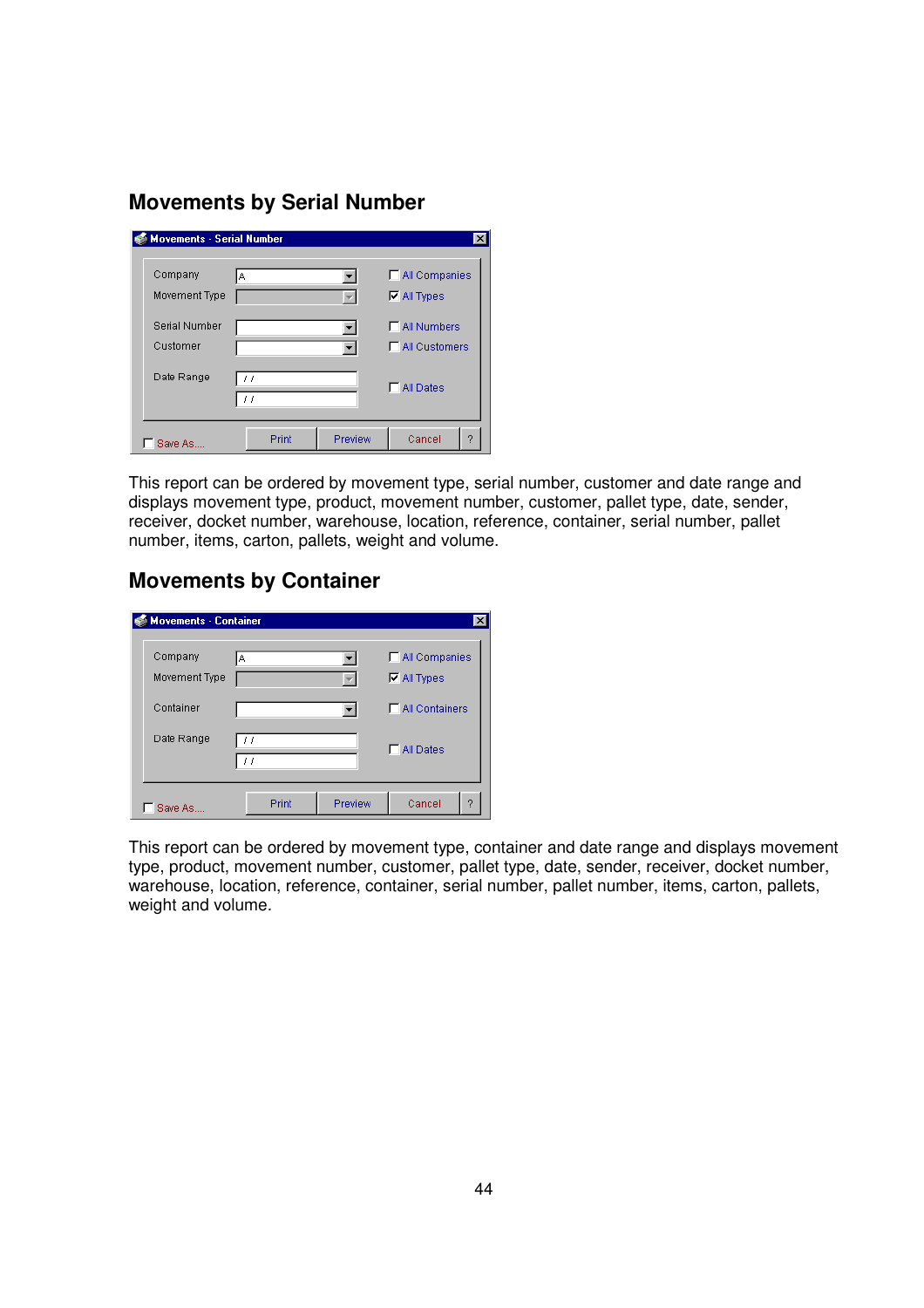## **Movements: All Selections**

| Company                 | А        | □ All Companies         |
|-------------------------|----------|-------------------------|
| Movement Type           |          | MI Types                |
| Customer                |          | <b>□ All Customers</b>  |
| Product                 |          | All Products            |
| Sender                  |          | All Senders             |
| Receiver                |          | <b>□ All Receivers</b>  |
| <b>Container Number</b> |          | <b>□</b> All Containers |
| Serial Number           |          | All Serial Numbers      |
| Movement Number         |          | All Movements           |
| Pallet Number           |          | All Pallet Numbers      |
| Charge By               |          | T All                   |
| Date Range              | 11<br>11 | All Dates               |

This report can be ordered by any combination of search criteria and displays movement type, product, movement number, customer, pallet type, date, sender, receiver, docket number, warehouse, location, reference, container, serial number, pallet number, items, carton, pallets, weight and volume.

## **Stock Summary**

| <b>Stock Summary</b> |    |       |         | $\times$               |
|----------------------|----|-------|---------|------------------------|
| Company              | A  |       | ▼∣      | MI Companies           |
| Customer             |    |       |         | <b>□ All Customers</b> |
| Location             |    |       |         | <b>F</b> All Locations |
| As At Date           | 11 |       |         |                        |
| Save As              |    | Print | Preview | Cancel<br>9            |

This report can be ordered by customer, location and date range. It displays customer, product, product description, location, pallets, cartons and items.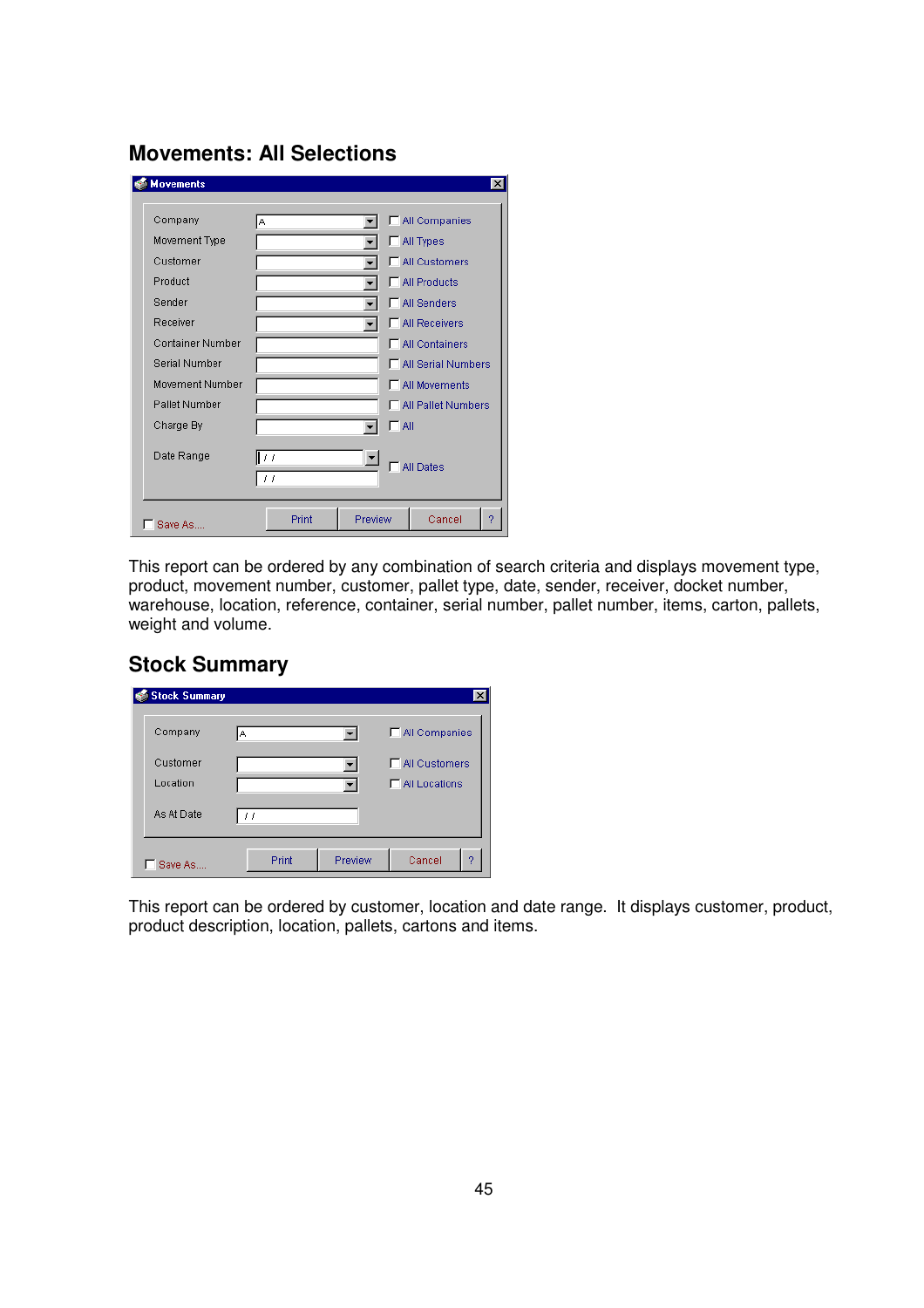## **Stock Summary: Pallet Number**

| Stock Summary - Pallet Number |       |         | $\times$             |
|-------------------------------|-------|---------|----------------------|
| Company                       | IA.   |         | MI Companies         |
| Customer                      |       |         | $\Box$ All Customers |
| Location                      |       |         | $\Box$ All Locations |
| As At Date                    | 77    |         |                      |
| Save As                       | Print | Preview | Cancel<br>9          |

This report can be ordered by customer, location and 'as at' date. This report displays, customer, product, product description, location, pallet number, production date and cartons.

## **Stock Movements**

| <b>Stock Movements Reports</b> |                                   |         | ×                   |
|--------------------------------|-----------------------------------|---------|---------------------|
| Company                        | lА                                |         | MI Companies        |
| Customer                       |                                   |         |                     |
| Product                        |                                   |         | $\Box$ All Products |
| Date Range                     | $\left  \cdot \right $<br>$\pm$ 1 |         |                     |
| Save As                        | Print                             | Preview | Cancel<br>o         |

Customer, product and date range can be selected for the stock movements report. This report displays movement type, location, reference, pallet type, date, sender, items, cartons and pallets. The report shows an opening balance, movements and closing balance.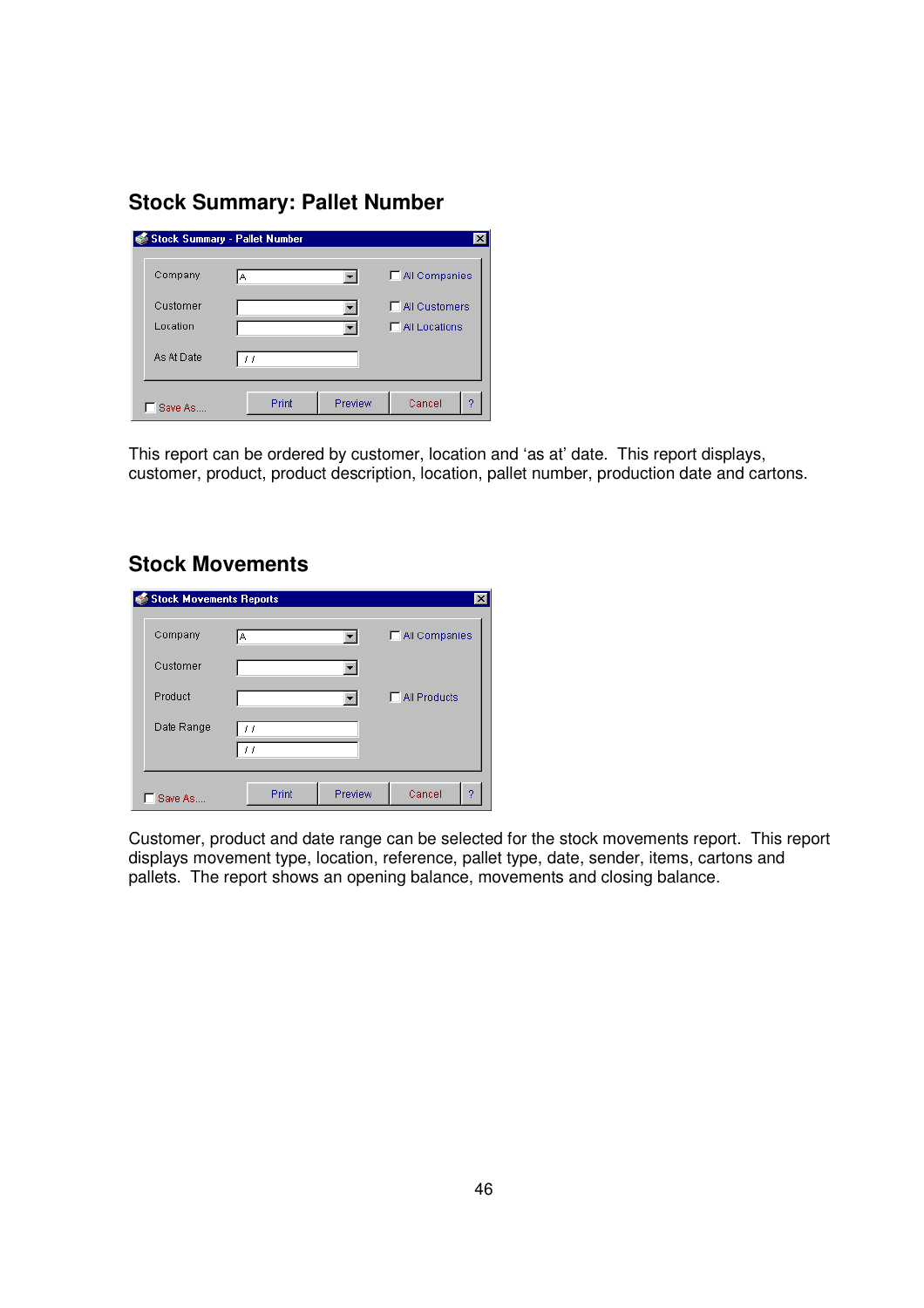| Company          | A                                               | All Companies             |
|------------------|-------------------------------------------------|---------------------------|
| Customer         |                                                 |                           |
| Product          |                                                 | All Products              |
| Sender           |                                                 | <b>F</b> All Senders      |
| Receiver         |                                                 | MI Receivers              |
| Container Number |                                                 | All Containers            |
| Serial Number    |                                                 | <b>All Serial Numbers</b> |
| Movement Number  |                                                 | All Movements             |
| Pallet Number    |                                                 | All Pallet Numbers        |
| Date Range       | $\left( \begin{array}{c} 1 \end{array} \right)$ |                           |
|                  | $\prime$ $\prime$                               |                           |

**Stock Movements: Detailed** 

This report can be ordered by all search criteria and displays product opening balance, movement type, movement number, date, reference number, sender, receiver, serial number, container, pallet number, weight, items, carton and pallets.

## **Stock Summary: Serial Number**

|            | Stock Summary - Serial Number |         |                        |
|------------|-------------------------------|---------|------------------------|
| Company    | А                             |         | MI Companies           |
| Customer   |                               |         | <b>F</b> All Customers |
| Location   |                               |         | $\Box$ All Locations   |
| Product    |                               |         | $\Box$ All Products    |
| As At Date | $\left  \cdot \right $        |         |                        |
| Save As.   | Print                         | Preview | Cancel<br>o            |

This report can be ordered by customer, location, product and 'as at' date. The report displays customer, product, product description, location, serial number, production datem pallets, items and cartons.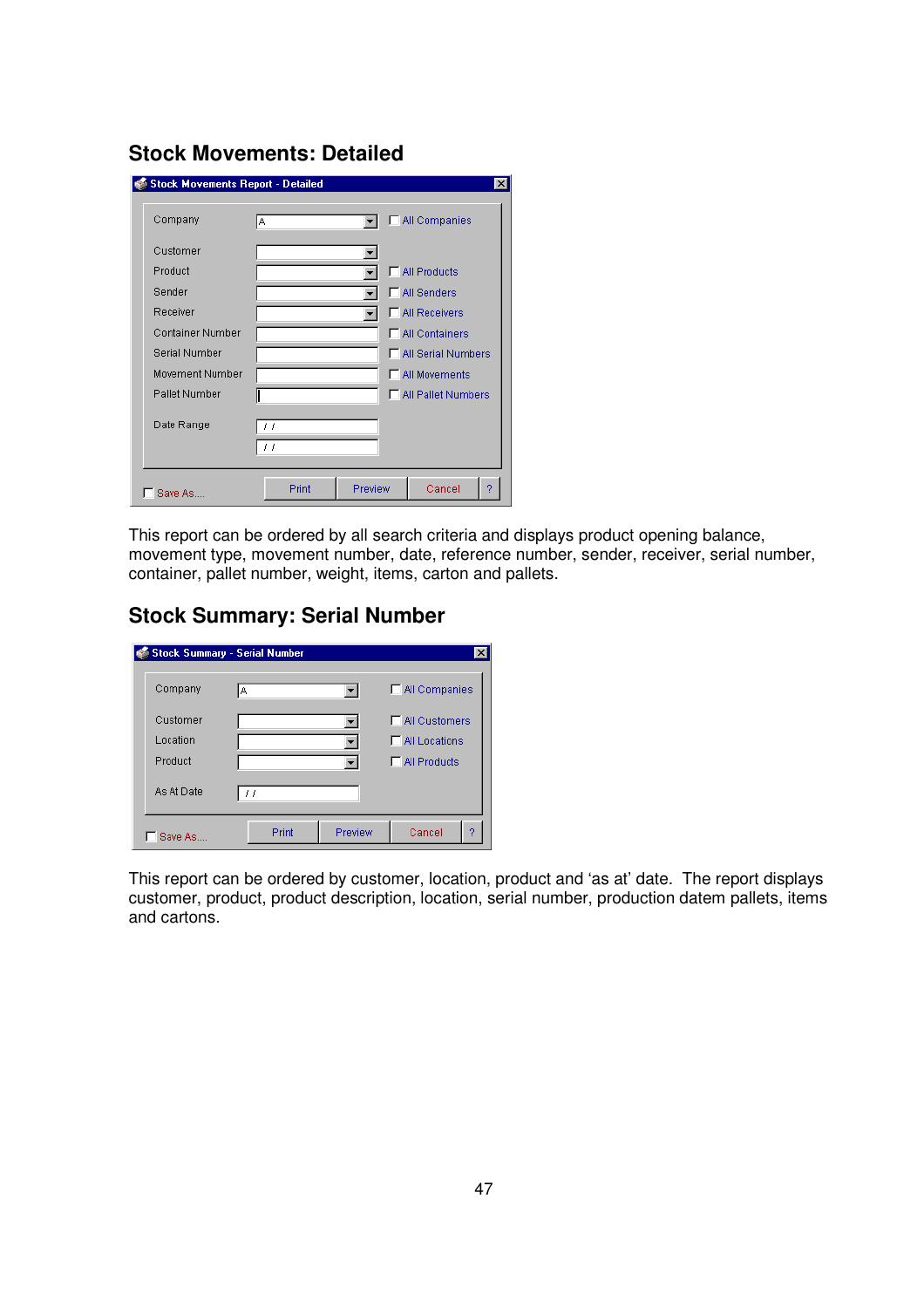## **Stock by Products**

| <b>Stock by Product Summary</b> |                  | ×                   |
|---------------------------------|------------------|---------------------|
| Company                         | I۴               | MI Companies        |
| Customer                        |                  |                     |
| Products                        |                  | $\Box$ All Products |
| Date Range                      | 11<br>11         |                     |
|                                 | Print<br>Preview | Cancel<br>2         |

This report can be ordered by customer, product and date range and lists product by customer, product description, movements in (items, cartons, pallets), movements out (items, cartons, pallets) and balance on hand (items, cartons, pallets).

## **Product Tally Report**

| <b>Product Tally Report</b> |                         |         |                      |  |
|-----------------------------|-------------------------|---------|----------------------|--|
|                             |                         |         |                      |  |
| Company                     | I۴                      |         |                      |  |
| Customer                    |                         |         |                      |  |
| Product                     |                         |         | $\Box$ All Products  |  |
| Docket No.                  |                         |         | <b>F</b> All Dockets |  |
| Movement Type               |                         |         | $\nabla$ All Types   |  |
| Production<br>Date Range    | 11<br>$\prime$ $\prime$ |         | <b>All Dates</b>     |  |
| Weight Type                 |                         |         |                      |  |
|                             | Print                   | Preview | Cancel<br>2          |  |

This report can be ordered by customer, products, docket number, movement type, production date range and weight type. The report displays order number, weight type, production date, product, customer, weight and cartons and totals by product.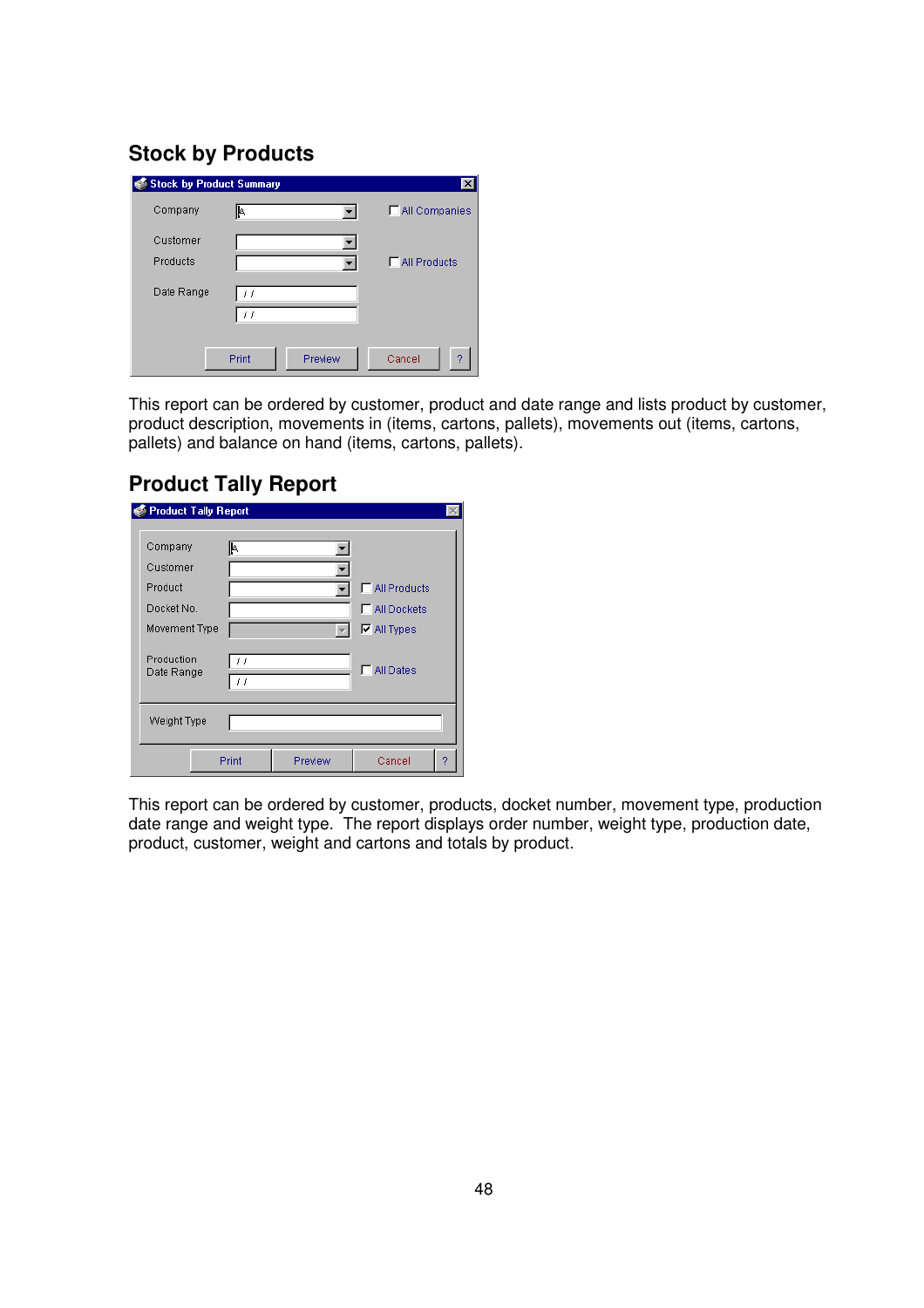## **Final Shipping Summary**

| <b>Final Shipping Summary</b> |                                        |         |                  |
|-------------------------------|----------------------------------------|---------|------------------|
| Company                       | А                                      |         |                  |
| Customer                      |                                        |         |                  |
| Docket No.                    |                                        |         | г<br>All Dockets |
| Production<br>Date Range      | $\prime$ $\prime$<br>$\prime$ $\prime$ |         | <b>All Dates</b> |
| Display Information Only      |                                        |         |                  |
| Ship Date                     | , ,                                    |         |                  |
| Ship Name                     |                                        |         |                  |
| Port Mark                     |                                        |         |                  |
| Container No.                 |                                        |         |                  |
| Weight Type                   |                                        |         |                  |
| Transport Co.                 |                                        |         |                  |
| <b>DPI Seal Number</b>        |                                        |         |                  |
|                               | Print                                  | Preview | Cancel<br>2      |

This report can be ordered by customer, docket number and production date range and displays production dates, order numbers, receiver, weight type, product, product description, weight and cartons. Additional information can also be added to the Final Shipping Summary, i.e. ship date, ship name, port mark, container number, weight type, transport company and DPI seal number.

## **Utilities Menu**

## **Departments**

| <b>N</b> Departments    |         |         |         | $ \mathbf{x} $ |
|-------------------------|---------|---------|---------|----------------|
|                         |         |         |         |                |
| Departments Description |         |         | Company |                |
| 00                      | DEFAULT |         | Α       |                |
|                         |         |         |         |                |
|                         |         |         |         |                |
|                         |         |         |         |                |
|                         |         |         |         |                |
|                         |         |         |         |                |
|                         |         |         |         |                |
|                         |         |         |         |                |
|                         |         |         |         |                |
|                         |         |         |         |                |
|                         |         |         |         |                |
|                         |         |         |         |                |
|                         |         |         |         |                |
| $\vert \cdot \vert$     |         |         |         | ٠              |
|                         |         |         |         |                |
| Print                   | Find    | Display | Cancel  | 2              |
|                         |         |         |         |                |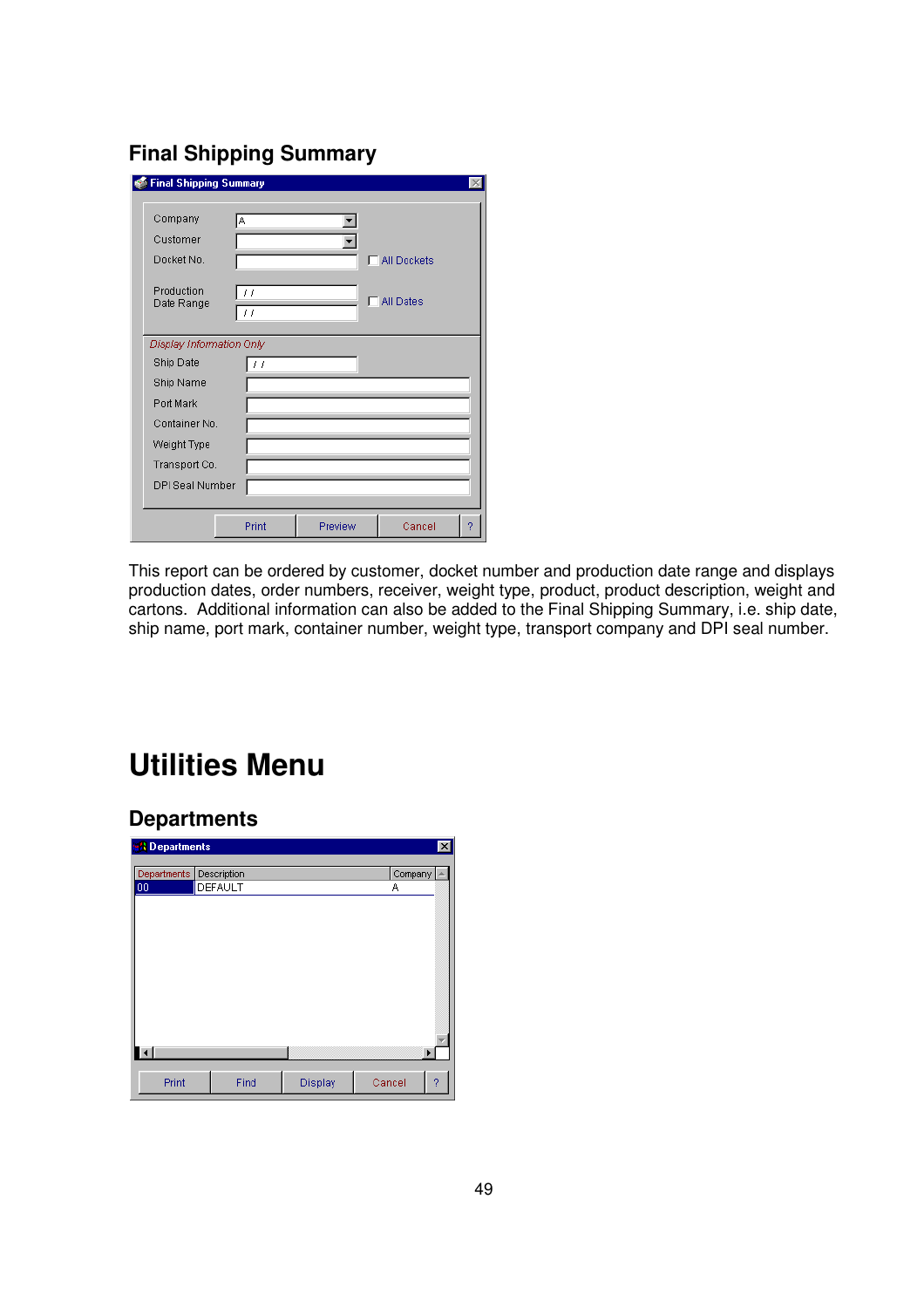The department browse window lists all of the information entered into the department master entry screen. This can be utilised for reporting on different depots. You have the ability to display, find and print from this window.

For more information on these options, refer to Operator Prompts on pages 5 to 8. To open a fresh data entry screen, select the display button.

| Departments     |      |     |             |      |        |        |      |   |
|-----------------|------|-----|-------------|------|--------|--------|------|---|
| Department Code |      |     | Description |      |        |        |      |   |
| Company         |      |     | State       |      |        |        |      |   |
| <b>Browse</b>   | Goto | Add | Edit        | Save | Cancel | Delete | Exit | o |

Once the data entry screen is open you have the option to Browse, Goto, Add, Edit, Save, Cancel or Delete a record. When finished, select Exit. The department code master file entry screen is used to set up department codes. You have the ability to set department codes by company and state.

## **Company Records**

In the company records option you have the ability to store all relevant company data for producing system generated invoices, purchase orders, repair orders, with company details, address, telephone numbers, ABN number. This option also records important data such as bank account details, superannuation guarantee %, and default general ledger accounts in one central area for accessing to produce documents and financial reports.

#### **Company Browse**

| <b>R</b> Company |                    |                   |         |               | <b>LOX</b>               |
|------------------|--------------------|-------------------|---------|---------------|--------------------------|
| Company          | Name               | <b>Trading As</b> |         | Address       | Address<br>Ä             |
| A                | NORCOM DEMO SYSTEM |                   |         | P.O. BOX 1485 | GEELONG                  |
|                  |                    |                   |         |               |                          |
|                  |                    |                   |         |               |                          |
|                  |                    |                   |         |               |                          |
|                  |                    |                   |         |               |                          |
|                  |                    |                   |         |               |                          |
|                  |                    |                   |         |               |                          |
|                  |                    |                   |         |               |                          |
|                  |                    |                   |         |               |                          |
|                  |                    |                   |         |               |                          |
|                  |                    |                   |         |               |                          |
|                  |                    |                   |         |               |                          |
|                  |                    |                   |         |               |                          |
|                  |                    |                   |         |               |                          |
|                  |                    |                   |         |               |                          |
|                  |                    |                   |         |               |                          |
|                  |                    |                   |         |               |                          |
|                  |                    |                   |         |               |                          |
| $\blacksquare$   |                    |                   |         |               | ٠                        |
|                  |                    |                   |         |               |                          |
|                  |                    | Find              | Display | Print         | $\overline{?}$<br>Cancel |

The **company browse** option allows you to list multiple companies. **The Company record should not be altered when people are keying data into the system as problems can occur with auto-generated numbering.** This can cause problems with the system causing accounts not to balance. Make sure that when entering company records that all other users are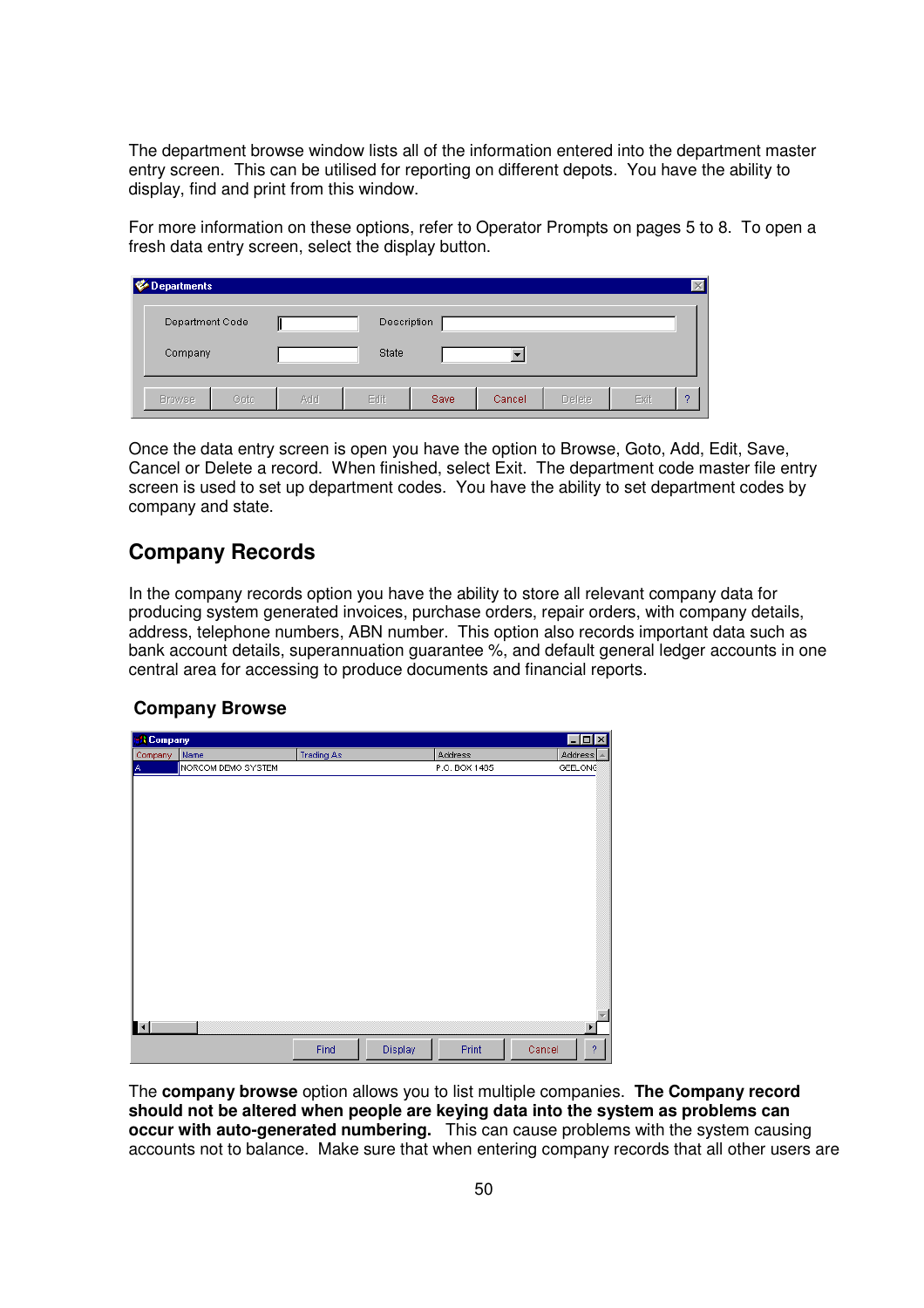out of the Transmate system. The Company file browse window displays all of the information entered into the Company master entry screen. You have the ability to find, display and print from this window. For more information on these options, refer to Operator Prompts at the front of this manual.

| <b>Company Name</b> |                 |     |                                            |      |                      |                      |        |                          |
|---------------------|-----------------|-----|--------------------------------------------|------|----------------------|----------------------|--------|--------------------------|
| General             | Accounting      |     | Accounting Cont.   Auto. Numbering   Other |      | Footer Notes   Notes |                      |        |                          |
|                     |                 |     |                                            |      | Contacts             |                      |        |                          |
|                     | Default Company |     |                                            |      | Phone 1              |                      |        |                          |
|                     | Trading As      |     |                                            |      | Phone 2              |                      |        |                          |
|                     | Name            |     |                                            |      | Phone 3              |                      |        |                          |
|                     | Address         |     |                                            |      | Phone 4              |                      |        |                          |
|                     |                 |     |                                            |      | Fax                  |                      |        |                          |
|                     |                 |     |                                            |      | Email                |                      |        |                          |
|                     |                 |     |                                            |      |                      |                      |        |                          |
|                     | Other Address   |     |                                            |      | A.C.N                |                      |        |                          |
|                     |                 |     |                                            |      |                      | Connote Route        |        | $\overline{\phantom{0}}$ |
|                     |                 |     |                                            |      |                      | Average Cost per Kim |        | 0.0000                   |
|                     |                 |     |                                            |      |                      | Standard Hourly Cost |        | 0.00                     |
|                     |                 |     |                                            |      |                      |                      |        |                          |
|                     |                 |     |                                            |      |                      |                      |        | $\left  \cdot \right $   |
| <b>Browse</b>       | Goto            | Add | Edit                                       | Save |                      | Cancel               | Delete | Exit                     |

#### **General**

There are 7 data screens for setting up your company details. The first is the general information screen for recording trading name, address and telephone numbers. The information printed on your company stationery is collected from this section of the database. To move between these screens use either the next page arrows located at the bottom right hand corner of the screen, or use your mouse to click on the page tab at the top of the screen.

#### **Accounting**

| General | <b>Accounting</b><br>Accounting Cont. |     | Auto. Numbering      | Other | Footer Notes             | Notes |                          |  |
|---------|---------------------------------------|-----|----------------------|-------|--------------------------|-------|--------------------------|--|
|         | <b>Fiscal Year</b><br>Year Beginning  | 117 | $\blacktriangledown$ |       | <b>Accounts</b><br>Sales |       |                          |  |
|         | <b>Fiscal Month</b>                   |     |                      |       | <b>Debtors</b>           |       |                          |  |
|         | Debtors Month                         |     | 0                    |       | Creditors                |       |                          |  |
|         |                                       |     |                      |       | Contractors              |       |                          |  |
|         | <b>Creditors Month</b>                |     | 0                    |       | <b>Bank</b>              |       |                          |  |
|         | Payroll Month                         |     | n                    |       | Wages                    |       |                          |  |
|         | Contractors Month                     |     | 0                    |       | Group Tax                |       |                          |  |
|         | <b>Departments</b>                    |     |                      |       | Payroll Clearing         |       |                          |  |
|         | Debtors Department                    |     |                      |       | <b>PPS</b>               |       |                          |  |
|         | <b>Creditors Department</b>           |     |                      |       | Contractor Earnings      |       |                          |  |
|         | Contractors Department                |     |                      |       | Contractor Insurance     |       |                          |  |
|         | <b>Bank Department</b>                |     |                      |       |                          |       |                          |  |
|         | <b>Storage Department</b>             |     |                      |       | P&L Appropriation        |       |                          |  |
|         |                                       |     |                      |       | Storage                  |       | $\overline{\phantom{a}}$ |  |

The second screen is for the setting up of your fiscal year, fiscal month, departments and general ledger default codes. An entry **must** be made in each field of this screen to ensure that all information flows to the general ledger correctly.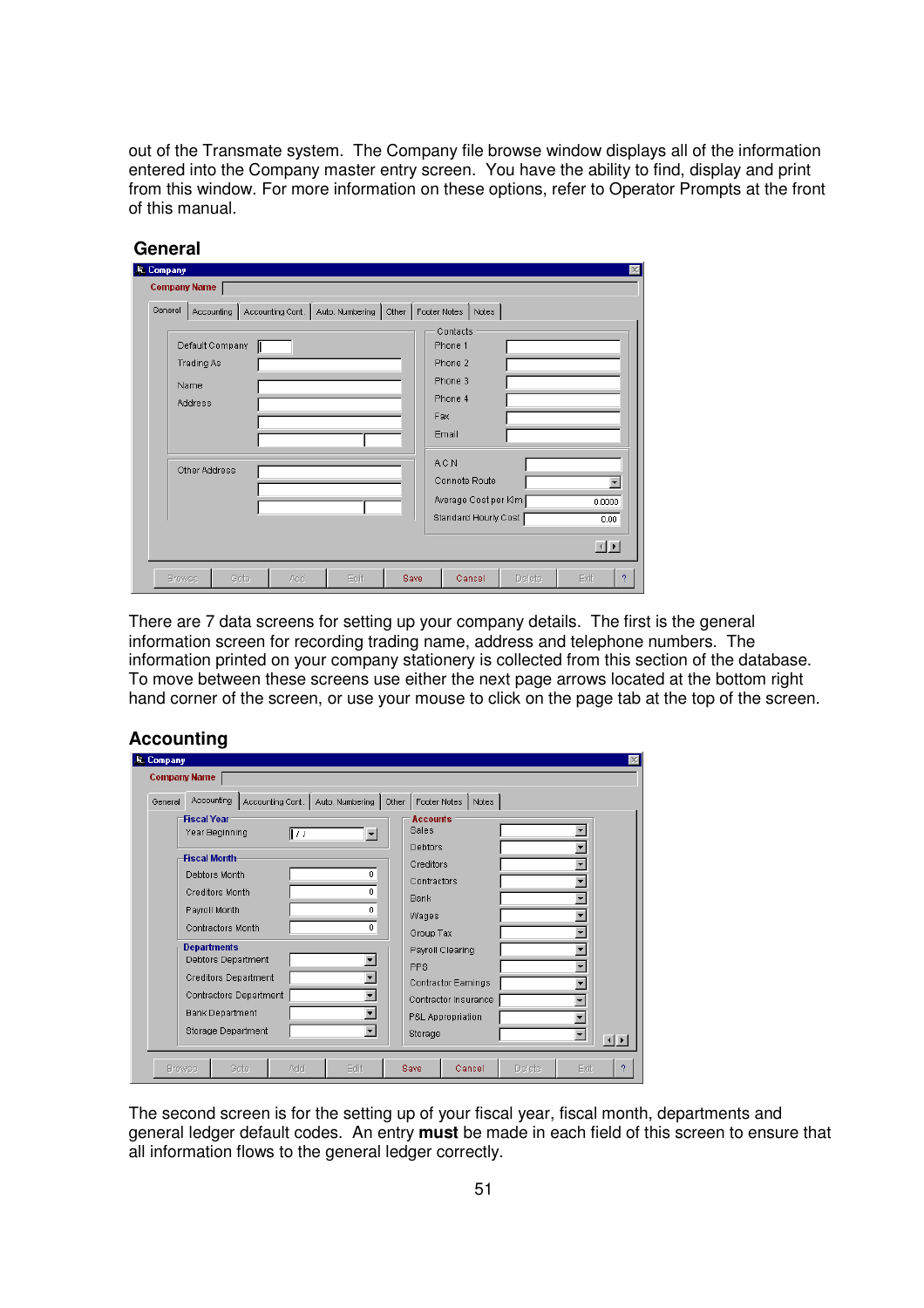#### **Accounting Continued**

| Accounting<br>General     | Accounting Cont.   Auto. Numbering   Other   Footer Notes   Notes |                      |                            |                        |
|---------------------------|-------------------------------------------------------------------|----------------------|----------------------------|------------------------|
| <b>Accounts Continued</b> |                                                                   | <b>GST</b>           |                            |                        |
| Wine Tax                  | $\blacktriangledown$                                              | GST Registered?      |                            |                        |
| Luxury Car Tax            | $\blacksquare$                                                    | <b>ABN Number</b>    |                            |                        |
| Sales Tax                 | $\blacksquare$                                                    | <b>Branch Number</b> |                            |                        |
| PAYG With Holding Tax     | $\blacktriangledown$                                              | GST Percentage %     |                            | 0.00                   |
| PAYG Tax Installment      | $\blacktriangledown$                                              |                      | <b>GST Default Account</b> |                        |
| FBT Tax                   | $\blacksquare$                                                    | With Holding Tax %   |                            | 0.00                   |
| Deferred Company Tax      | $\blacksquare$                                                    |                      |                            |                        |
|                           |                                                                   |                      |                            | $\left  \cdot \right $ |

The third screen is for setting up of general ledger codes and tax information relevant to reporting of the Business Activity Statement for the tax department. It is essential that the fields relating to GST and withholding tax are completed correctly so that the information can be collected for BAS reporting and also to ensure that all information is properly updated to the general ledger.

#### **Auto Numbering**

| General       | Accounting                                                                                                                                                                                                                                        | Accounting Cont.                                                      | Auto. Numbering | Other   Footer Notes                                  | Notes                                                                                                                             |                                                                                                                                                                                                                                                                                                                                                                                                                                                    |                        |  |
|---------------|---------------------------------------------------------------------------------------------------------------------------------------------------------------------------------------------------------------------------------------------------|-----------------------------------------------------------------------|-----------------|-------------------------------------------------------|-----------------------------------------------------------------------------------------------------------------------------------|----------------------------------------------------------------------------------------------------------------------------------------------------------------------------------------------------------------------------------------------------------------------------------------------------------------------------------------------------------------------------------------------------------------------------------------------------|------------------------|--|
|               | <b>Consignment Number</b><br><b>Invoice Number</b><br>Repair Order Number<br>Purchase Order Number<br>Manifest Number<br>Debtors Credit Number<br>Debtors Debit Number<br>Debtors Invoice Number<br>Repair Order Invoices<br>Customer Service No. | Export Receival Advice Number<br><b>Contractors Recipient Invoice</b> | в<br>W          | n<br>55<br>n<br>n<br>n<br>n<br>0<br>n<br>0<br>n.<br>0 | $\triangledown$ Do not have leading zeros on manifest number.<br>$\triangledown$ Do not have leading zeros on consignment number. | <b>IMPORTANT !!!</b><br>If you have cancelled an invoice from Freightmate,<br>PLEASE DO NOT after the invoice starting number<br>so you can use the invoice number again. If you<br>do this, problems will arise in the system that you<br>will be unable to correct.<br>This applies to all start numbers. If you have any<br>queries regarding this please call Norcom.<br>Cancel Auto Numbering Changes<br>Save Auto Numbering Information Only | $\left  \cdot \right $ |  |
| <b>Browse</b> |                                                                                                                                                                                                                                                   | Gota<br>Add                                                           | Erlit           | Save                                                  | Cancel                                                                                                                            | Delete                                                                                                                                                                                                                                                                                                                                                                                                                                             | Exit                   |  |

The fourth page is for setting up of your computer generated numbering system. This page has separate editing access to the rest of the Company records. Once the starting numbers have been set these **should not** be altered as problems can arise in all areas of the system if the numbers are duplicated.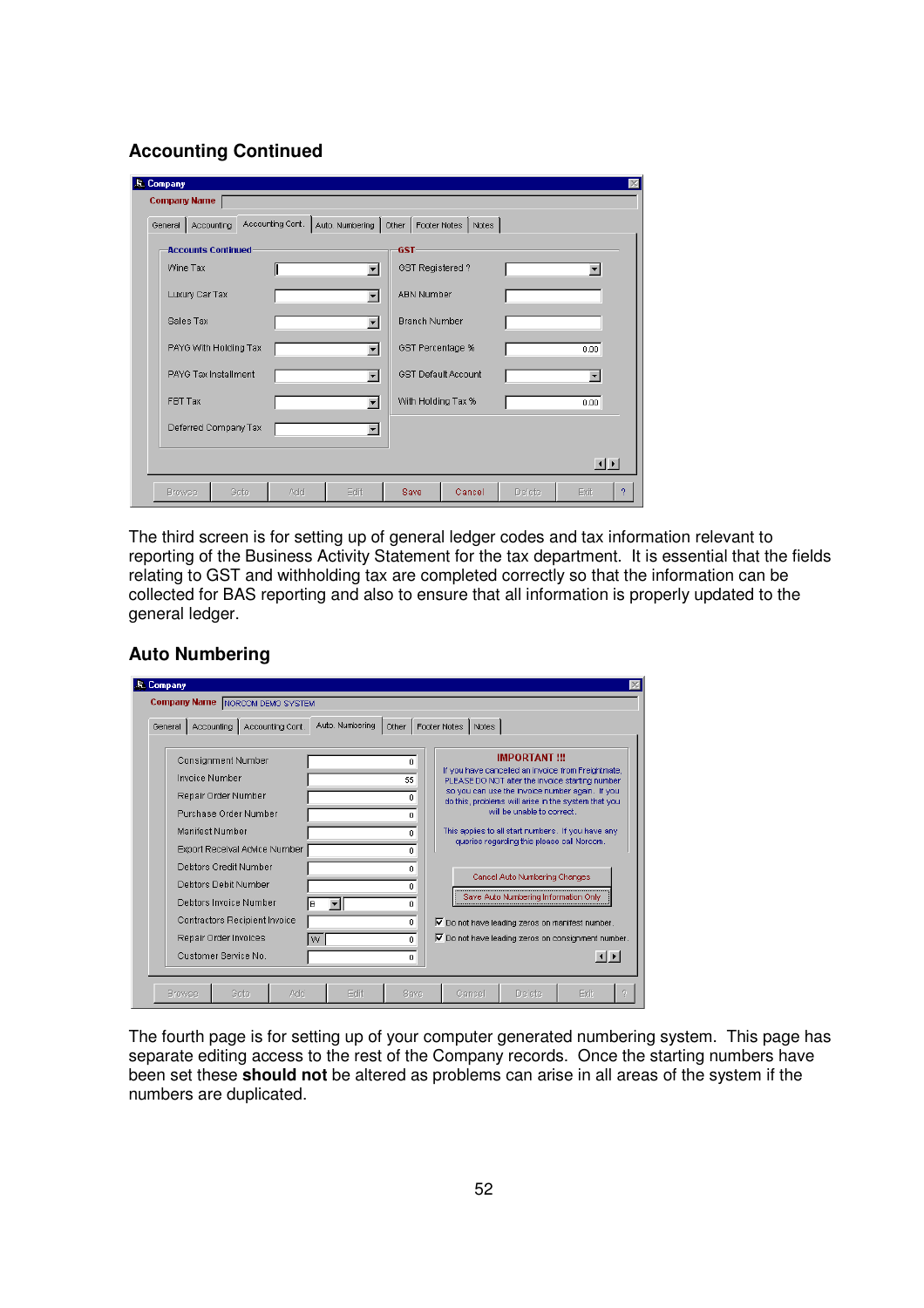#### **Other**

| <b>R.</b> Company<br><b>Company Name</b>                                                               |                                  |                      |       |                                       |        |                        |
|--------------------------------------------------------------------------------------------------------|----------------------------------|----------------------|-------|---------------------------------------|--------|------------------------|
| General   Accounting                                                                                   | Accounting Cont. Auto. Numbering |                      | Other | Footer Notes   Notes                  |        |                        |
| Chep Account Number<br><b>Bank</b><br>Bank I.D<br><b>BSB</b><br>Our Account Number<br>Group Tax Number |                                  |                      |       | PPS Payee Number<br>Super Guarantee % | . .    | 0.00.                  |
| Notional Tax Amount<br>Tax Installment Rate<br>Base Installment Income<br>FreeCargo ID                 |                                  | 0.00<br>0.00<br>0.00 |       |                                       |        | $\left  \cdot \right $ |
| <b>Browse</b><br>Goto                                                                                  | Add                              | Edit                 | Save  | Cancel                                | Delete | Exit<br>?              |

The fifth screen is for the recording of your company bank for the purpose of creating EFT transactions, group tax, PPS tax, pallet account number and super guarantee % for calculating of superannuation within the payroll system (if applicable).

#### **Footer Notes**

| <b>R. Company</b>                              |                       |      |     |                                    |       |                       |        |      |                        |
|------------------------------------------------|-----------------------|------|-----|------------------------------------|-------|-----------------------|--------|------|------------------------|
|                                                | <b>Company Name</b>   |      |     |                                    |       |                       |        |      |                        |
| General                                        | Accounting            |      |     | Accounting Cont.   Auto. Numbering | Other | Footer Notes Notes    |        |      |                        |
| <b>Invoice Notes</b><br><b>Statement Notes</b> |                       |      |     |                                    |       |                       |        |      |                        |
|                                                |                       |      |     |                                    |       |                       |        |      |                        |
|                                                |                       |      |     |                                    |       |                       |        |      |                        |
|                                                |                       |      |     |                                    |       |                       |        |      |                        |
|                                                |                       |      |     |                                    |       |                       |        |      |                        |
|                                                | <b>Manifest Notes</b> |      |     |                                    |       | Payroll Payslip Notes |        |      |                        |
|                                                |                       |      |     |                                    |       |                       |        |      |                        |
|                                                |                       |      |     |                                    |       |                       |        |      |                        |
|                                                |                       |      |     |                                    |       |                       |        |      |                        |
|                                                | POD Return            |      |     |                                    |       |                       |        |      |                        |
|                                                | Instructions          |      |     |                                    |       |                       |        |      |                        |
|                                                |                       |      |     |                                    |       |                       |        |      | $\left  \cdot \right $ |
|                                                |                       |      |     |                                    |       |                       |        |      |                        |
| <b>Browse</b>                                  |                       | Goto | Add | Edit                               | Save  | Cancel                | Delete | Exit | 2                      |

In the sixth screen you have the ability to make invoice and/or statement notes. These will print out on **all** invoices and statements generated. You also have the option in Accountmate to print invoice/statement notes for a particular customer.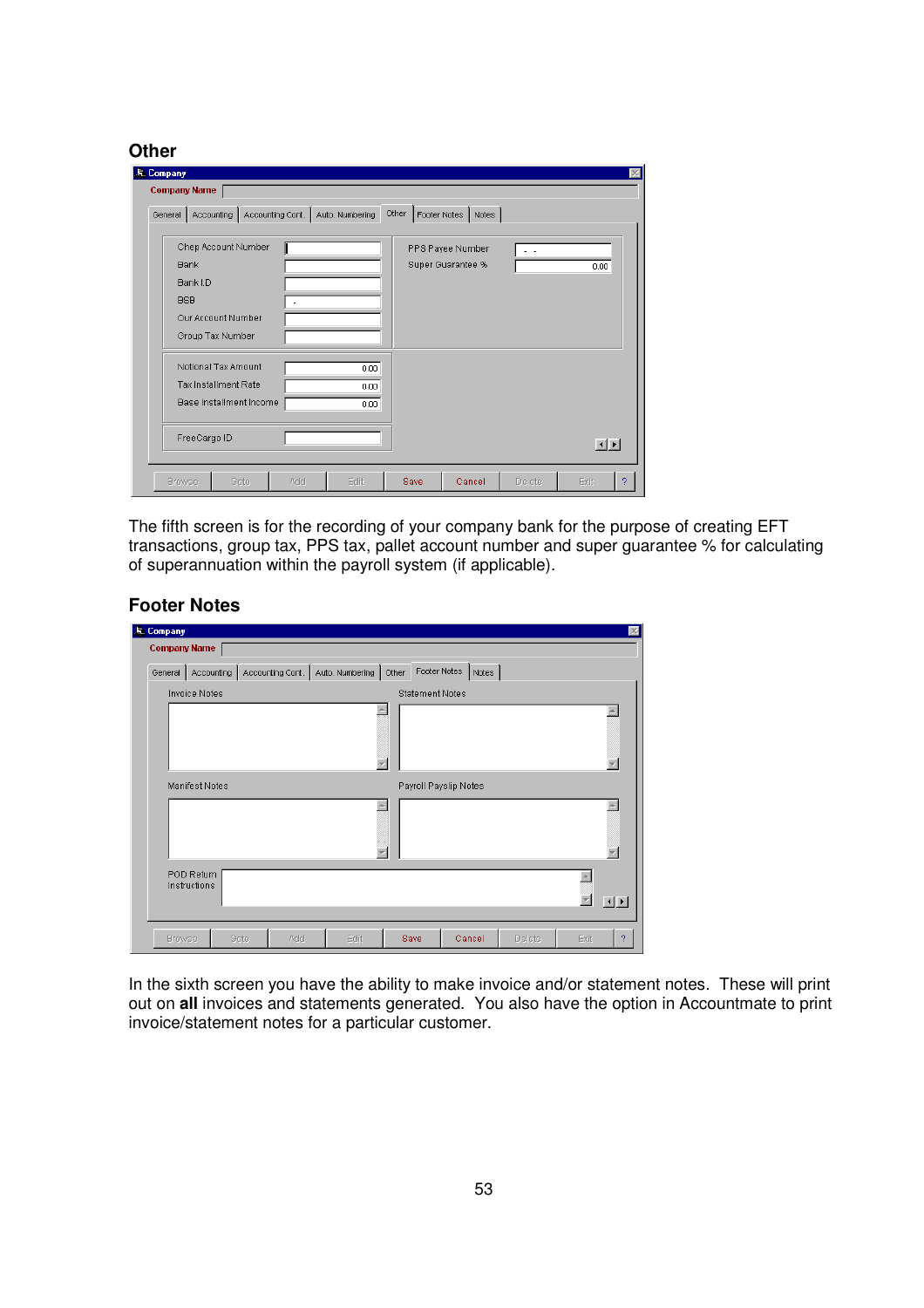#### **Notes**

| <b>J. Company</b> |                     |      |     |                                                                                  |      |        |        |      | $\vert \times \vert$ |
|-------------------|---------------------|------|-----|----------------------------------------------------------------------------------|------|--------|--------|------|----------------------|
|                   | <b>Company Name</b> |      |     |                                                                                  |      |        |        |      |                      |
|                   |                     |      |     | General   Accounting   Accounting Cont.   Auto. Numbering   Other   Footer Notes |      | Notes  |        |      |                      |
| Notes             |                     |      |     |                                                                                  |      |        |        |      |                      |
|                   |                     |      |     |                                                                                  |      |        |        |      |                      |
|                   |                     |      |     |                                                                                  |      |        |        |      |                      |
|                   |                     |      |     |                                                                                  |      |        |        |      |                      |
|                   |                     |      |     |                                                                                  |      |        |        |      |                      |
|                   |                     |      |     |                                                                                  |      |        |        |      |                      |
|                   |                     |      |     |                                                                                  |      |        |        |      |                      |
|                   |                     |      |     |                                                                                  |      |        |        |      |                      |
|                   |                     |      |     |                                                                                  |      |        |        |      |                      |
|                   |                     |      |     |                                                                                  |      |        |        |      |                      |
|                   |                     |      |     |                                                                                  |      |        |        |      |                      |
|                   |                     |      |     |                                                                                  |      |        |        |      |                      |
|                   |                     |      |     |                                                                                  |      |        |        |      |                      |
|                   |                     |      |     |                                                                                  |      |        |        |      | 国国                   |
|                   |                     |      |     |                                                                                  |      |        |        |      |                      |
| <b>Browse</b>     |                     | Goto | Add | Edit                                                                             | Save | Cancel | Delete | Exit | $\overline{?}$       |

The seventh and last screen can be used for the recording of any general information.

## **Pallet Type**

| Pallet              | Description          |
|---------------------|----------------------|
|                     |                      |
| CHEP                | CHEP PALLETS         |
| LOSCAM              | LOSCAM               |
| PLAIN               | <b>PLAIN</b>         |
|                     |                      |
|                     |                      |
|                     |                      |
|                     |                      |
|                     |                      |
|                     |                      |
|                     |                      |
|                     |                      |
|                     |                      |
|                     |                      |
|                     |                      |
|                     |                      |
| $\vert \cdot \vert$ | ▶                    |
|                     |                      |
| Display             | Print<br>Cancel<br>? |

The pallet type master file browse window displays all of the information entered into the pallet type master entry screen. You have the ability to display or print from this window. The display button will open the pallet type data entry screen at the record that was selected on selecting the display button. You can also display the record by 'right mouse clicking' on the record to bring up a popup menu. To open a fresh data entry screen, select the display button.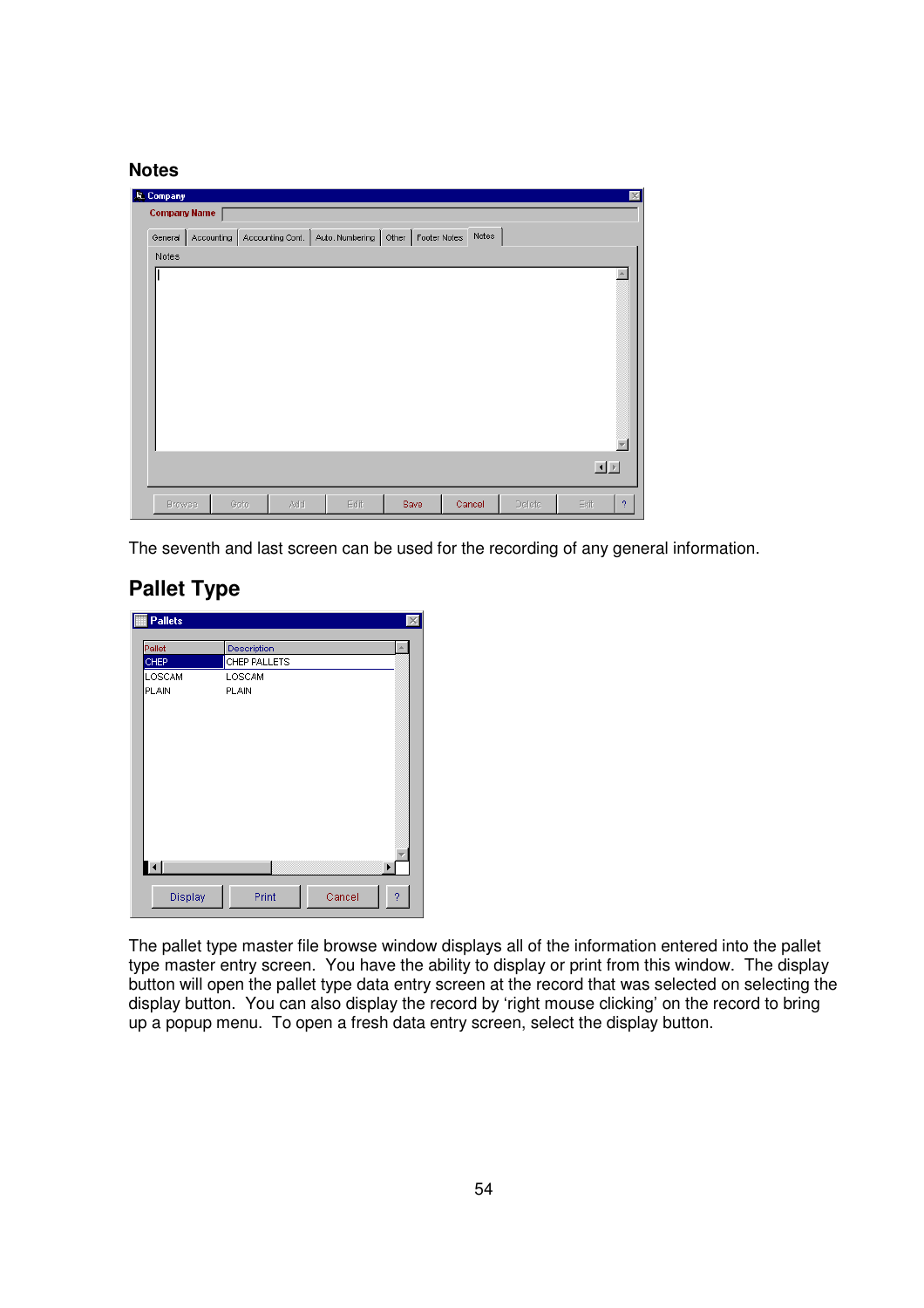#### **Pallet Type Entry**

| Pallet Types  |      |                                 |      |             |        |        |      |   |
|---------------|------|---------------------------------|------|-------------|--------|--------|------|---|
|               |      | Pallet Type Code<br>Description |      |             |        |        |      |   |
| <b>Browse</b> | Goto | Add                             | Edit | <b>Save</b> | Cancel | Delete | Exit | 2 |

To allow accurate reporting of pallet movements, you will need to set up pallet types.

## **Customer Type**

|               | <b>Customer Type View</b> |                  |        |   |
|---------------|---------------------------|------------------|--------|---|
| Type          | Description               |                  |        |   |
|               |                           | CASH ON DELIVERY |        |   |
| $\frac{A}{B}$ |                           | 7 DAYS ACCOUNTS  |        |   |
| Ċ             |                           | 30 DAY ACCOUNTS  |        |   |
|               |                           |                  |        |   |
|               |                           |                  |        |   |
|               |                           |                  |        |   |
|               |                           |                  |        |   |
|               |                           |                  |        |   |
|               |                           |                  |        |   |
|               |                           |                  |        |   |
|               |                           |                  |        |   |
|               |                           |                  |        |   |
|               |                           |                  |        |   |
|               |                           |                  |        |   |
|               |                           |                  |        |   |
|               |                           |                  |        |   |
|               | Display                   | Print            | Cancel | ? |
|               |                           |                  |        |   |

The Customer type browse window displays all of the information entered into the Customer type entry screen. This option can be used for customer aged trial balance reporting by customer type, eg. COD, 7 days and 30 days customers.

To open a fresh data entry screen, select the display button.

| <b>Customer Type Entry</b> |      |             |      |             |        |        |      |   |
|----------------------------|------|-------------|------|-------------|--------|--------|------|---|
| Customer Type              |      | Description |      |             |        |        |      |   |
| <b>Browse</b>              | Goto | Add         | Edit | <b>Save</b> | Cancel | Delete | Exit | o |

Once the data entry screen is open you have the option to Browse, Goto, Add, Edit, Save, Cancel or Delete a record. When finished, select Exit.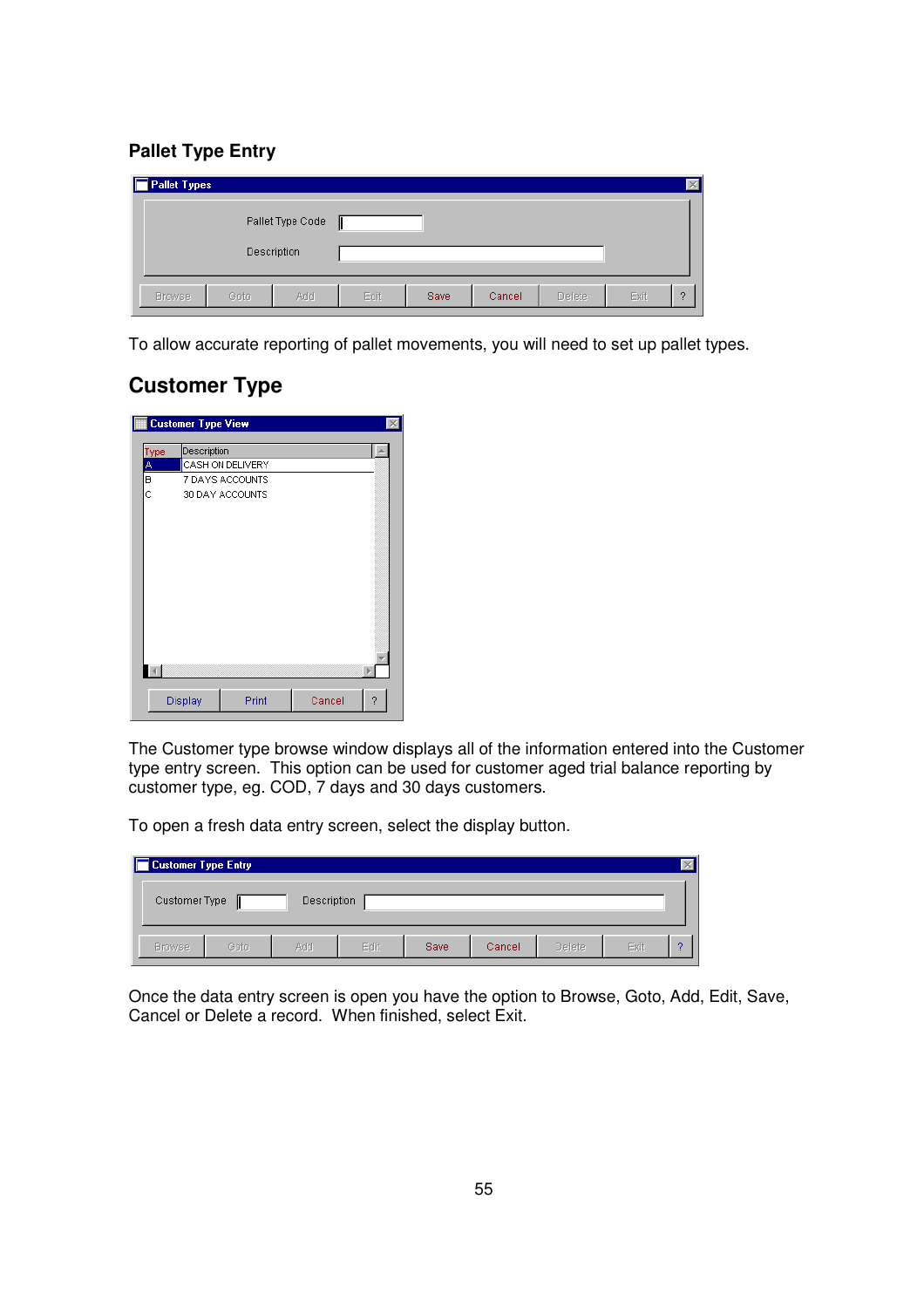### **Warehouses**

| Warehouse |                   |   |
|-----------|-------------------|---|
| Code      | Description       |   |
| 1         | <b>WAREOUSE 1</b> |   |
|           |                   |   |
|           |                   |   |
|           |                   |   |
|           |                   |   |
|           |                   |   |
|           |                   |   |
|           |                   |   |
|           |                   |   |
|           |                   |   |
|           |                   |   |
|           |                   |   |
|           |                   |   |
|           |                   |   |
| Display   | Print<br>Cancel   | 2 |
|           |                   |   |

The warehouse browse screen displays information regarding your warehouses. To select a warehouse, highlight the warehouse you wish to view and select display, the following screen will appear. Enter in the new warehouse and description and select save.

| Warehouse     |      |                |      |      |        |        |      | $\mathbf{x}$ |
|---------------|------|----------------|------|------|--------|--------|------|--------------|
|               |      | Warehouse Code |      |      |        |        |      |              |
|               |      | Description    |      |      |        |        |      |              |
| <b>Browse</b> | Goto | Add            | Edit | Save | Cancel | Delete | Exit | 9            |

You have the ability to browse, goto, add, edit, save, cancel and delete from this option.

## **Product Type**

| F<br><b>Product Type View</b> |         |       |        |   |
|-------------------------------|---------|-------|--------|---|
| Product Type                  |         |       |        |   |
| <b>BULK</b>                   |         |       |        |   |
|                               |         |       |        |   |
|                               |         |       |        |   |
|                               |         |       |        |   |
|                               |         |       |        |   |
|                               |         |       |        |   |
| ×                             |         |       |        |   |
|                               |         |       |        |   |
|                               |         |       |        |   |
|                               |         |       |        |   |
|                               |         |       |        |   |
| $\left\Vert \cdot\right\Vert$ |         |       |        |   |
|                               |         |       |        |   |
|                               | Display | Print | Cancel | 2 |

The product type browse screen displays information regarding your product types. To select a product type, highlight the entry you wish to view and select display, the following screen will appear. To add a new product type, select add, enter in the new code and description and select save.